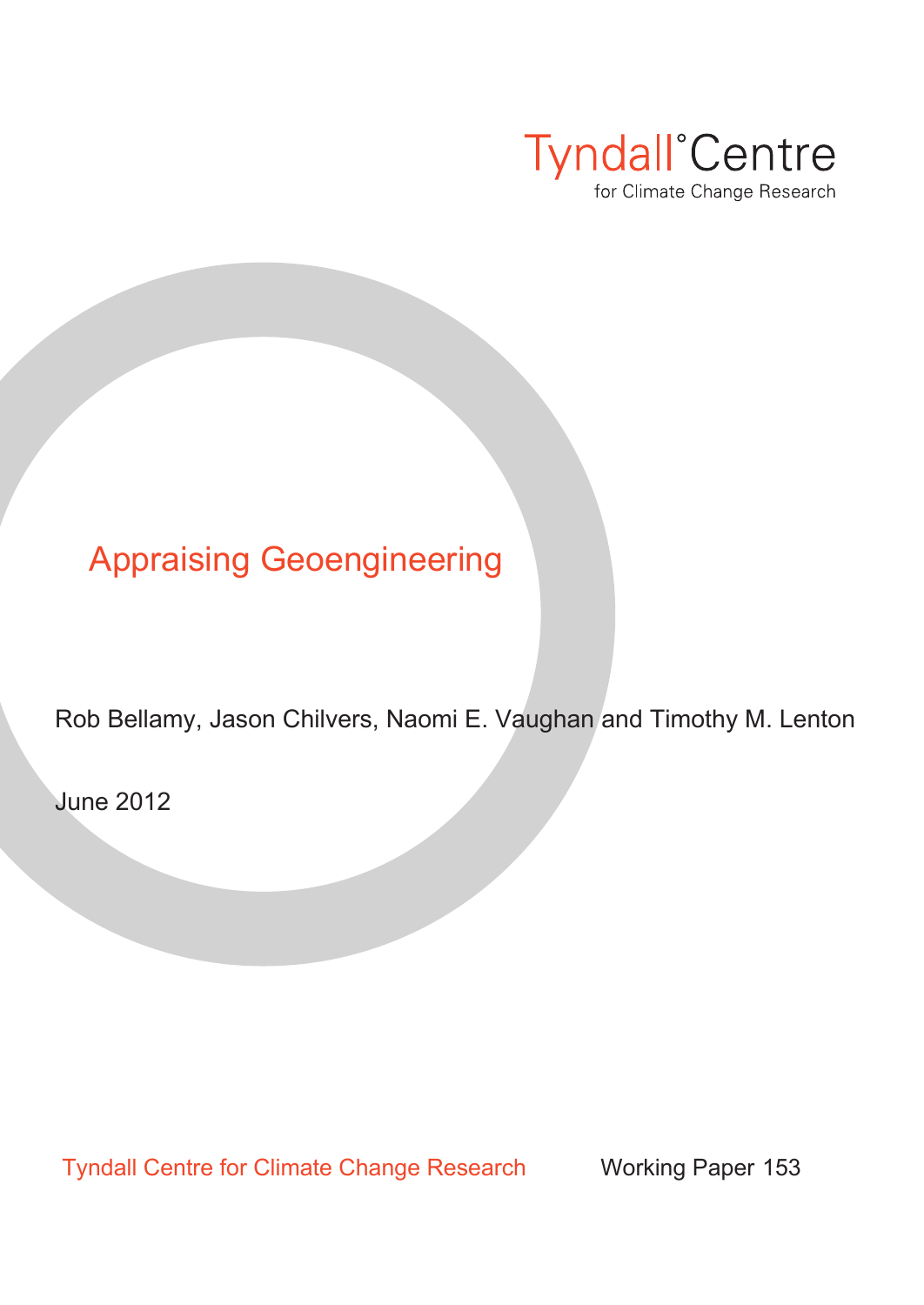# **Appraising Geoengineering**

*The Tyndall Centre*

**Rob Bellamy** - University of East Anglia r.bellamy@uea.ac.uk

**Jason Chilvers** - University of East Anglia j.chilvers@uea.ac.uk

**Naomi E. Vaughan** - University of East Anglia n.vaughan@uea.ac.uk

**Timothy M. Lenton** - University of Exeter T.M.Lenton@exeter.ac.uk

Theme: Governance and Behaviour

# Tyndall Working Paper 153, June 2012

Please note that Tyndall working papers are "work in progress". Whilst they are commented on by Tyndall researchers, they have not been subject to a full peer review. The accuracy of this work and the conclusions reached are the responsibility of the author(s) alone and not the Tyndall Centre.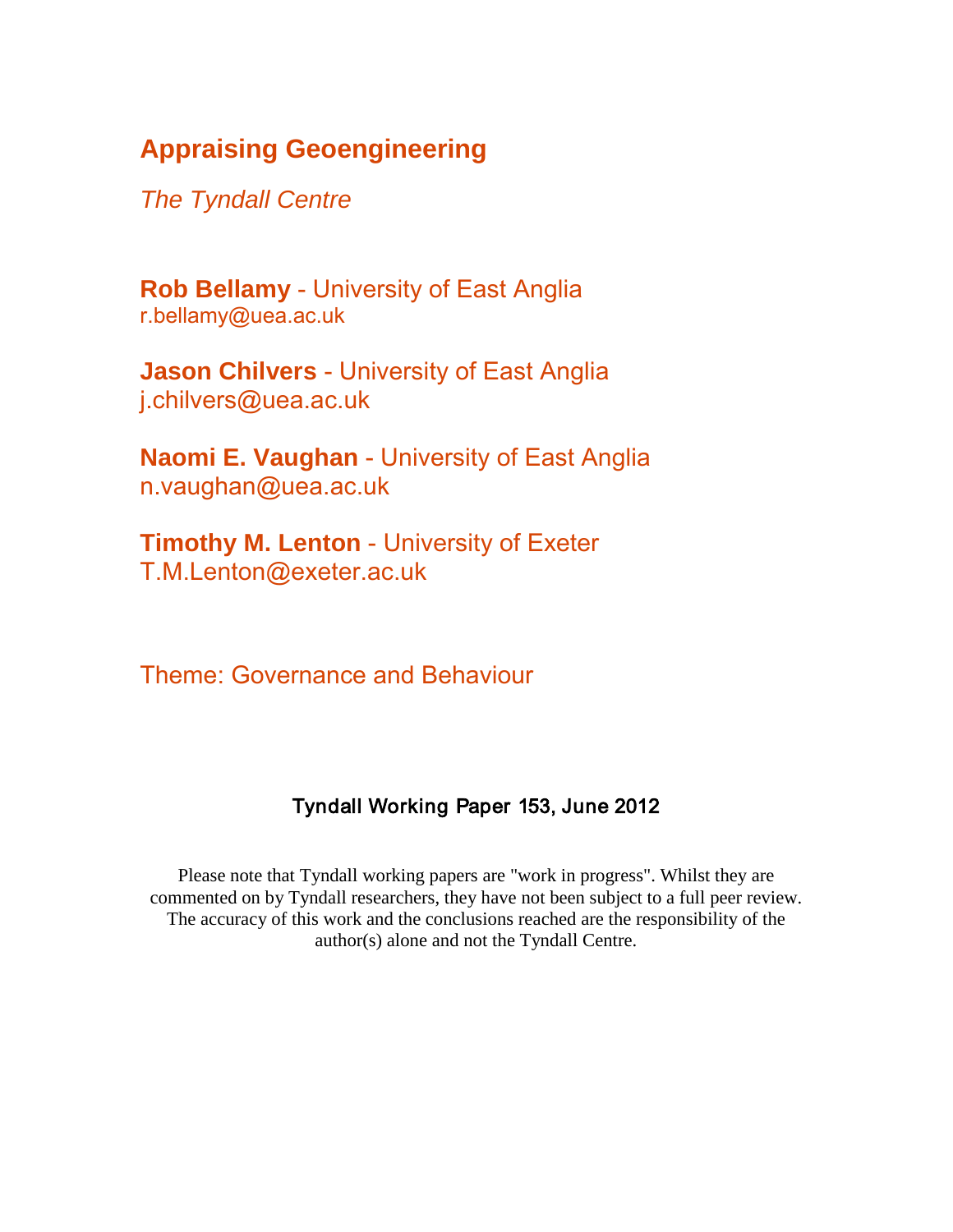\_\_\_\_\_\_\_\_\_\_\_\_\_\_\_\_\_\_\_\_\_\_\_\_\_\_\_\_\_\_\_\_\_\_\_\_\_\_\_\_\_\_\_\_\_\_\_\_\_\_\_\_\_\_\_\_\_\_\_\_\_\_\_\_

Advanced review

# Appraising geoengineering

Rob Bellamy, Jason Chilvers, Naomi E. Vaughan and Timothy M. Lenton

Deliberate large-scale interventions in the Earth's climate system – known collectively as 'geoengineering' – have been proposed in order to moderate anthropogenic climate change. Amidst a backdrop of many ways of framing the supposed normative rationales for or against their use, geoengineering proposals are undergoing serious consideration. To support decision makers in the multitude of governance considerations a growing number of appraisals are being conducted to evaluate their pros and cons. Appraisals of geoengineering are critically reviewed here for the first time using a systematic literature search and screen strategy. Substantial variability between different appraisals' outputs originates from usually hidden framing effects relating to contextual and methodological choices. Geoengineering has largely been appraised in contextual isolation, ignoring the wider portfolio of options for tackling climate change – spanning mitigation and adaptation – and creating an artificial choice between geoengineering proposals. Most existing methods of appraisal do not adequately respond to the post-normal scientific context in which geoengineering resides and show a strong emphasis on closed and exclusive 'expert-analytic' techniques. These and other framing effects invariably focus – or close down – upon particular sets of problem definition, values, assumptions and courses of action. This produces a limited range of decision options which seem preferable given those framing effects that are privileged, and could ultimately contribute to the closing down of governance commitments. Emergent closure around particular geoengineering proposals is identified and argued to be premature given the need for more anticipatory, responsible and reflexive forms of governing what is an 'upstream' domain of scientific and technological development.

Deliberate large-scale interventions in the Earth's climate system – known collectively as 'geoengineering' – have been proposed in order to moderate anthropogenic climate change. Scientific, political, private and public interests in geoengineering proposals are rising against a

\_\_\_\_\_\_\_\_\_\_\_\_\_\_\_\_\_\_\_\_\_\_\_\_\_\_\_\_\_\_\_\_\_\_\_\_\_\_\_\_\_\_\_\_\_\_\_\_\_\_\_\_\_\_\_\_\_\_\_\_\_\_\_\_\_\_\_\_\_\_\_\_\_\_\_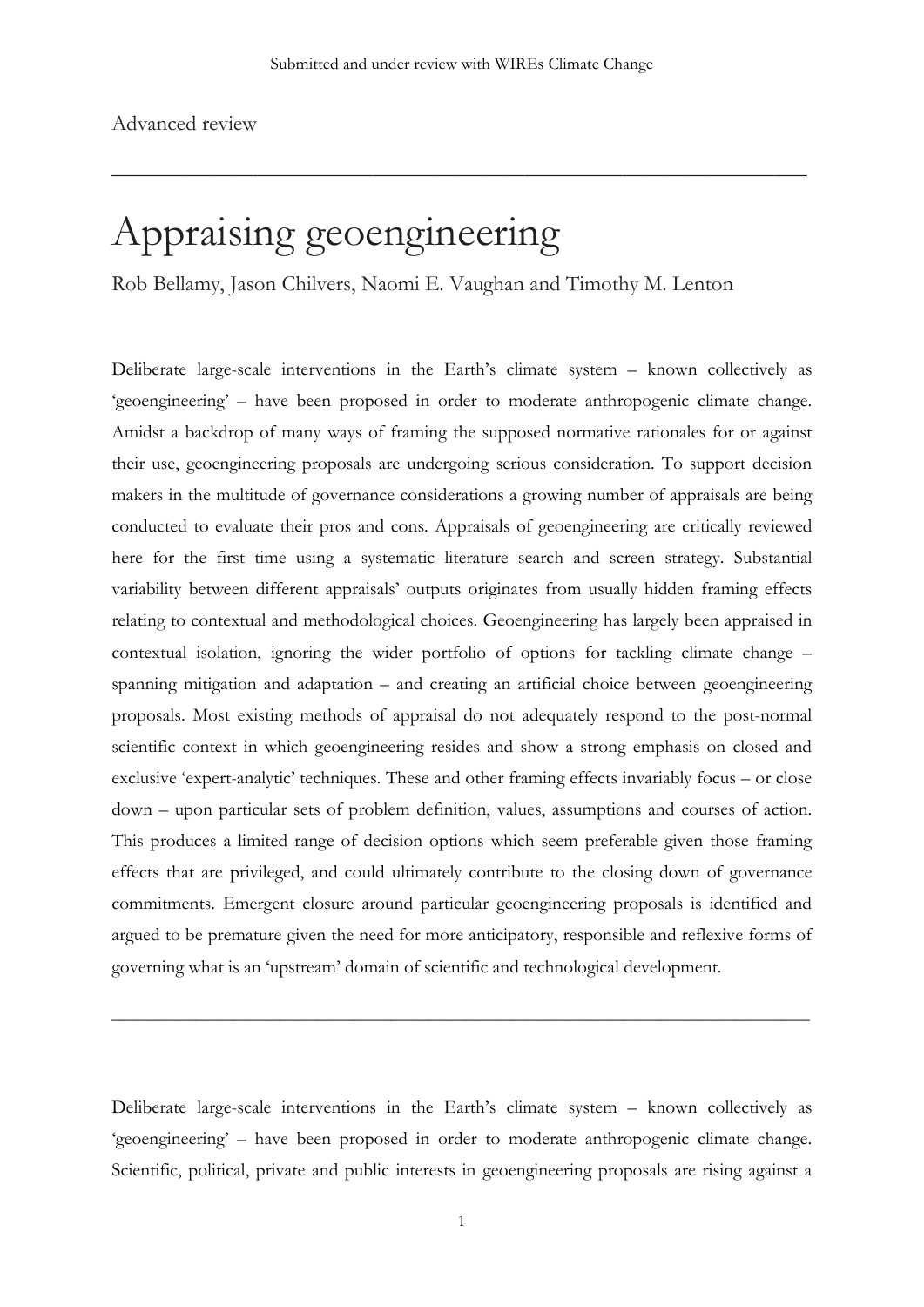backdrop of many ways of framing the supposed normative rationales for or against their use. These include desires to avoid 'dangerous' climate change using geoengineering that would otherwise seem unattainable amidst insufficient mitigation efforts; or concerns that the lure of geoengineering 'techno-fixes' might induce a 'moral hazard' whereby mitigation efforts are further neglected (Royal Society, 2009; Corner & Pidgeon, 2010; see Betz & Cacean, 2011, for an overview of the arguments in favour of or opposing geoengineering).

The term geoengineering encompasses a wide range of distinct technology proposals which can broadly be classified into 'carbon' and solar' variants, yet its definition remains ambiguous. In the absence of a thorough treatment of the term and its different linguistic framings we begin to map out its complex etymology in the next section of this paper. Whatever framings are constructed and used – be they normative, linguistic or otherwise – geoengineering proposals are fast becoming a feature of visions on how to tackle climate change. Indeed, the new Representative Concentration Pathway (RCP) scenarios to be used in the Fifth Assessment Report (AR5) of the Intergovernmental Panel on Climate Change (IPCC) already assume at least two of the carbon geoengineering proposals – large-scale afforestation (RCP4.5) and Bio-Energy with Carbon Sequestration (BECS) (RCP2.6) – will be used, in addition to 'other technologies that may remove CO<sub>2</sub> from the atmosphere' in Extended Concentration Pathway (ECP) 3PD (van Vuuren, D. *et al.*, 2011, p25).

Geoengineering proposals are undergoing serious consideration by prominent institutions and governments around the world (e.g. HoC IUSSC, 2010; GAO, 2011; UBA, 2011). To support decision makers in the multitude of necessary governance considerations a growing number of appraisals are being conducted to evaluate the pros and cons of the different proposals and possible future pathways of technological development. A host of approaches are on offer for appraising geoengineering, ranging from established and exclusive 'expert-analytic' methods, such as benefit-cost analysis and risk assessment, to newer and inclusive 'participatorydeliberative' methods, such as citizens' panels and consensus conferences. Much as with the different courses of action they seek to evaluate, however, appraisals themselves are highly sensitive to different framing pre-commitments and effects (Jasanoff, 1990).

Through contextual and methodological choices expert-analytic and participatory-deliberative methods of appraisal alike can frame inputs that range from 'narrow' to 'broad' and outputs that range from 'closed' to 'open' (Stirling *et al.*, 2007). These choices amount to often overlooked 'instrumental framing conditions', which can exert considerable inadvertent or deliberate power on the results of appraisal. Appraisal inputs relate to the diversity of legitimate conditioning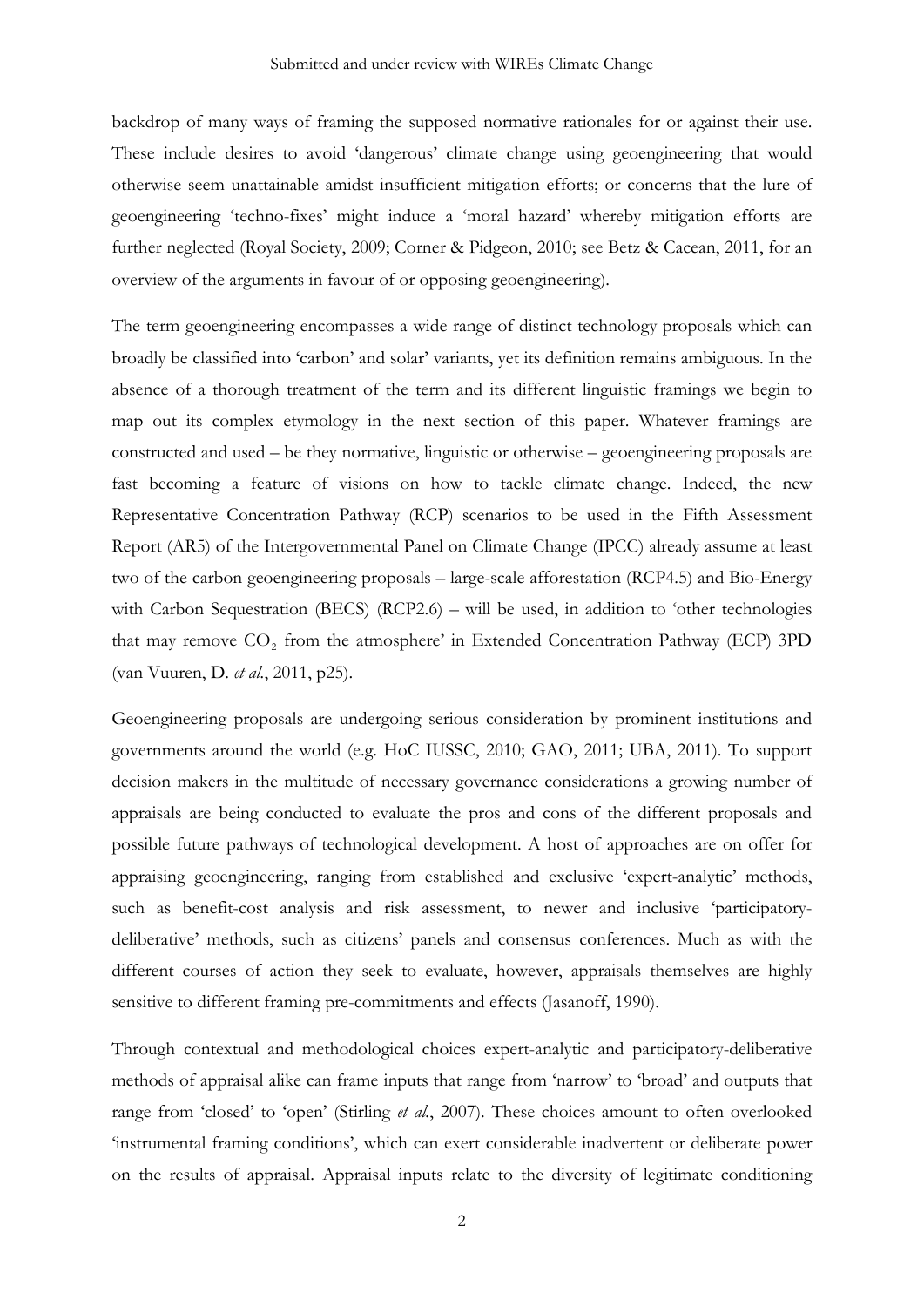knowledges included, such as disciplines, perspectives, purposes, procedures, criteria, and the options or course(s) of action themselves. Appraisal outputs relate to the 'reflexivity' where these diverse frames and pre-commitments shaping knowledge-commitments are conveyed, transparently acknowledged and openly reflected upon (Wynne, 1992). Closed outputs correspondingly produce 'unitary and prescriptive' decision support, closing down on particular course(s) of action; whilst open outputs produce or 'plural and conditional' decision support, instead opening up the diversity of available pathways and their different sensitivities (Stirling, 2008).

Whilst some closure on which course(s) of action to commit to is ultimately necessary, it can marginalise the diversity of conditioning knowledges and result in premature 'lock in' (David, 1985; Arthur, 1989) and conflict between divergent values and interests (Stirling, 2008). Such was the case with the appraisal of a previously emergent suite of technologies: genetically modified (GM) organisms and crops. There, narrowly framed and closed expert appraisals of risk with no consideration of alternative options ignored deeper public concerns over 'upstream questions' about the purposes, visions, vested interests, equity and social implications of scientific and technological development (Wilsdon & Willis, 2004; Wynne, 2005). These concerns were recognised only when it became too late to influence developmental trajectories, resulting in an EU-wide moratorium on GM crops.

Much like the early stages in the development of GM crops before it, the science and proposals of geoengineering can be considered 'upstream'. That is to say that significant research and development on them has not yet taken place; many of their possible impacts have not yet been explored; and as yet there are few salient media or public discourses. This makes geoengineering proposals very sensitive to appraisal as knowledge of both their technical and social science is immature. Here we undertake a timely and critically reflexive review of geoengineering appraisals for the first time, examining the role of instrumental framing conditions in shaping appraisal inputs and outputs, and ultimately epistemic commitments for particular kinds of response to climate change. We do so with particular attention to four key dimensions by which appraisals are framed: i) the definition of the problem or issue in question and the purposes of science and technology in addressing it (context); ii) the appraisal methods and criteria used; iii) the particular options or courses of action being appraised; and iv) reflexivity with which results are conveyed. The extent to which these framing conditions narrow or broaden, and close down or open up the results of appraisal will be discussed, together with recommendations for further research and ultimately, the implications for governance.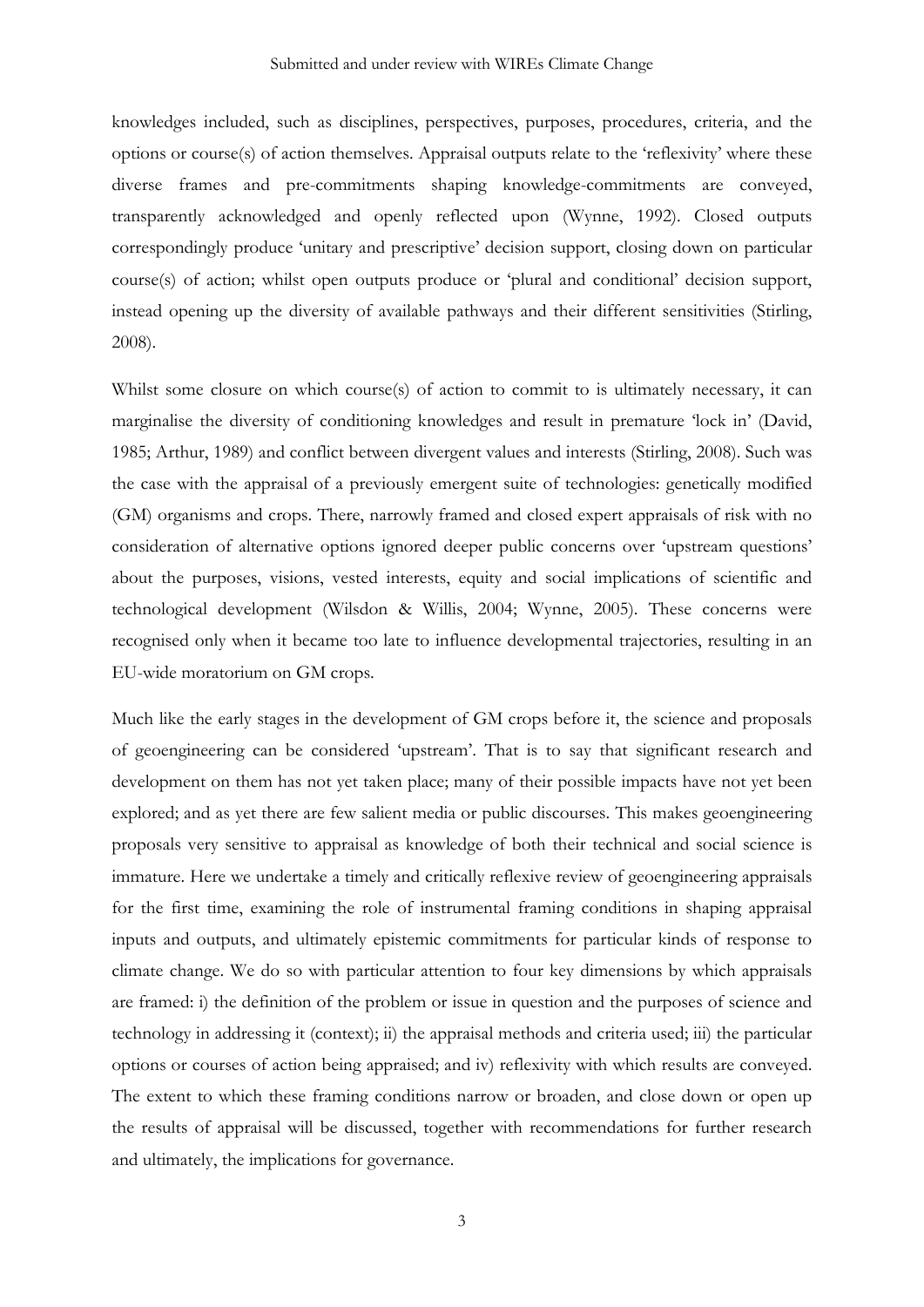# **DEFINING GEOENGINEERING**

The idea of control over the Earth's weather and climate predates the modern concept of 'geoengineering' by millennia (Fleming, 2010). It has a rich history in ancient mythologies and religions, including those of Ancient Greece and the Roman Empire. Once powers bestowed by gods, control over weather and climate is now sought through technology. Indeed, this hubristic shift in humanity's relationship with nature was presaged by renowned physicist of Ancient Greece, Archimedes, who is believed to have said: 'Give me a lever long enough and a place to stand, and I will move the world.'

Following the discovery of the greenhouse effect in 1824 by Joseph Fourier and its later experimental demonstration by John Tyndall; in 1908 Svante Arrhenius proposed deliberately enhancing the greenhouse effect by burning more fossil fuels to enhance agricultural productivity (Arrhenius, 1908). Political as well as academic interests in potential weather and climate control ensued during the early to mid Twentieth Century, eventually reaching its height in the Cold War. Concerted proposals to 'optimise' weather and climate during this period (e.g. Rusin & Flit, 1960; Willoughby *et al.*, 1985), were, however, followed by proposals to weaponise it during the Vietnam War.

The controversy that followed and was sustained by the emergent environmental movement led to the signing of the United Nations (UN) international treaty, the Convention on the Prohibition of Military or Any Other Hostile Use of Environmental Modification Techniques (ENMOD) (UN, 1976). The Convention, however, specifically reserved the entitlement to use weather and climate modification 'for peaceful purposes' (Article 3.1), helping to maintain modest academic and political interest following the discovery of anthropogenic greenhouse gasinduced climate change in 1960 by Charles Keeling (Keeling, 1960). Indeed, climate modification techniques were initially the only responses to climate change under consideration (President's Science Advisory Committee, 1965); with no mention of what has now become the dominant – even totalising – policy discourse: reducing fossil fuel consumption (mitigation) (Keith, 2000).

The term 'geoengineering' was coined in the early 1970's by Italian physicist Cesare Marchetti and later formally published in the inaugural issue of the journal *Climatic Change* in 1977 to describe a method for 'disposal' of atmospheric  $CO<sub>2</sub>$  through injection into sinking thermohaline oceanic currents (Marchetti, 1977). The term is a compound noun derived from the prefix 'geo' from the Greek *gê* meaning 'Earth'; and the noun 'engineering' meaning the 'application of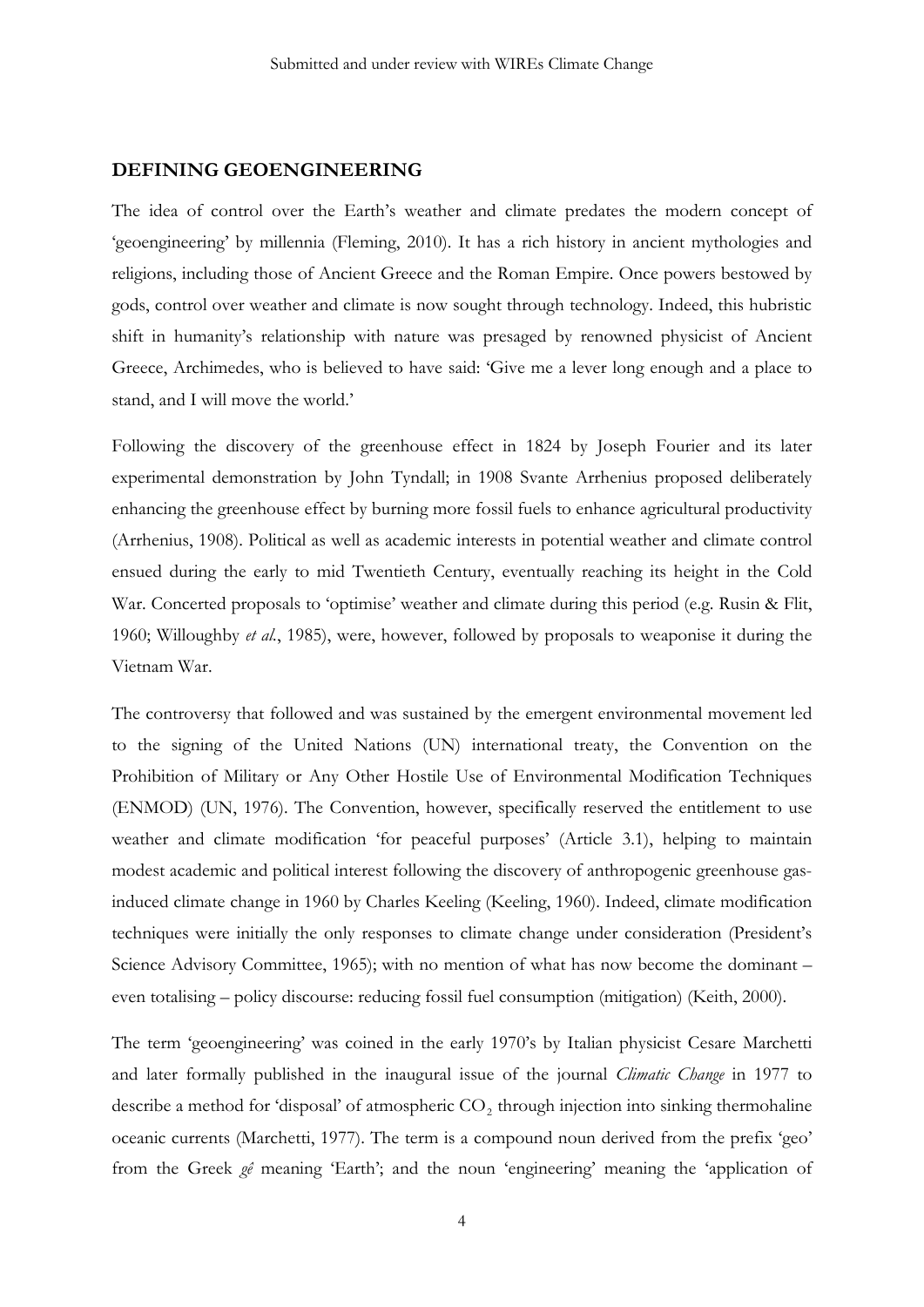science to design' (Oxford English Dictionary). Until recently geoengineering has been absent from common dictionaries due to its origins and confinement within the epistemic discourses of Earth system science and related academic disciplines.

Following its deployment by various actors and emergence in public discourses on climate change, in June 2010 the term was considered to warrant a common definition in the Oxford English Dictionary. However, defining geoengineering is of course somewhat more complex than the Oxford English Dictionary's modest offering (see Table 1). Here we begin to map out the complex etymology of geoengineering, revealing ambiguities as to what: i) constitutes geoengineering; ii) best delivers a linguistic framing; and iii) segregates its subset-classes.

| Source                                 | Definition of 'geoengineering'                                                                                                                                                                                                                                                                                                                                                                                                                                |
|----------------------------------------|---------------------------------------------------------------------------------------------------------------------------------------------------------------------------------------------------------------------------------------------------------------------------------------------------------------------------------------------------------------------------------------------------------------------------------------------------------------|
| NAS (1992)<br>p 433                    | '[Geoengineering proposals] involve large-scale engineering of our<br>environment in order to combat or counteract the effects of changes in<br>atmospheric chemistry.'                                                                                                                                                                                                                                                                                       |
| Keith (2000)<br>p 245, 247             | 'Geoengineering is the intentional large-scale manipulation of the<br>environment For an action to be geoengineering, the environmental change<br>must be the primary goal rather than a side effect and the intent and effect of<br>the manipulation must be large in scale, e.g. continental to global Three<br>core attributes will serve as markers of geoengineering: scale, intent, and the<br>degree to which the action is a countervailing measure.' |
| Barrett (2008)<br>p 45                 | '[Geoengineering] is to counteract climate change by reducing the amount of<br>solar radiation that strikes the Earth [not] by changing the atmospheric<br>concentration of greenhouse gases'                                                                                                                                                                                                                                                                 |
| AMS (2009) p 1                         | 'Geoengineering – deliberately manipulating physical, chemical, or biological<br>aspects of the Earth system [to reduce the risks of climate change].'                                                                                                                                                                                                                                                                                                        |
| Royal Society<br>$(2009)$ p ix         | "the deliberate large-scale intervention in the Earth's climate system, in<br>order to moderate global warming'                                                                                                                                                                                                                                                                                                                                               |
| Oxford English<br>Dictionary<br>(2010) | The deliberate large-scale manipulation of an environmental process that<br>affects the Earth's climate, in an attempt to counteract the effects of global<br>warming.'                                                                                                                                                                                                                                                                                       |

| Table 1 - Selected definitions of geoengineering |  |  |  |  |
|--------------------------------------------------|--|--|--|--|
|--------------------------------------------------|--|--|--|--|

Whilst most are in agreement that for an action to constitute geoengineering it must be large in scale (cf. MacCracken, 2009), ambiguities exist relating to the issue of intentionality. For Keith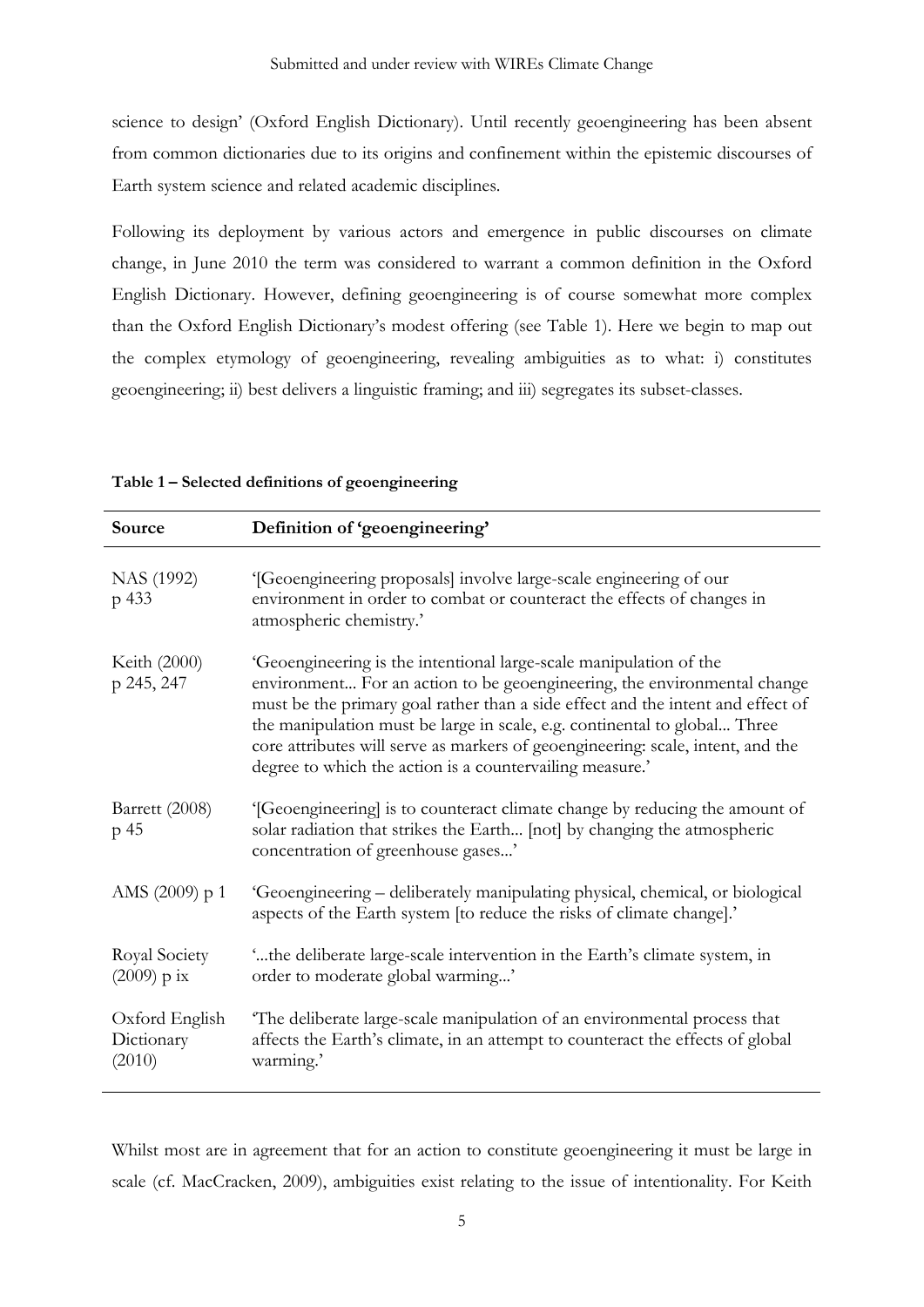(2000), an action constitutes geoengineering when it is large in scale (e.g. continental to global manipulation) and intentional and countervailing in nature. On the other hand, others argue that neither intentionality nor a countervailing nature is a useful criterion for constituting an action as geoengineering. Fleming (2010) points out that those criteria should not be used to constrain actions already defined by their scale, and which could lead to undesirable as well as desired countervailing ends. Indeed anthropogenic climate change itself has been considered to be inadvertent geoengineering (NAS, 1992).

Ambiguities as to what best delivers a linguistic framing for geoengineering and its subset-classes often relates to preferences or semantics. The term geoengineering has been – and still is to some extent – competing with a host of alternative terms, including 'climate modification' (e.g. McCormick & Ludwig, 1967), 'climate engineering' (e.g. Bodansky, 1996), 'Earth systems engineering' (e.g. Schneider, 2001), 'planetary engineering' (e.g. Hoffert *et al.*, 2002), and most recently 'climate remediation' (BPC, 2011). Climate remediation is a particularly interesting case as it represents an attempt to 'rebrand' geoengineering. It was chosen by some to sit more comfortably alongside the more conventionally termed 'mitigation' and 'adaptation' strategies (BPC, 2011), but it did not go unopposed in its adoption (see Sarewitz, 2011). Similarly, within its subset-classes the term SRM has been rebranded 'Sunlight Reflection Methods' due to concerns over its emotively provocative predecessor 'Solar Radiation Management' (see SRMGI, 2011). Others have simply used 'geoengineering' itself to refer solely and explicitly to solar geoengineering proposals – and in particular stratospheric aerosols – ignoring carbon proposals in the definition altogether (see Barrett, 2008).

Ambiguities as to what segregates subset-classes of geoengineering often relate to proposals' technical and political implications. The UK's Royal Society (2009) has provided perhaps the most widely accepted definition of geoengineering, having been reaffirmed by the UK Government (HoC IUSSC, 2009) and the Intergovernmental Panel on Climate Change (IPCC, 2010) among others. This authoritative report divides geoengineering proposals along technical lines into two classes: Carbon Dioxide Removal (CDR) techniques and Solar Radiation Management (SRM) techniques. The same report recognises to a lesser extent a further taxonomic division between geoengineering proposals: those pertaining to Earth systems enhancement or traditional 'black-box' engineering (Rayner, 2011). Others have divided proposals along similar lines but included a third class of 'other' proposals (AMS, 2009); whilst others still have further divided those subset-classes into sub-subset-classes based on the broad Earth systems they seek to manipulate, including the top of the atmosphere, atmospheric or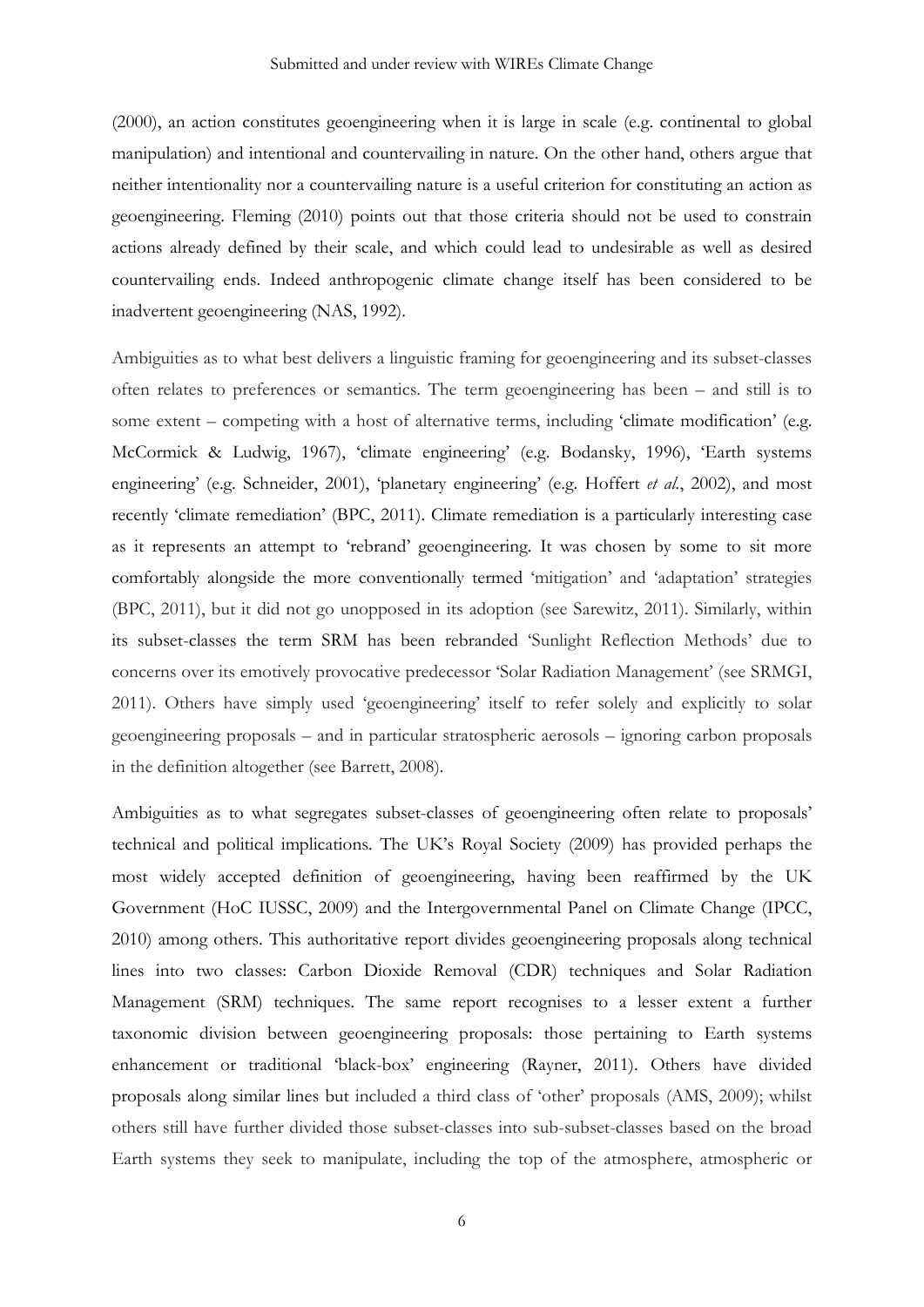surface albedo, land or ocean (Lenton & Vaughan, 2009) and surface albedo modification (SAM) (Irvine *et al.*, 2011). Some divide proposals differently altogether, according to their 'commons' or 'territorial' governance implications (Humphreys, 2011).

Here we have begun to map out the complex etymology of geoengineering and revealed some of its ambiguities. Indeed this is reflected in the varied public understandings of the term, where just 8% of Americans, British and Canadians are able to 'correctly' define geoengineering (Mercer *et al.*, 2011). Whilst recognising the ambiguities of geoengineering, for clarity this review will use the term to refer to deliberate large-scale intervention in the Earth's climate system in order to moderate climate change; and 'carbon geoengineering' and 'solar geoengineering' to refer to classes of proposals which seek to remove and sequester  $CO<sub>2</sub>$  from the atmosphere and to increase the reflection of sunlight back into space, respectively.

## **THE GEOENGINEERING ISSUES**

The ambiguities present in defining geoengineering are joined by a deeper diversity of complex technical and social issues, which pose unique challenges for appraisal. Technical issues of concern relate primarily to the potential effectiveness and impacts of different geoengineering proposals, all of which are subject to significant scientific uncertainties. The speed at which geoengineering proposals can reduce the Earth's temperature is one such consideration about their potential effectiveness. For instance, carbon geoengineering proposals act at a much slower rate than solar proposals, posing reservations about their suitability for moderating abrupt climate changes (Lenton & Vaughan, 2009). Whether or not geoengineering proposals address the 'second  $CO_2$  problem' – ocean acidification – is a further another significant consideration about their potential effectiveness. In this case, solar geoengineering proposals do not address the issue whereas carbon proposals do (Royal Society, 2009).

The potential side effects of geoengineering proposals are a particular area of consideration. Stratospheric aerosols, often heralded as the most promising solar geoengineering proposal in terms of their effectiveness are also deemed high risk due to their risk of depleting of stratospheric ozone (e.g. Crutzen, 2006). Conversely, large-scale afforestation is thought to be one of the least effective carbon geoengineering proposals but also one of those posing the lowest risk (e.g. Keith, 2000). The side effects of geoengineering proposals do not only vary greatly between solar geoengineering proposals and their carbon counterparts, but also between the individual proposals within those subset-classes. Whilst solar geoengineering proposals are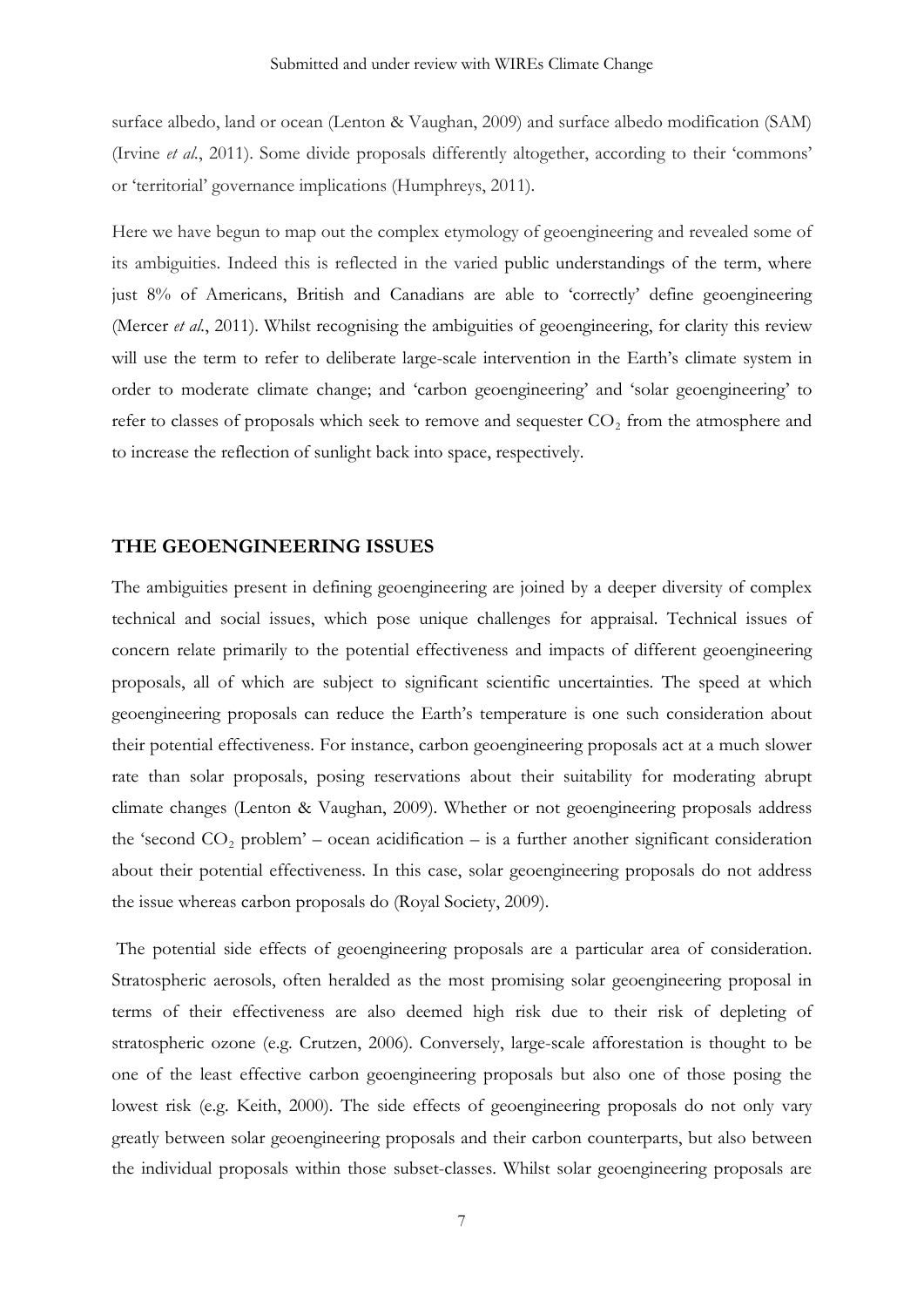broadly considered to pose more undesirable risks than carbon proposals, this is not always true (Royal Society, 2009). Surface albedo changes in urban settlements, for example, would pose far fewer risks to ecosystems than iron fertilisation of the oceans.

Social issues of concern to appraisal relate primarily to the legality, economics, ethics, and ultimately public perception of different geoengineering proposals, all of which are subject to greatly divergent perspectives and values. The legality of geoengineering, and in particular stratospheric aerosols, is sometimes called into question with reference to treaties such as the Long-Range Transboundary Air Pollution Convention and the 1990 amendment to the Clean Air Act (Merrill, 1997). Whilst there are often calls for geoengineering to be regulated as much as possible under existing mechanisms, these older treaties did not account for geoengineering during their conception and could be renegotiated (Virgoe, 2009). Others argue that the 1977 UN ENMOD treaty would make any geoengineering illegal (MacCracken, 2006); but overlook the treaty's specific preservation of the right to use such techniques for peaceful purposes (Article 3.1) (Virgoe, 2009).

The economics of geoengineering proposals has been described as 'incredible' (see Barrett, 2008). In the face of conventional mitigation strategies, some have concluded that many geoengineering proposals would be relatively cheap to implement (Panel on Policy Implications of Greenhouse Warming, 1992; Teller *et al.*, 2003). Whilst the benefits are said to outweigh the costs of solar geoengineering proposals and carbon proposals alike, the benefits of solar proposals have been argued to be greater (Bickel & Lane, 2009). On the other hand, considerable uncertainties are cited in opposition to conclusions such as these (Pielke Jr., 2010). Moreover, the seemingly low costs of geoengineering have fuelled concerns about the possible unilateral deployment of certain proposals (Barrett, 2008).

The ethics of geoengineering is invariably complicated by its diverse range of proposals, meaning that not all proposals raise the same ethical issues (Gardiner, 2010). The issue of consent, for example, is likely to be limited by the jurisdictions in which they operate such as the global commons or the sovereign territories of states (Humphreys, 2011). However, other ethical issues such as the 'moral hazard' do apply to geoengineering more widely. In this case the lure of geoengineering 'techno-fixes' is feared to threaten the further neglect of mitigation efforts (Royal Society, 2009; Corner & Pidgeon, 2010), echoing earlier concerns that 'defeatist' adaptation efforts could have the same effect (Pielke Jr., 2007). On the other hand, it has been argued that even considering geoengineering could, in point of fact, galvanise mitigation efforts rather than harm them (Royal Society, 2009; NERC, 2010).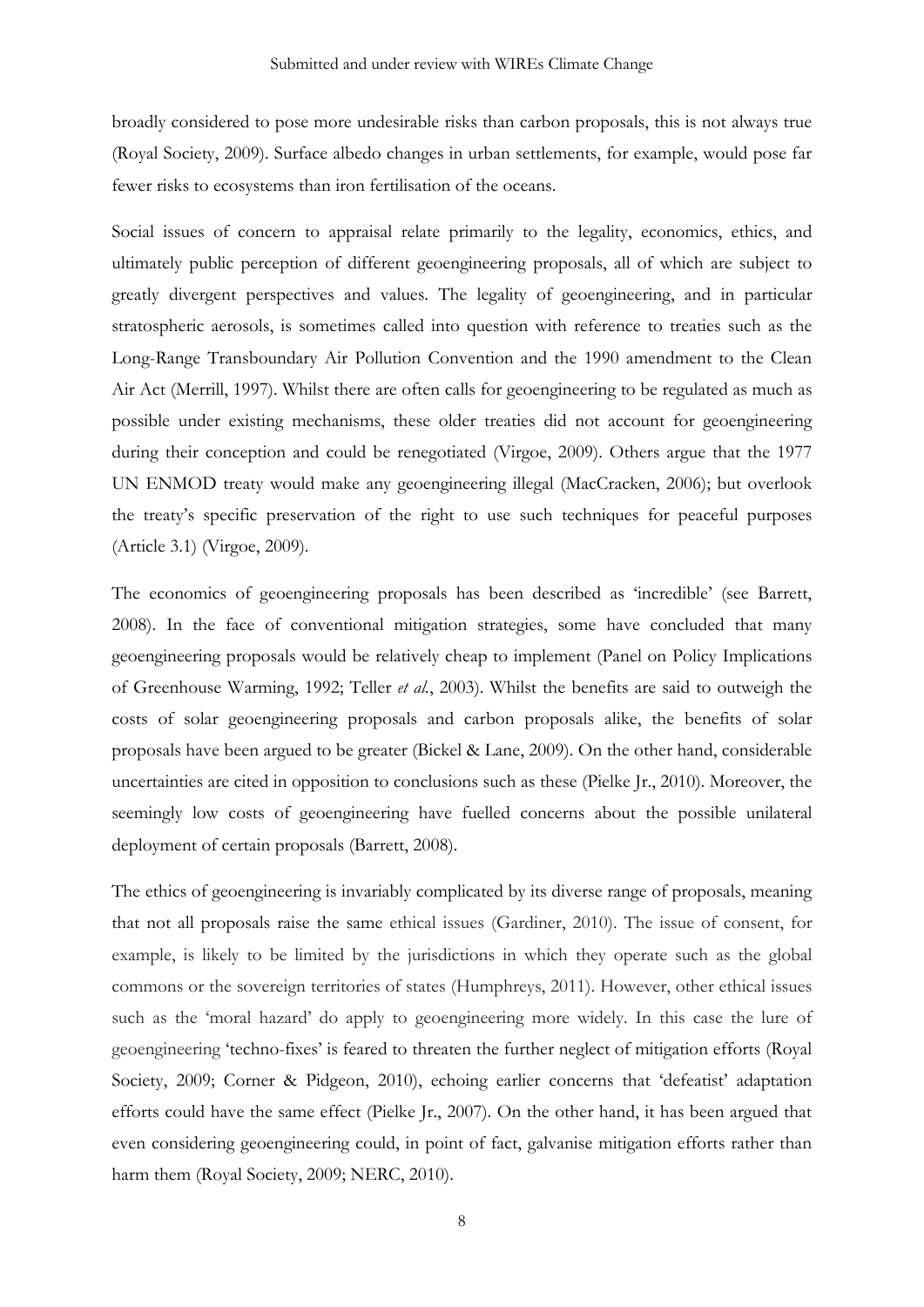The technical and social issues relating to geoengineering appraisal ultimately contribute to the overarching issue of public understandings and concerns. Elicited perceptions of geoengineering vary widely with some researchers finding considerable support for geoengineering (Spence *et al.*, 2010; Mercer *et al.*, 2011), whilst others find an overwhelming preference for conventional mitigation efforts (Bellamy & Hulme, 2011). Carbon geoengineering proposals are seen to be broadly preferred over solar proposals, but a diversity of opinion exists as ever in relation to individual proposals within those subset-classes (NERC, 2010). Indeed, public discourses on stratospheric aerosols have been found to operate within multiple and often conflicting 'frames', with support for research but hesitation to the idea (Parkhill & Pidgeon, 2011). Despite the range of technical and socio-economic issues outlined above, it is evident that discourses of geoengineering have to date crowded out the sort of upstream public concerns that have pervaded other novel technologies. It is upon these considerations over the underlying purposes, values, directionality and equity of geoengineering science and technology – and the extent to which it reflects human needs and concerns – which public responses to geoengineering and other strategies for tackling climate change will ultimately depend.

# **FRAMING GEOENGINEERING APPRAISAL**

#### **Review method**

We conducted a review of geoengineering appraisals to date using a systematic strategy for searching and screening articles of relevance. The Web of Knowledge electronic database was searched with the aim of identifying peer-reviewed and grey literature where geoengineering proposals were formally and explicitly appraised. The search used the following parametric terms: 'GEO\*ENGINEERING' or 'CLIMATE ENGINEERING'. 272 returned articles were then screened for their relevance to the aforementioned search aims. 49 relevant articles were then further screened for their scope, where articles appraising specified geoengineering proposals were included within the review. 9 articles met the inclusion criteria along with a further 12 articles included using the same search and screening criteria in a general internet search using the Google search engine, giving a total of 21 articles. Of these articles an overwhelming majority of 18 were identified as fully expert-analytic in nature. In order to more widely reflect on emergent participatory appraisals of geoengineering the initial screen strategy was relaxed to include those participatory processes where individual proposals or geoengineering as a collective was appraised. A further 4 articles were added accordingly, bringing the total to 25 appraisals under review (see Table 2).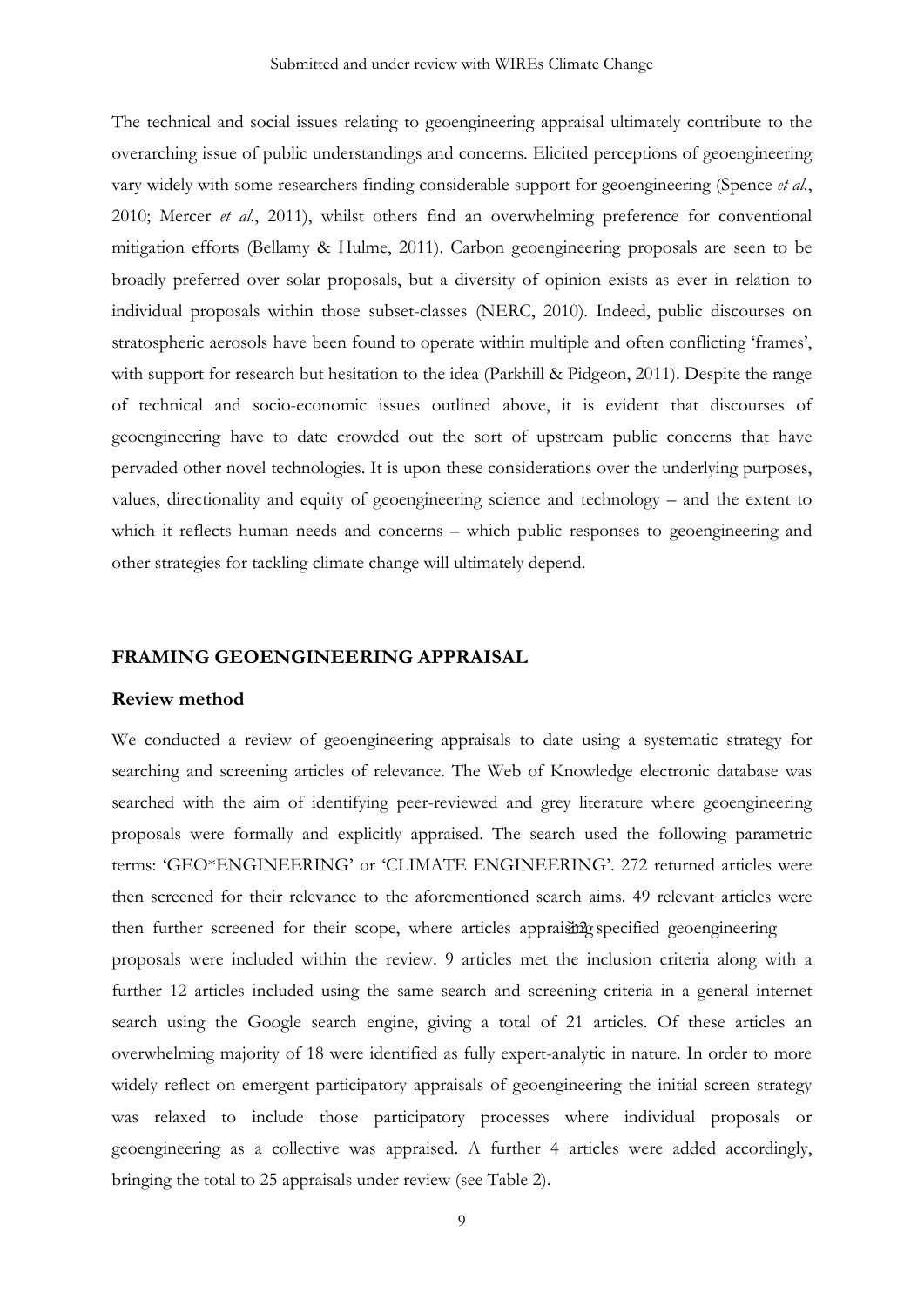**Table 2 – Appraisals of geoengineering included in the review.** Numbering in chronological order (alphabetical by year). Acronyms: atmosphere-ocean general circulation model (AOGCM); benefit-cost analysis (BCA); cost of mitigation (COM); multi-criteria analysis (MCA); technology readiness level (TRL). Notes: \* indicates appraisals not identified in the initial search and screen strategy. Contextual frames relate to the article context frame or method context frame where stated. We have been necessarily selective in the information provided in this table.

| No.          | Source                           | Appraisal design<br>and methods                                                                                                                                             | Notes on framing                                                                                                                                                                                                                                                             |
|--------------|----------------------------------|-----------------------------------------------------------------------------------------------------------------------------------------------------------------------------|------------------------------------------------------------------------------------------------------------------------------------------------------------------------------------------------------------------------------------------------------------------------------|
| $\mathbf{1}$ | Keith &<br>Dowlatabadi<br>(1992) | Expert literature<br>review with select non-<br>technical issues and<br>subjective risk, relating<br>to 8 carbon and solar<br>geoengineering<br>proposals                   | Climate change impacts contextual frame<br>Subjective opinion of risks<br>Concludes stratospheric aerosols have the<br>lowest COM                                                                                                                                            |
| 2            | NAS (1992)                       | Expert literature<br>review with marginal<br>$CO2$ -equivalent<br>mitigation costs,<br>relating to 7 carbon<br>and solar<br>geoengineering<br>proposals                     | Climate change impacts contextual frame<br>Costs are based on considerable uncertainties<br>Concludes all geoengineering proposals are<br>low cost and feasible except space reflectors,<br>and mechanical cloud albedo and<br>stratospheric aerosols are the most promising |
| 3            | Keith (2000)                     | Expert literature<br>review with select<br>uncertainties, non-<br>technical issues and<br>subjective risk, relating<br>to 7 carbon and solar<br>geoengineering<br>proposals | Climate change impacts contextual frame<br>Subjective opinion of risks<br>Concludes stratospheric aerosols have the<br>lowest COM                                                                                                                                            |
| 4            | Levi (2008)                      | Expert advice with<br>plotting of costs and<br>risks, relating to 6<br>carbon and solar<br>geoengineering<br>proposals plus<br>mitigation                                   | Multiple contextual frames: climate change<br>impacts, rapid climate change, insufficient<br>mitigation<br>Subjective plotting of costs and risks<br>Concludes space reflectors are highest risk<br>and cost, and mitigation is the least risky                              |
| 5            | Bickel &<br>Lane (2009)          | BCA relating to 4<br>carbon and solar<br>geoengineering<br>proposals                                                                                                        | Multiple contextual frames: 'dangerous'<br>climate change, rapid climate change,<br>insufficient mitigation<br>Uses different emission controls scenarios<br>and market and ethical discount rates                                                                           |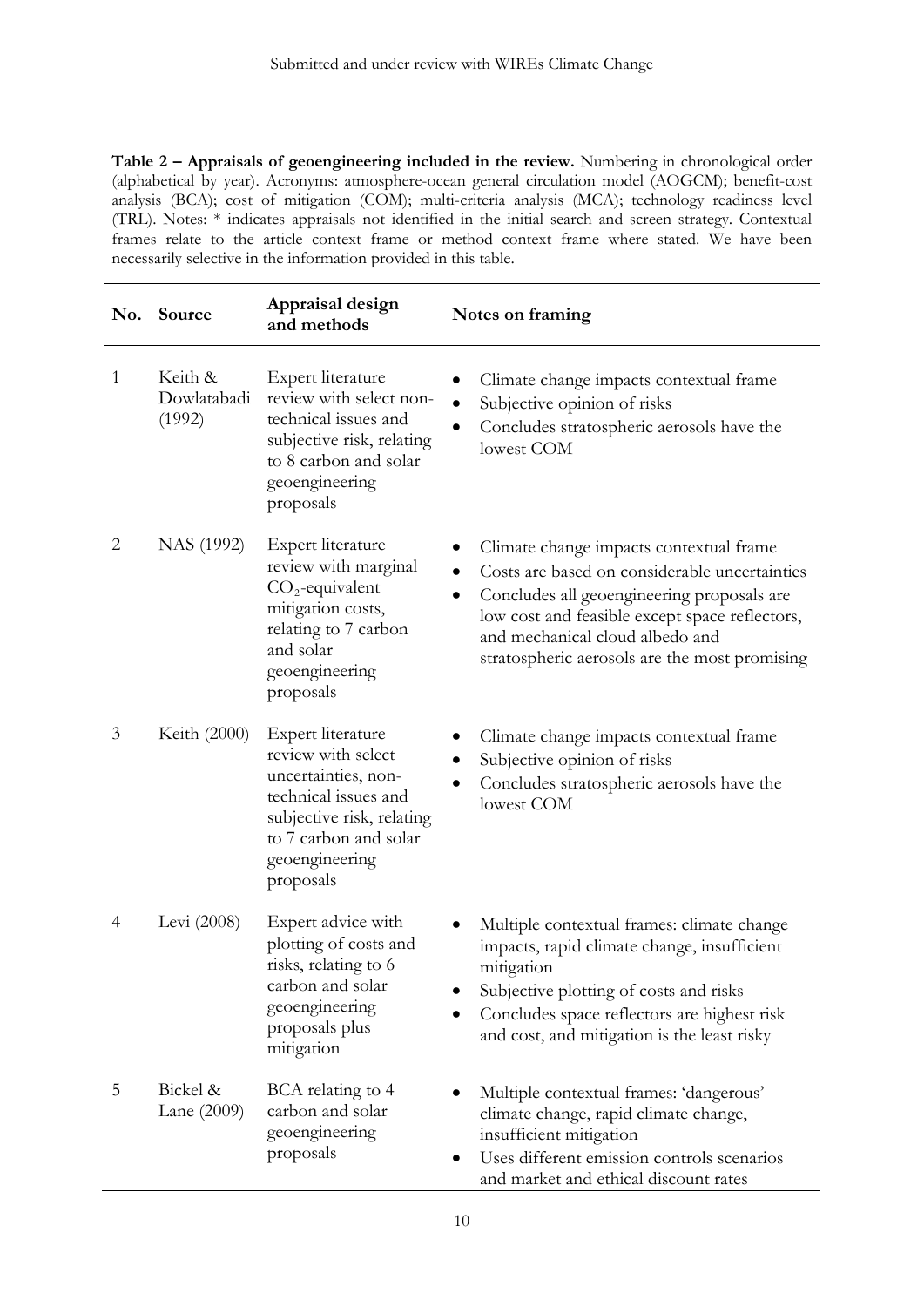|    |                                 |                                                                                                                                                                   | Concludes mechanical cloud albedo and<br>stratospheric aerosols have the greatest direct<br>benefit-cost ratios, recommending funding<br>for geoengineering research with solar<br>geoengineering a priority owing to its earlier<br>net benefit potential                                                                                                                                                                         |
|----|---------------------------------|-------------------------------------------------------------------------------------------------------------------------------------------------------------------|------------------------------------------------------------------------------------------------------------------------------------------------------------------------------------------------------------------------------------------------------------------------------------------------------------------------------------------------------------------------------------------------------------------------------------|
| 6  | Boyd (2008)                     | Expert MCA using 9<br>criteria (spanning<br>efficacy, affordability,<br>safety and rapidity),<br>relating to 5 carbon<br>and solar<br>geoengineering<br>proposals | Multiple contextual frames: rapid climate<br>change, insufficient mitigation<br>Technical criteria only with subjective scoring<br>and little attention to uncertainty or<br>sensitivities<br>Concludes iron fertilisation is the most<br>effective; mechanical cloud albedo is the most<br>affordable; air capture and storage is the<br>safest; and mechanical cloud albedo and<br>stratospheric aerosols are the fastest acting |
| 7  | Robock<br>(2008)                | Expert advice relating<br>to 2 solar<br>geoengineering<br>proposals                                                                                               | Multiple contextual frames: 'dangerous'<br>climate change, insufficient mitigation<br>Concludes geoengineering may be a bad idea                                                                                                                                                                                                                                                                                                   |
| 8  | Crabbe<br>(2009)                | Expert review of<br>modelling simulations<br>applied to coral reefs,<br>relating to 18 carbon<br>and solar<br>geoengineering<br>proposals                         | Multiple contextual frames: climate change<br>impacts, insufficient mitigation<br>Recommends further research into carbon<br>geoengineering proposals, particularly in<br>relation to air capture and storage, biochar<br>and afforestation                                                                                                                                                                                        |
| 9  | Feichter &<br>Leisner<br>(2009) | Expert literature<br>review relating to 3<br>solar geoengineering<br>proposals                                                                                    | Multiple contextual frames: climate change<br>impacts, insufficient mitigation<br>Concludes none of the schemes are a sole<br>solution to climate change                                                                                                                                                                                                                                                                           |
| 10 | Irvine &<br>Ridgwell<br>(2009)  | Expert literature<br>review with select pros<br>and cons and<br>subjective risk, relating<br>to 5 solar<br>geoengineering<br>proposals                            | Multiple contextual frames: 'dangerous'<br>climate change, insufficient mitigation<br>Subjective opinion of risks<br>Concludes geoengineering should not be<br>relied upon to stop climate change but<br>recommends further research to be prudent<br>in case of emergency                                                                                                                                                         |
| 11 | Izrael et al.<br>(2009)         | Expert literature<br>review with subjective<br>assessment (spanning<br>feasibility and efficacy),<br>relating to 13 carbon<br>and solar                           | Multiple contextual frames: climate change<br>impacts, insufficient mitigation<br>Subjective opinion of feasibility<br>Concludes stratospheric aerosols can be the<br>most effective                                                                                                                                                                                                                                               |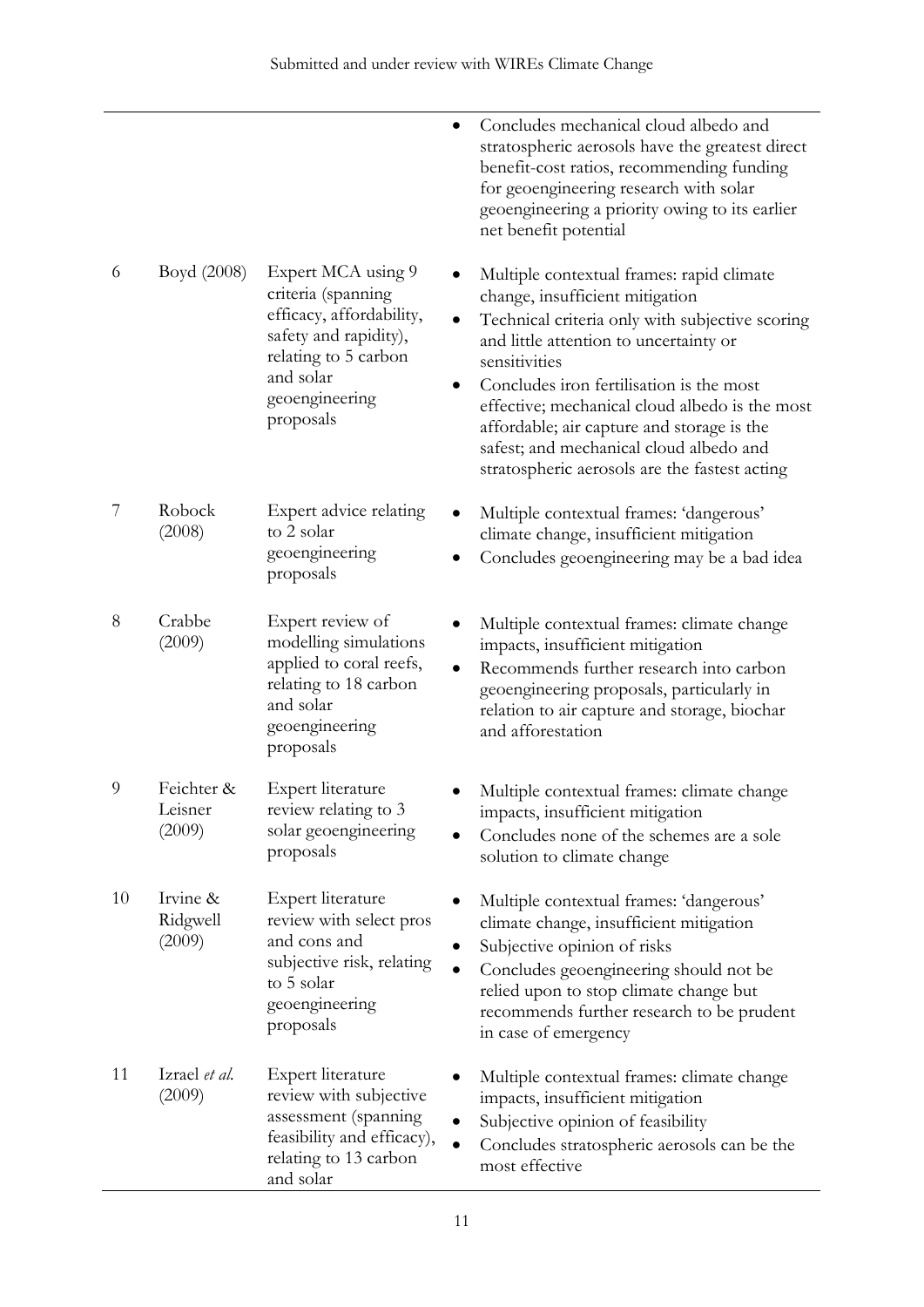|    |                               | geoengineering<br>proposals                                                                                                                                                                                                                                                                                                                                       |                                                                                                                                                                                                                                                                                                                                                                                                                                                                                                                                                                                                                                                                                                                     |
|----|-------------------------------|-------------------------------------------------------------------------------------------------------------------------------------------------------------------------------------------------------------------------------------------------------------------------------------------------------------------------------------------------------------------|---------------------------------------------------------------------------------------------------------------------------------------------------------------------------------------------------------------------------------------------------------------------------------------------------------------------------------------------------------------------------------------------------------------------------------------------------------------------------------------------------------------------------------------------------------------------------------------------------------------------------------------------------------------------------------------------------------------------|
| 12 | Lenton &<br>Vaughan<br>(2009) | Radiative forcing<br>potential calculations<br>relating to 19 carbon<br>and solar<br>geoengineering<br>proposals                                                                                                                                                                                                                                                  | Multiple contextual frames: 'dangerous'<br>climate change, insufficient mitigation<br>Assumes strong mitigation scenario baseline<br>Concludes only stratospheric aerosols,<br>mechanical cloud albedo and space reflectors<br>can return the climate to its pre-industrial<br>state                                                                                                                                                                                                                                                                                                                                                                                                                                |
| 13 | Royal<br>Society<br>(2009)    | Expert literature<br>review with MCA<br>using 4 criteria<br>(efficacy, affordability,<br>safety and timeliness),<br>plotted and relating to<br>20 carbon and solar<br>geoengineering<br>proposals; plus<br>telephone interview<br>survey and focus<br>groups exploring<br>public perceptions,<br>relating to 3 carbon<br>and solar<br>geoengineering<br>proposals | Multiple contextual frames: 'dangerous'<br>climate change, insufficient mitigation and<br>2°C policy target framed the report;<br>geoengineering definitions framed the<br>telephone survey and focus groups<br>MCA features technical criteria only with<br>subjective scoring<br>MCA concludes that stratospheric aerosols,<br>space reflectors, air capture and storage and<br>enhanced weathering are most effective,<br>afforestation is the most affordable,<br>stratospheric aerosols, desert albedo and CCS<br>are the most rapid, and air capture and<br>storage, urban albedo and CCS are the safest<br>Survey and focus groups conclude that<br>perceptions of geoengineering were generally<br>negative |
| 14 | Moore et al.<br>(2010)        | Linear response model<br>simulations compare<br>limiting sea-level rise,<br>relating to 5 carbon<br>and solar<br>geoengineering<br>proposals                                                                                                                                                                                                                      | Multiple contextual frames: climate change<br>impacts, climate emergency<br>Assumes geoengineering does not affect<br>exchange processes between the atmosphere,<br>biosphere and oceans<br>Concludes that bio-energy with carbon<br>sequestration is the least risky and most<br>desirable for limiting sea level rise                                                                                                                                                                                                                                                                                                                                                                                             |
| 15 | <b>NERC</b><br>(2010)         | Deliberative public<br>dialogue exploring<br>perceptions (spanning<br>public groups,<br>discussion groups,<br>online survey and open<br>access events), relating<br>to 9 carbon and solar<br>geoengineering<br>proposals                                                                                                                                          | Multiple contextual frames: insufficient<br>mitigation framed the report; pros and cons<br>and climate emergency framed the dialogue<br>Climate emergency framing may have<br>influenced stated public acceptability of<br>geoengineering<br>Concludes that carbon geoengineering<br>proposals are preferred to solar proposals,<br>and afforestation and biochar were<br>specifically preferred                                                                                                                                                                                                                                                                                                                    |
| 16 | Spence et al.                 | Face-to-face interview                                                                                                                                                                                                                                                                                                                                            | Multiple contextual frames: 'dangerous'                                                                                                                                                                                                                                                                                                                                                                                                                                                                                                                                                                                                                                                                             |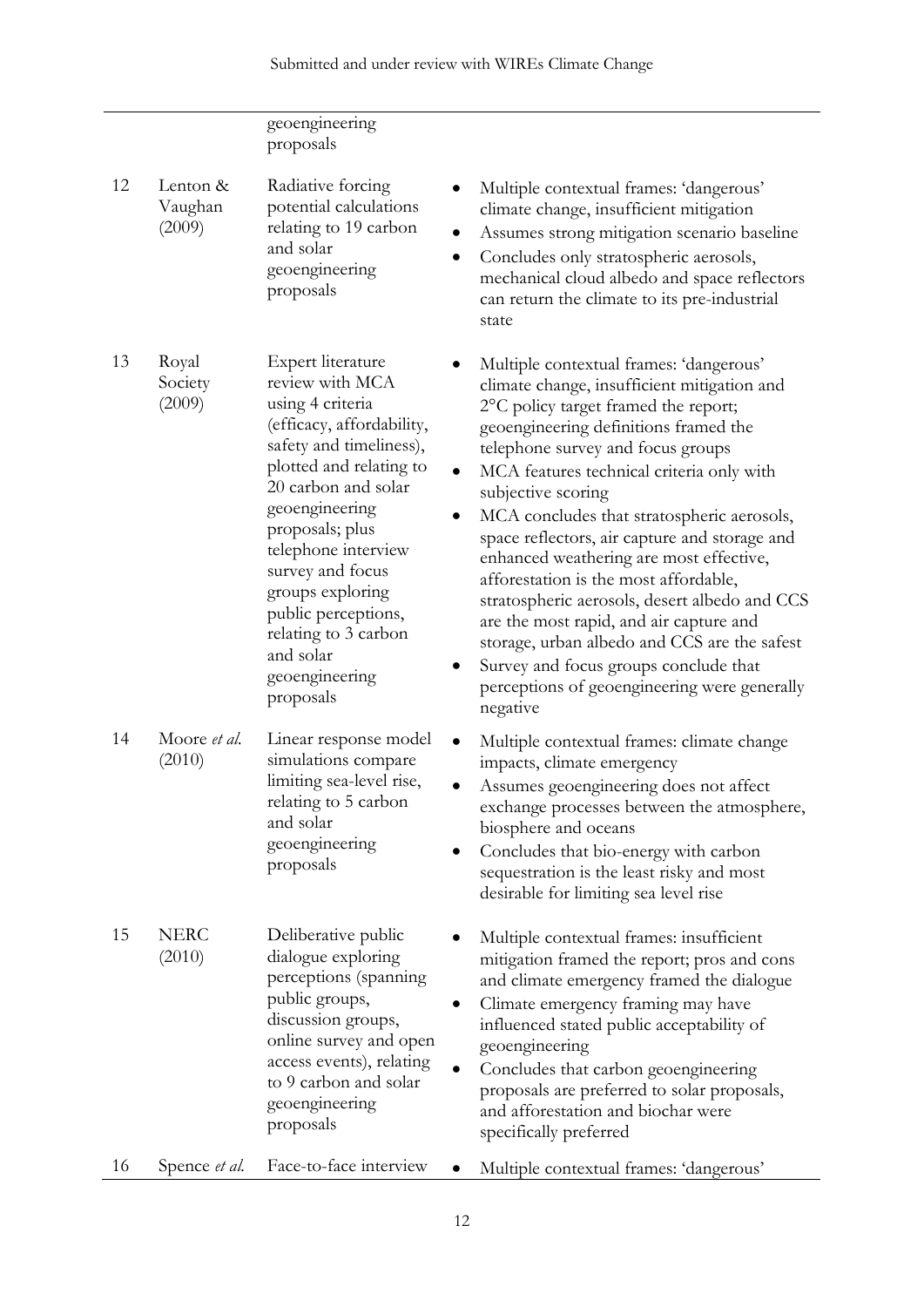|    | $(2010)*$                       | survey exploring<br>perceptions, relating to<br>geoengineering<br>proposals as a<br>collective                                                                                                                                                                                                                                | climate change and Climate Change Act<br>framed the report; geoengineering definitions<br>framed the interviews<br>Uses simple quantitative measures<br>Concludes that most people do not know<br>what geoengineering is but would support it                                                                                                                                                                                                                                                                                                                                                                                                                                                                                          |
|----|---------------------------------|-------------------------------------------------------------------------------------------------------------------------------------------------------------------------------------------------------------------------------------------------------------------------------------------------------------------------------|----------------------------------------------------------------------------------------------------------------------------------------------------------------------------------------------------------------------------------------------------------------------------------------------------------------------------------------------------------------------------------------------------------------------------------------------------------------------------------------------------------------------------------------------------------------------------------------------------------------------------------------------------------------------------------------------------------------------------------------|
| 17 | Bellamy &<br>Hulme<br>$(2011)*$ | Online survey and<br>focus groups exploring<br>perceptions, relating to<br>geoengineering<br>proposals as a<br>collective                                                                                                                                                                                                     | Rapid climate change contextual frame used<br>in the article and online survey and focus<br>groups<br>Presents geoengineering as one option of a<br>range of possible responses to climate change<br>Concludes geoengineering is unfavourably<br>perceived                                                                                                                                                                                                                                                                                                                                                                                                                                                                             |
| 18 | Fox $\&$<br>Chapman<br>(2011)   | Expert literature<br>review and ranking<br>applied to engineering<br>feasibilities, relating to<br>10 carbon and solar<br>geoengineering<br>proposals                                                                                                                                                                         | Multiple contextual frames: climate change<br>impacts, rapid climate change, insufficient<br>mitigation<br>Arbitrary ranking of feasibilities<br>Concludes afforestation is the most feasible<br>proposal                                                                                                                                                                                                                                                                                                                                                                                                                                                                                                                              |
| 19 | GAO<br>(2011)                   | Expert technology<br>assessment (spanning<br>maturity, effectiveness,<br>cost factors and<br>consequences), relating<br>to 14 carbon and solar<br>geoengineering<br>proposals; plus online<br>survey and focus<br>groups exploring<br>public perceptions,<br>relating to 4 carbon<br>and solar<br>geoengineering<br>proposals | Multiple contextual frames: climate change<br>impacts, rapid climate change and insufficient<br>mitigation framed the report; geoengineering<br>definitions framed the online survey and<br>focus groups<br>Includes foresight exercise using scenarios to<br>elicit views of the future of geoengineering<br>research<br>Technology assessment concludes that all<br>geoengineering proposals are at TRL 2,<br>except stratospheric aerosols which are the<br>least mature (TRL 1) and air capture and<br>storage which is the most mature (TRL 3)<br>Survey and focus groups concludes that most<br>are unfamiliar with geoengineering but would<br>be open to research, whilst demonstrating<br>concern about safety and governance |
| 20 | Irvine et al.<br>(2011)         | <b>AOGCM</b> simulations<br>compare global and<br>regional effects,<br>relating to 3 solar<br>geoengineering<br>proposals                                                                                                                                                                                                     | Multiple contextual frames: climate change<br>impacts, insufficient mitigation, 2°C policy<br>target<br>Limitations to regional modelling of effects<br>Concludes none of the schemes reverse<br>climate changes under a doubling of $CO2$                                                                                                                                                                                                                                                                                                                                                                                                                                                                                             |
| 21 | Jones et al.<br>(2011)          | <b>AOGCM</b> simulations<br>compare climatic                                                                                                                                                                                                                                                                                  | Multiple contextual frames: climate change                                                                                                                                                                                                                                                                                                                                                                                                                                                                                                                                                                                                                                                                                             |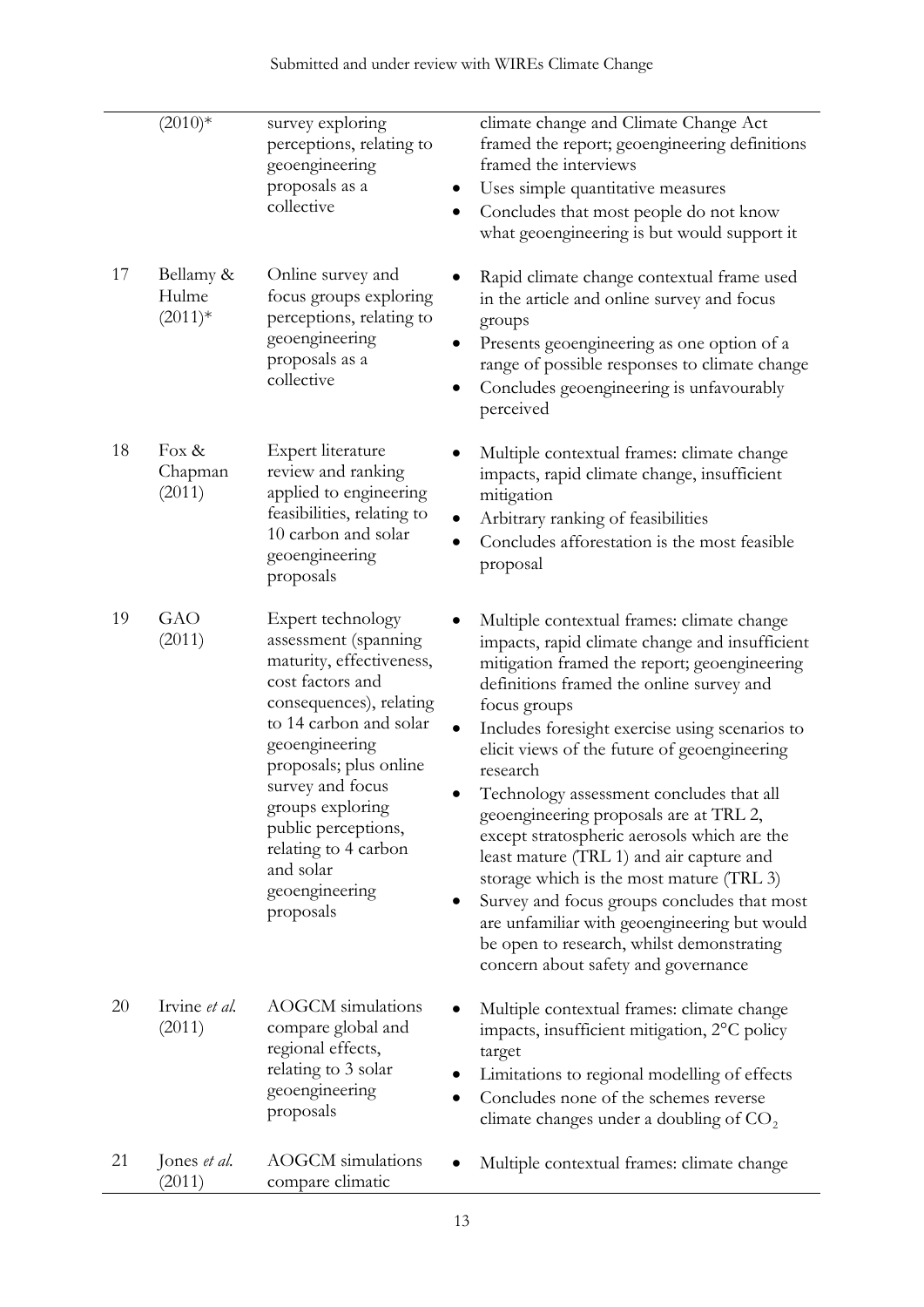|    |                                    | impacts, relating to 2<br>solar geoengineering<br>proposals                                                                                    | impacts, alternative to mitigation<br>Limitations to cloud modelling<br>Concludes geoengineering is unlikely to avoid<br>significant regional climate changes                                                                                                                                |
|----|------------------------------------|------------------------------------------------------------------------------------------------------------------------------------------------|----------------------------------------------------------------------------------------------------------------------------------------------------------------------------------------------------------------------------------------------------------------------------------------------|
| 22 | Mercer et al.<br>$(2011)*$         | Online survey<br>exploring perceptions,<br>relating to solar<br>geoengineering<br>proposals as a<br>collective                                 | Multiple contextual frames: societal responses<br>to climate change, inexpensive, and risks<br>framed the article; pros and cons and climate<br>emergency framed the online survey<br>Risk of constructed preferences<br>Concludes the public supports research into<br>solar geoengineering |
| 23 | Parkhill &<br>Pidgeon<br>$(2011)*$ | Deliberative<br>workshops exploring<br>perceptions, relating to<br>$\bullet$<br>1 solar geoengineering<br>proposals:<br>stratospheric aerosols | Societal responses to climate change<br>contextual frame used in the workshops<br>Presents geoengineering as a risk issue<br>Concludes that participants show a reluctant<br>acceptance of a delivery-mechanism test-bed<br>for stratospheric aerosols                                       |
| 24 | Vaughan &<br>Lenton<br>(2011)      | Expert literature<br>review with select<br>efficacies and<br>feasibilities, relating to<br>19 carbon and solar<br>geoengineering<br>proposals  | Multiple contextual frames: rapid climate<br>change, insufficient mitigation<br>Assumes strong mitigation scenario baseline<br>Concludes that geoengineering is not an<br>alternative to mitigation, but could<br>complement it                                                              |
| 25 | Russell et al.<br>(2012)           | Expert literature<br>review with select<br>ecological impacts,<br>relating to 5 carbon<br>and solar<br>geoengineering<br>proposals             | Climate change impacts contextual frame<br>Concludes that research on ecological<br>impacts of geoengineering is needed before<br>large-scale field trials or deployment                                                                                                                     |

# **Context: appraisal problem framing and purpose**

The foremost framing condition shaping the appraisal of geoengineering proposals relates to contextual choice in terms of the object of appraisal – i.e. the problem or issue being addressed. These instrumental framing conditions can be highly subjective and set the context and tone of each appraisal. Here we identify six groups of geoengineering appraisal context or problem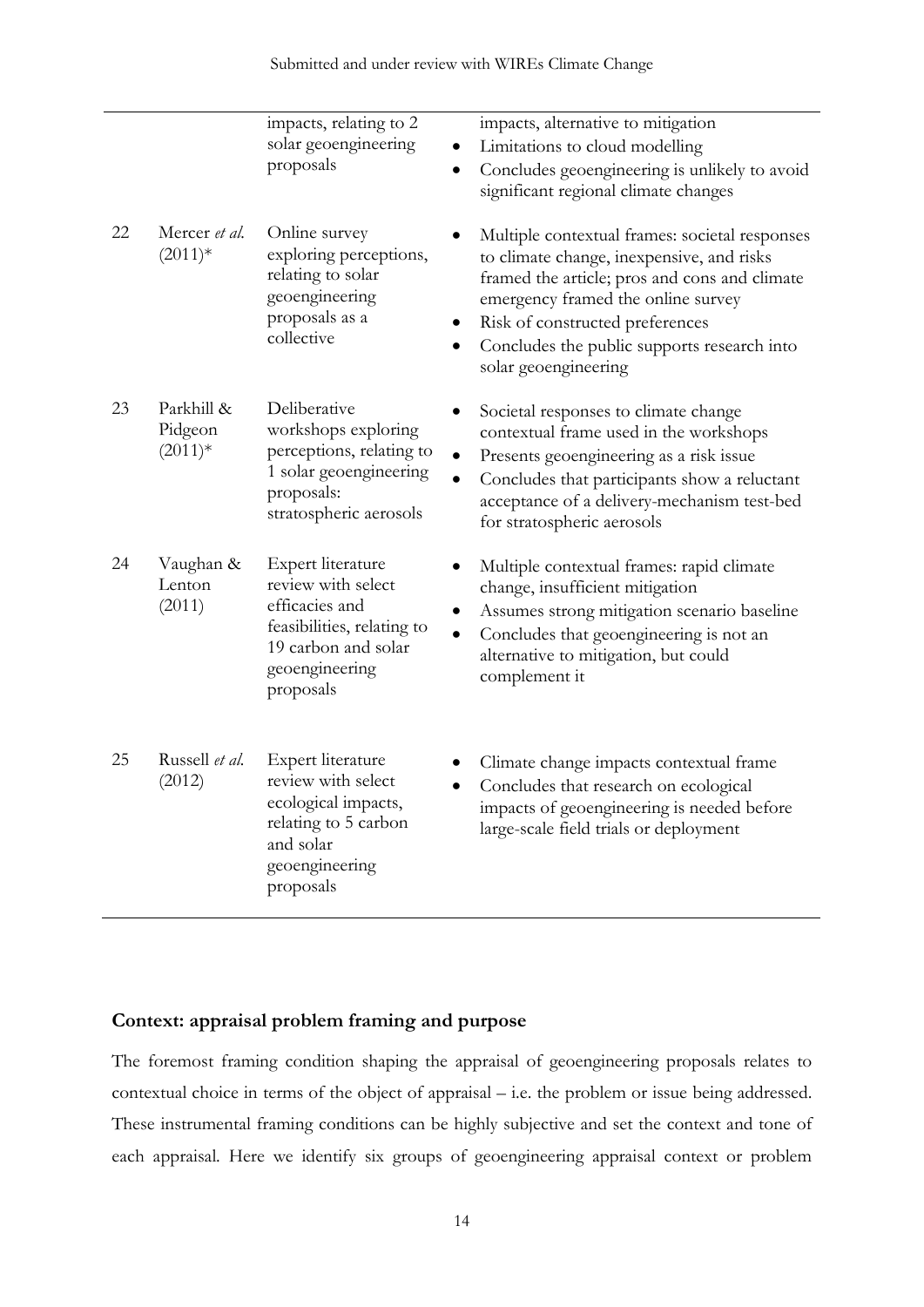'frames' identified across the appraisals under review (see Table 3). All of the appraisals framed the issue broadly around climate change in scientifically-defined terms and the need to alleviate its potential risks (cf. Wynne, 2005). Within this domain risk framing articles varied in their choice of illustrative risks. Issue frames ranged from unspecified or specified climate change impacts to special climate 'emergency' conditions, including the onset of rapid or 'dangerous' climate change or climate 'tipping points'. The majority of appraisals were also framed around assumptions of 'insufficient mitigation' efforts; whilst a minority were also framed around the climate policy targets such as the UK Climate Change Act or the 2°C warming above preindustrial limit. Few appraisals were framed around broader societal responses to climate change or geoengineering as an alternative to mitigation.

**Table 3 – Frequency of different context frames in geoengineering appraisals.** Note: frames are elicited from article introductions and methods. Most appraisals used multiple frames, which are counted here separately.

| <b>Context frame</b>                 | <b>Frequency of frames</b>                                                                                                                                      |
|--------------------------------------|-----------------------------------------------------------------------------------------------------------------------------------------------------------------|
|                                      |                                                                                                                                                                 |
| Climate emergency                    | 15                                                                                                                                                              |
| Insufficient mitigation              | 15                                                                                                                                                              |
| Climate change impacts               | 13                                                                                                                                                              |
| Climate policy                       | 3                                                                                                                                                               |
| Societal responses to climate change | $\mathcal{D}_{\mathcal{A}}^{\mathcal{A}}(\mathcal{A})=\mathcal{D}_{\mathcal{A}}^{\mathcal{A}}(\mathcal{A})\mathcal{D}_{\mathcal{A}}^{\mathcal{A}}(\mathcal{A})$ |
| Alternative to mitigation            |                                                                                                                                                                 |

Each of these context frames represents particular definitions of the problem, sets of values and assumptions, and visions of the future – whilst ignoring others – when it comes to the future circumstances under which geoengineering the climate might be considered. Obvious exclusions include the alternative purposes of geoengineering technologies associated with profit, social control, military applications, and so on; anticipation of the (often unintended) social and ethical implications; and recognition of the complex and indeterminate social, cultural-institutional and geopolitical futures embedded within such visions. These 'imaginaries' are particularly potent in participatory processes, where different context frames can exert significant power upon participants' appraisals through the phrasing of questions. For instance, during the Experiment Earth? public dialogue (NERC, 2010) facilitators and experts described the future using a climate 'emergency' frame, which is likely to have influenced the perceived acceptability of geoengineering proposals through the implicit implication of necessity (Corner *et al.*, 2011).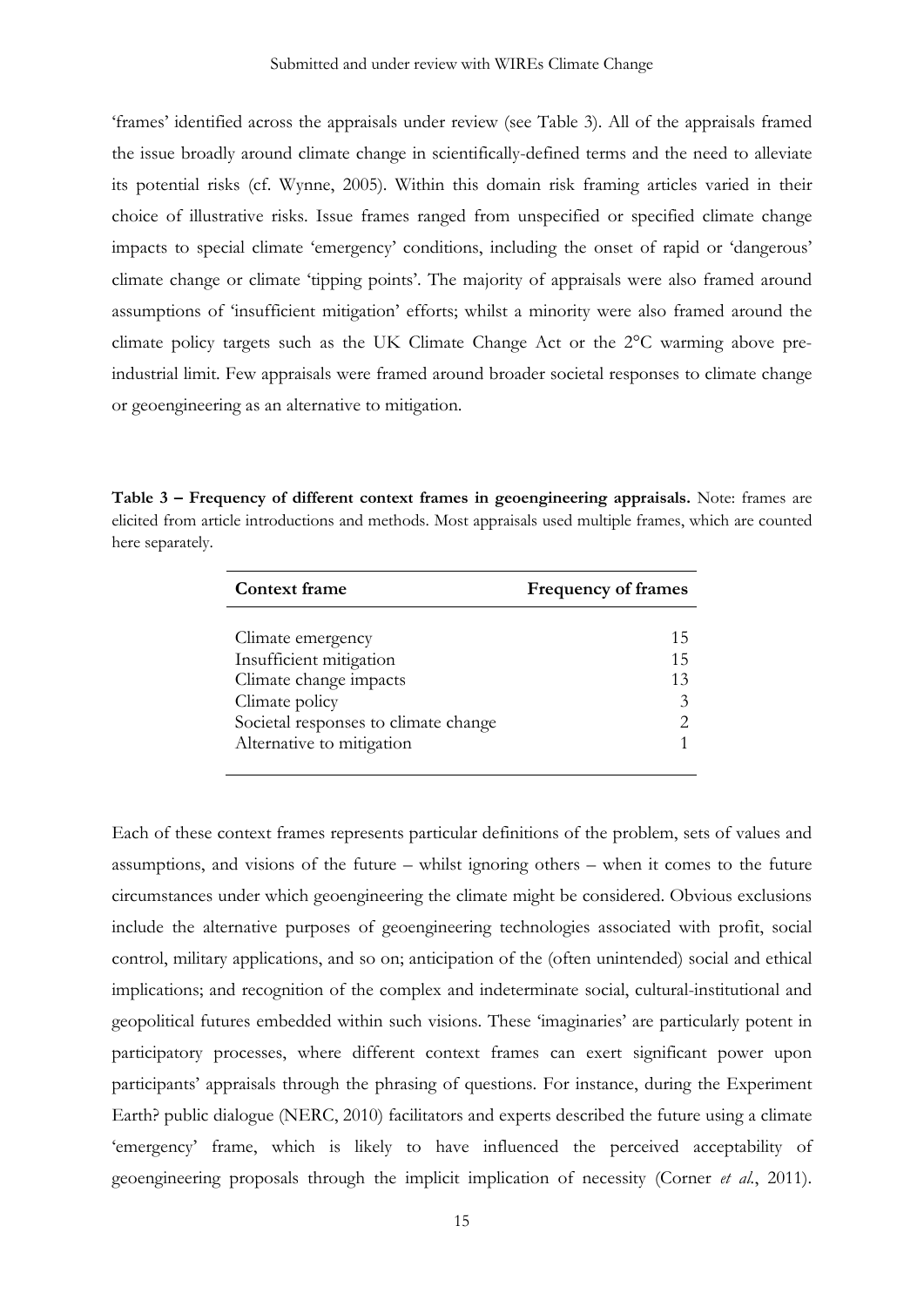Similarly, it is a climate 'emergency' frame that underpins apparent public support for solar geoengineering reported in the online survey by Mercer *et al.* (2011). Concordantly, with the majority of geoengineering appraisals adopting the 'insufficient mitigation' frame, necessity of at least researching geoengineering is implicitly implied.

## **Appraisal methods and criteria**

Beyond the construction of broad contextual problem frames lie specific methodological choices and selection of criteria to judge different courses of action in tackling climate change. These powerful instrumental framing conditions set the lens through which each appraisal is conducted. Of the original 21 geoengineering appraisals identified for review an overwhelming majority (18) were identified as expert-analytic in nature (see Table 4). That is to say they were conducted by experts without the inclusion of publics, and utilised methods of appraisal that can be construed as relatively constrained, opaque and often quantified in their treatment of the issue. These methods ranged from computer modelling to economic assessments to expert reviews and opinions to multi-criteria analysis (MCA). A further two of the geoengineering appraisals reviewed were expert-analytic in principal focus, but were supported by minor participatory elements. These expert-participatory methods included an expert review of the geoengineering literature and simple MCA conducted by the UK Royal Society and a technology assessment conducted by the US Government Accountability Office each featured surveys and focus groups to elicit perceptions of geoengineering (Royal Society, 2009; GAO, 2011). The one dedicated participatory-deliberative appraisal identified in the initial search was the Experiment Earth? public dialogue (NERC, 2010). A further 4 participatory articles were added following a relaxation of the screening strategy.

| Appraisal method                                         | Frequency of appraisals |
|----------------------------------------------------------|-------------------------|
| Expert-analytic<br>Participatory<br>Expert-participatory | 18                      |

**Table 4 – Frequency of different geoengineering appraisal methods.**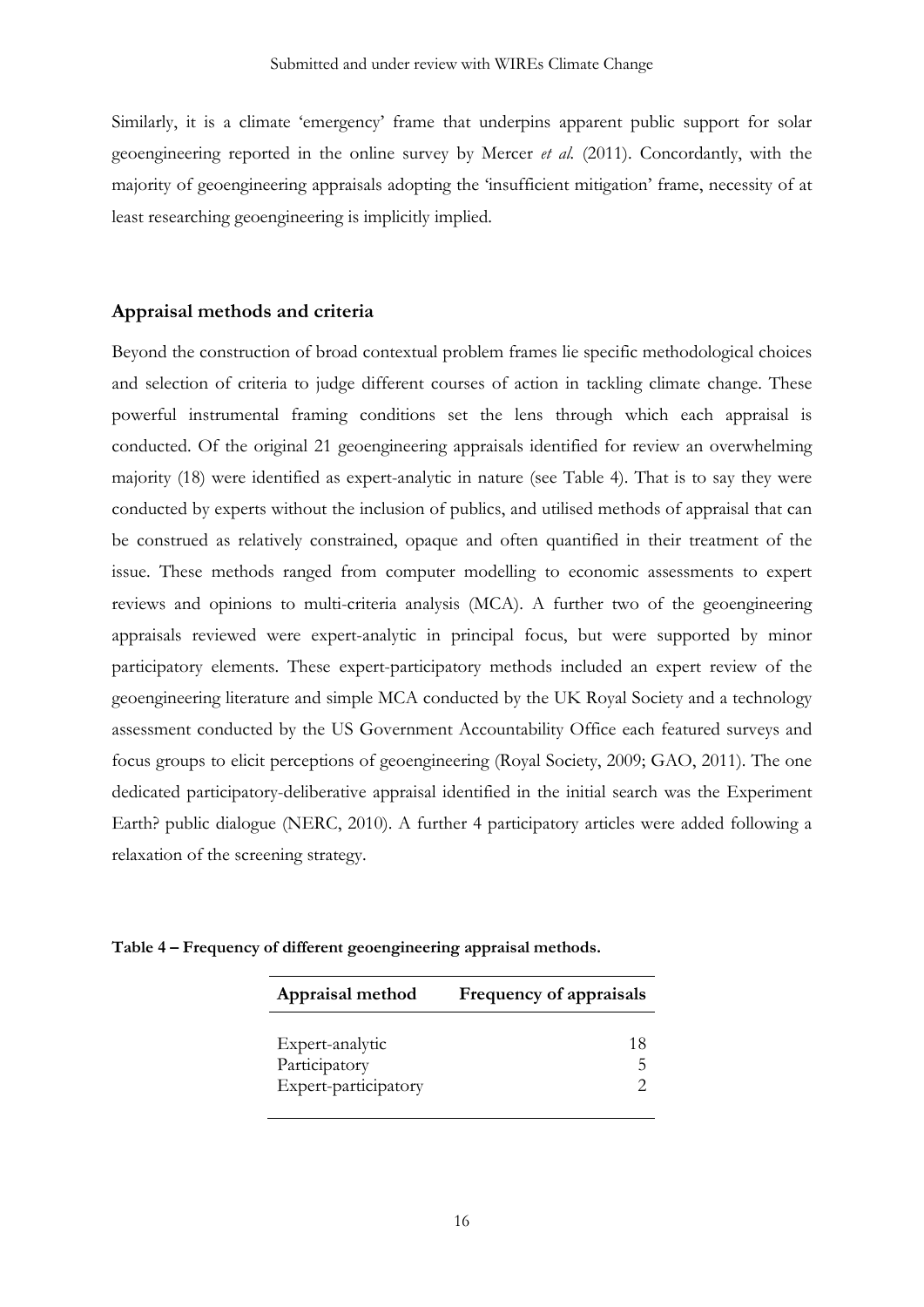The expert-analytic appraisals of geoengineering can be classified amongst those involving calculations or computer modelling, expert reviews and opinions, economic assessments, and MCA. Those appraisals using calculations or computer models are naturally constrained to the disciplinary study of technical criteria involving the efficacies of geoengineering proposals. Methodological choices made within these appraisals inevitably involve making contestable assumptions about the futures in which geoengineering would operate. The use of the Bern carbon model in producing CO<sub>2</sub> scenarios, for instance, assumes that geoengineering would have no impact on the carbon exchange processes between atmosphere, biosphere, and oceans (e.g. Moore *et al.*, 2010). Similarly the use of strong mitigation or balanced use of energy sources as scenario baselines assumes certain social and technical developments whilst ignoring other possible futures and sensitivities (e.g. Lenton & Vaughan, 2009; Jones *et al.*, 2011).

Sources of uncertainty in climate models relating to the representation of baseline conditions, forcings and sensitivities are well documented (e.g. Randall *et al.*, 2007), but pose some specific issues for modelling the efficacies and impacts of geoengineering. Atmosphere-ocean general circulation models (AOGCMs) are widely used and considered to provide credible projections of future temperature change at large spatial scales. However, projections made at smaller spatial scales such as regional precipitation patterns are poor, confounding conclusions made in relation to regional geoengineering impacts such as those by surface albedo changes (e.g. Irvine *et al.*, 2011). Moreover, considerable uncertainties remain such as the modelling of cloud formation and opacity, confounding conclusions made in relation to specific geoengineering proposals such as cloud albedo enhancement (e.g. Jones *et al.*, 2011).

Expert reviews and opinions dominate the expert-analytic category of geoengineering appraisals, seeking to synthesise disparate existing information (e.g. Vaughan & Lenton, 2011) or apply it to a novel context (e.g. Crabbe, 2009) or use it to inform expert opinion (e.g. Izrael *et al.*, 2009). Whilst each of these objectives is capable of closing down the range and quality of outputs through the inherently selective choice of information for inclusion or exclusion, expert opinions hide a range of subjectivities. A frequent opinion aired in appraisals of geoengineering relates to the risk of side effects. For instance the purported risks of a particular solar geoengineering proposal – space reflectors – vary wildly, from very low (e.g. Keith & Dowlatabadi, 1992) to low (e.g. Keith, 2000) to moderate (e.g. Royal Society, 2009) to high (e.g. Levi, 2008; Irvine & Ridgwell, 2009). The subjective reasoning that underpins these discreet and seemingly 'matter of fact' statements is often under-explained and unaccounted for. Similarly the reasoning and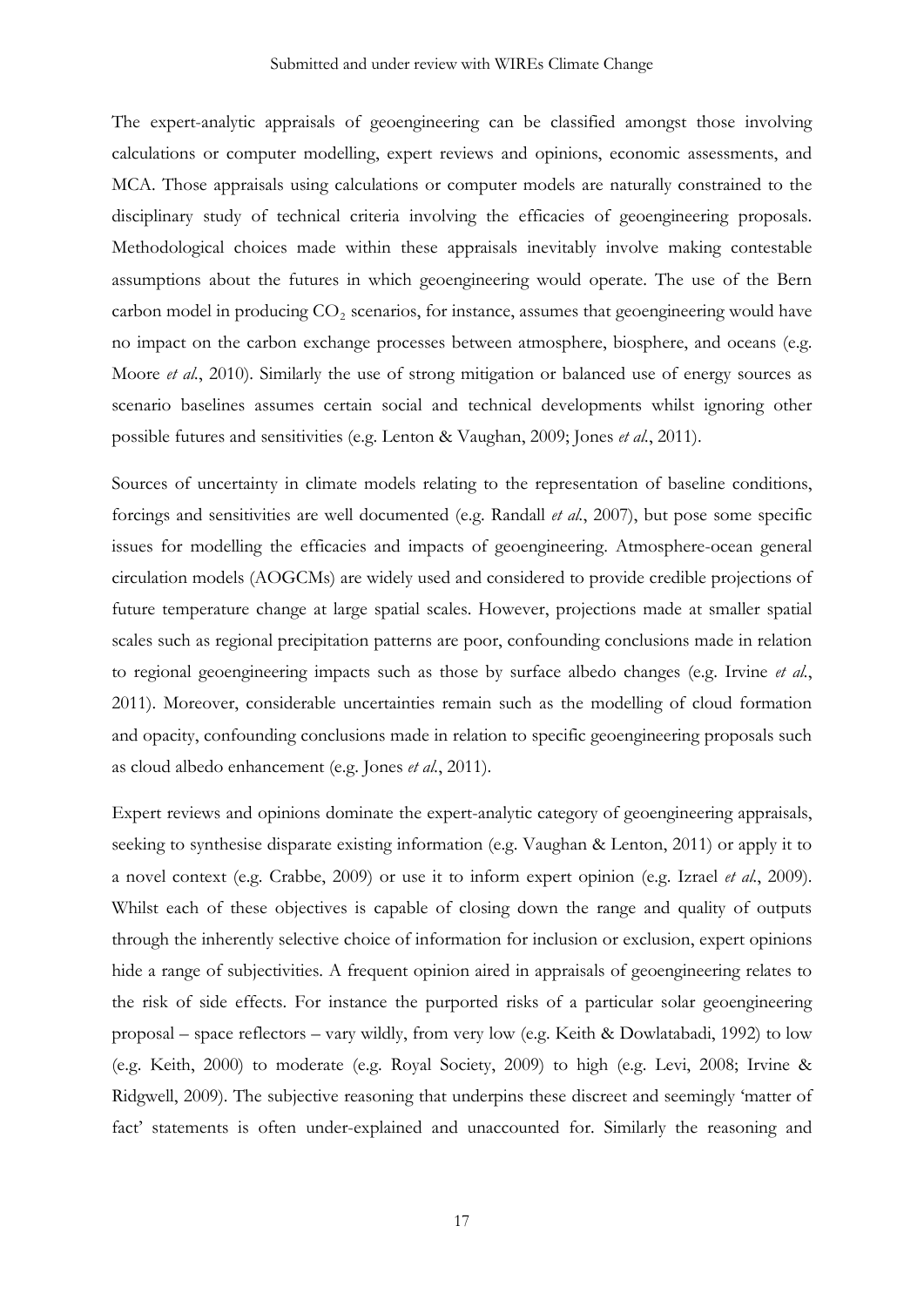methods behind arbitrary rankings for different geoengineering proposal feasibilities lacks transparency (e.g. Fox & Chapman, 2011).

The GAO (2011) technology assessment review undertook a notably different approach in exploring the envisaged future of research on geoengineering. Whilst still constrained to expert opinions only, the assessment recognised the roles that subjectivities and imaginaries play in technology advancements and developed a foresight exercise in which four scenarios were constructed and engaged with. Despite the limited range of scenarios and participants this exercise represents an important step forward in opening up visions of the range of possible futures in which geoengineering could reside.

A limited number of economic assessments have been made to appraise geoengineering, seeking to identify the benefits and / or costs of different proposals. Here those methods involve calculating the marginal  $CO_2$ -equivalent cost of mitigation (COM) (NAS, 1992) or benefit-cost analysis (BCA) (Bickel & Lane, 2009). Critiques of appraisals based solely on economic efficiency criteria are well established, often citing their ignorance of wider issues as well as an inadequate or even inappropriate representation of 'non-market goods' (e.g. Anderson, 1993). Moreover, economic assessments of novel proposals such as those within geoengineering can more generally suffer from 'appraisal optimism' due to systematic biases in underestimating costs (Flyvjberg *et al.*, 2003).

Economic assessments are particularly open to instrumental framing effects relating to their treatment of sensitivities and the discounting of time. Whilst the BCA conducted by Bickel & Lane (2009) does include a number of different emission controls scenarios as well as market and ethical discount rates, these assumptions rely upon huge uncertainties in the literature. Furthermore in a demonstration of these methodological framings influencing outputs, another BCA using the same Dynamic Integrated model of Climate and the Economy (DICE) but different assumptions led to conflicting conclusions. Where stratospheric aerosol injection achieved an admirable benefit-cost ratio of 25 to 1 in Bickel & Lane (2009), Goes *et al.* (2011) concluded that the solar geoengineering proposal failed benefit-cost analysis under no less plausible assumptions (see Pielke Jr., 2010).

Multi-criteria analyses can account for a much wider range of appraisal criteria than BCA or other expert-analytic methods, but are no less susceptible to instrumental framing effects. Here, the chosen diversity of criteria and weightings given to them is critical, constraining the appraisal scope and privileging certain criteria above others. Both Boyd (2008) and the Royal Society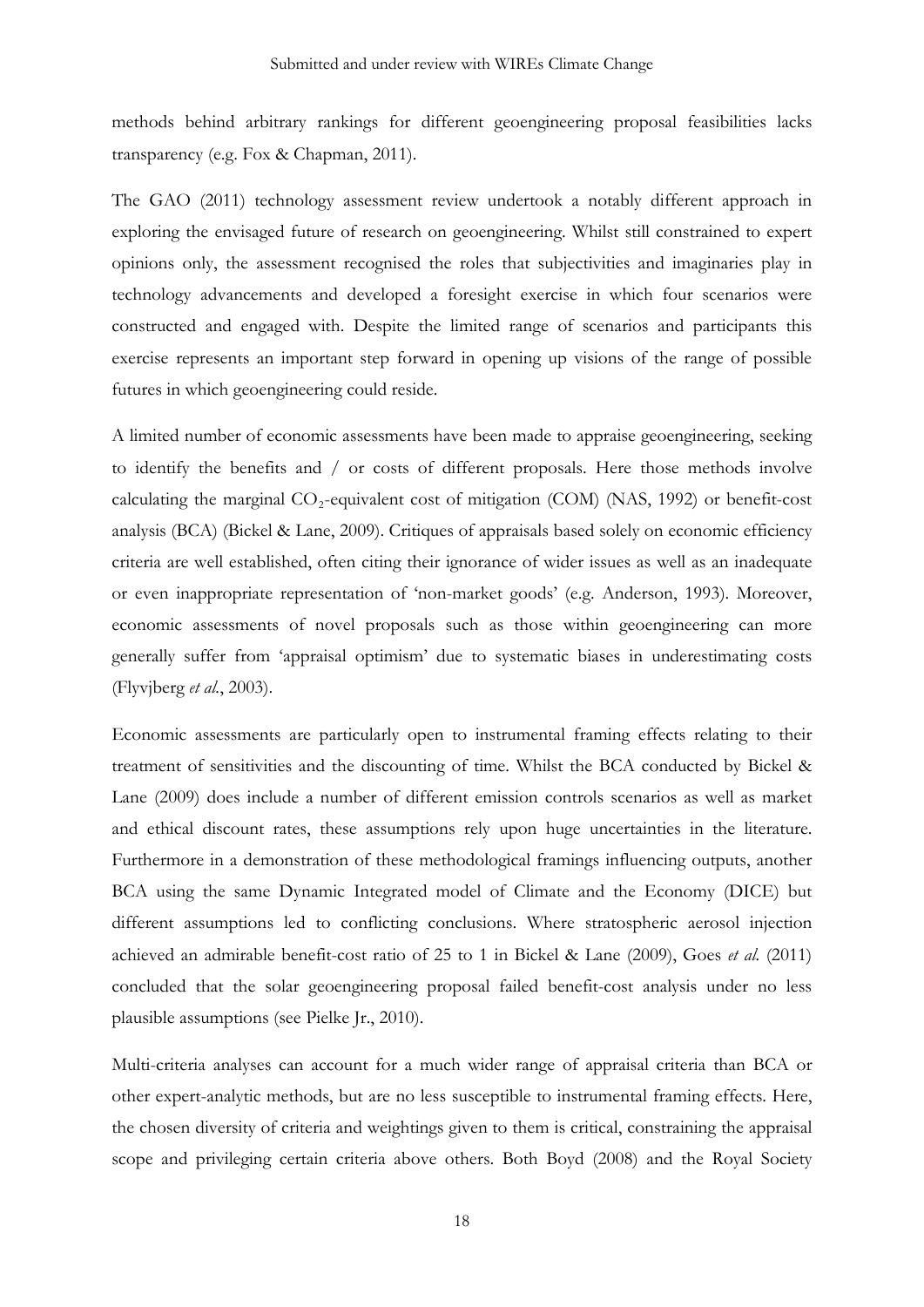(2009) have performed MCA appraisals relating to the same, loosely defined technical criteria: efficacy, affordability, safety and timeliness. Whilst these appraisals fail to take advantage of the wider range of possible criteria for inclusion within MCA, including a plethora of possible social, political and ethical considerations, a much broader critique befalls the use of MCA itself. Quantitative methods of appraisal, such as MCA, require criteria of the same dimensionality in order to use a mathematical approach. That is to say, if the multiple units of appraisal are not compatible, the unit-less outcome amounts to adding apples and oranges (Dobes & Bennett, 2010).

The participatory-deliberative appraisals of geoengineering can be classified amongst those involving surveys, focus groups, and deliberative workshops, each seeking to elicit public and/or stakeholder views and perceptions of geoengineering. Appraisals employing surveys were the most frequent of those attempting to open up inputs, doing so via online instruments, telephone interviews, or face-to-face interviews. Whilst not strictly deliberative these often quantitative methods are also constrained by a limited appreciation of the participant reasoning that underpins claims. For instance the seemingly discreet finding that 72% of people somewhat or strongly supporting solar geoengineering proposals, together with limited information on possible variables tells us little about supportive or confounding influences on that claim (e.g. Mercer *et al.*, 2011). Moreover, survey research cannot ensure the derivation of opinion on emergent issues such as geoengineering, instead often deriving 'constructed preferences' via information provision (Slovic, 1995).

Focus groups can offer much deeper explanations of what underpins public understandings and concerns about geoengineering, but are still focussed in terms of a stated agenda for discussion. For instance Bellamy & Hulme (2011) introduce geoengineering as an option for counteracting climate tipping points, seeking to elicit policy preferences. The Royal Society (2009) sought to elicit the perceived benefits, risks and uncertainties about geoengineering. The GAO (2011) focus groups sought to elicit reactions to geoengineering proposals, support or opposition, and how to best make decisions about geoengineering in government, industry and as individuals. Whilst broadening the range of appraisal criteria they are still bound by their choice of focus for the discussion. Concurrently the recruitment of participants also constitutes an important framing effect. For instance the use of university participants in convenience sampling, an accessible and popular strategy in psychological research, can produce unrepresentative Western, Educated, Industrialised, Rich and Democratic ('WEIRD') representations of humanity (see Jones, 2010) (e.g. Bellamy & Hulme, 2011).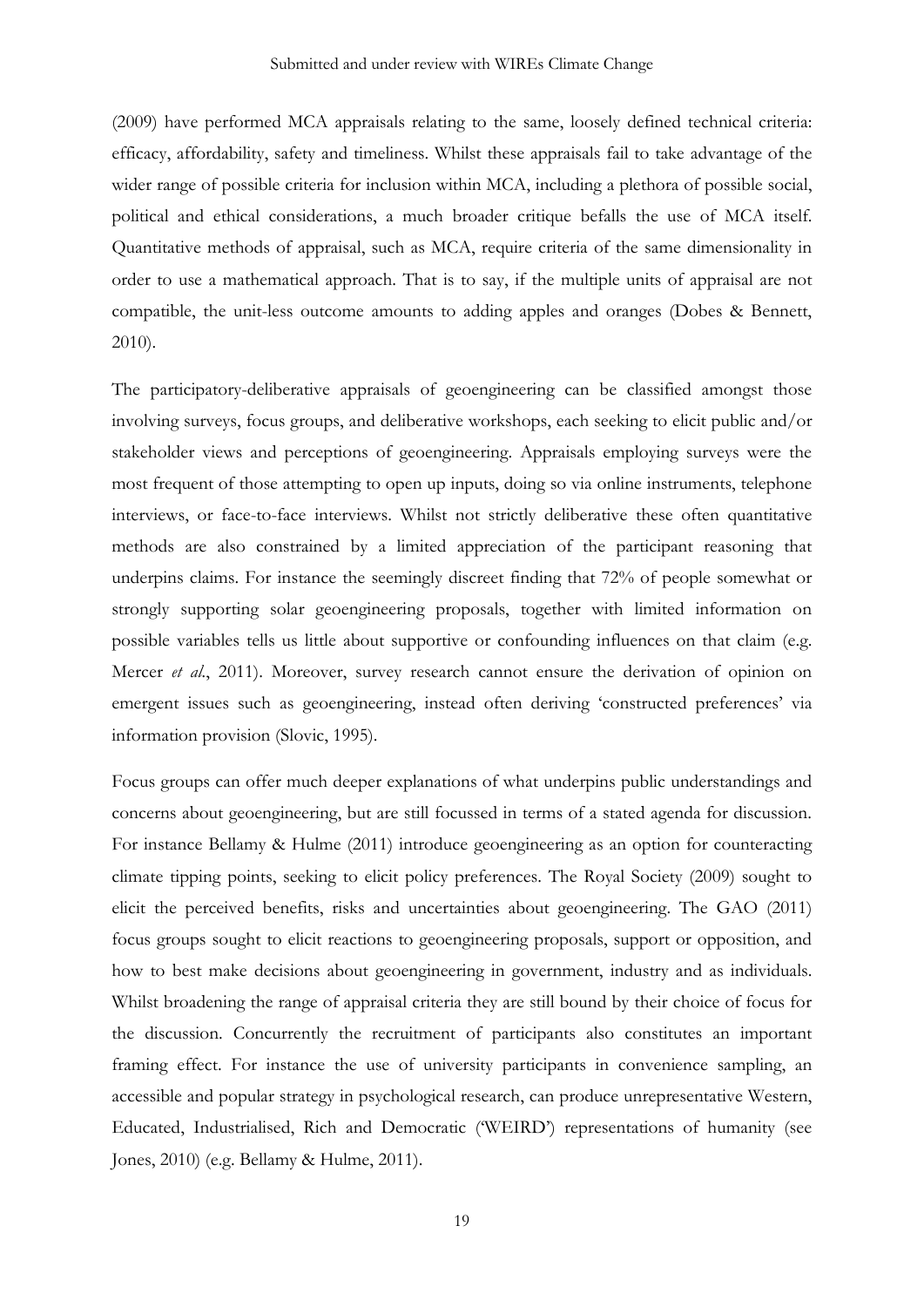The deliberative workshops on geoengineering offer the least constrained methods of eliciting public perceptions of and concerns about geoengineering. Whilst still employing focus to direct the deliberations, these methods allow participants to frame the discussions to some extent and thereby facilitate deeper exploration of perspectives. Such methods are just as susceptible to other framing effects as other methods, however, including the provision of information. As with all participatory methods the provision of information with respect to emergent issues about which little is known is a critical framing effect, risking the formation of constructed preferences rather than derived opinions (Slovic, 1995). For instance the provision of selected pros and cons of different geoengineering proposals is technically focussed, marginalising other issues such as ethics (Corner *et al.*, 2011) (e.g. NERC, 2010). Parkhill & Pidgeon (2011) refer to this as 'treading a fine line' between providing sufficient information for discussion without influencing participants' views.

# **Appraisal options**

The scope of options – or courses of action – included within appraisals of geoengineering is a critical instrumental framing effect, narrowing or broadening the possible future pathways for addressing climate change. Geoengineering options were selected for inclusion or exclusion from the appraisals under review on the basis of a number of normative rationales. For instance, they have been selected on the basis of their being 'promising suggestions' (e.g. Feichter & Leisner, 2009); their 'promise for affecting global climate' (e.g. Bickel & Lane, 2009); their prominence in 'popular and scientific media' (e.g. Boyd, 2008); and their 'plausibility' (e.g. Parkhill & Pidgeon, 2011); or on no apparent basis at all (e.g. GAO, 2011). Appraisals of geoengineering assessed a mean average of 8.5 different options per article, composed of an even 4 solar and carbon options per article. However, from an analysis of the frequency of different individual geoengineering proposals featured in appraisals we identify an emergent focus – or closing down – on particular proposals (see Figure 1).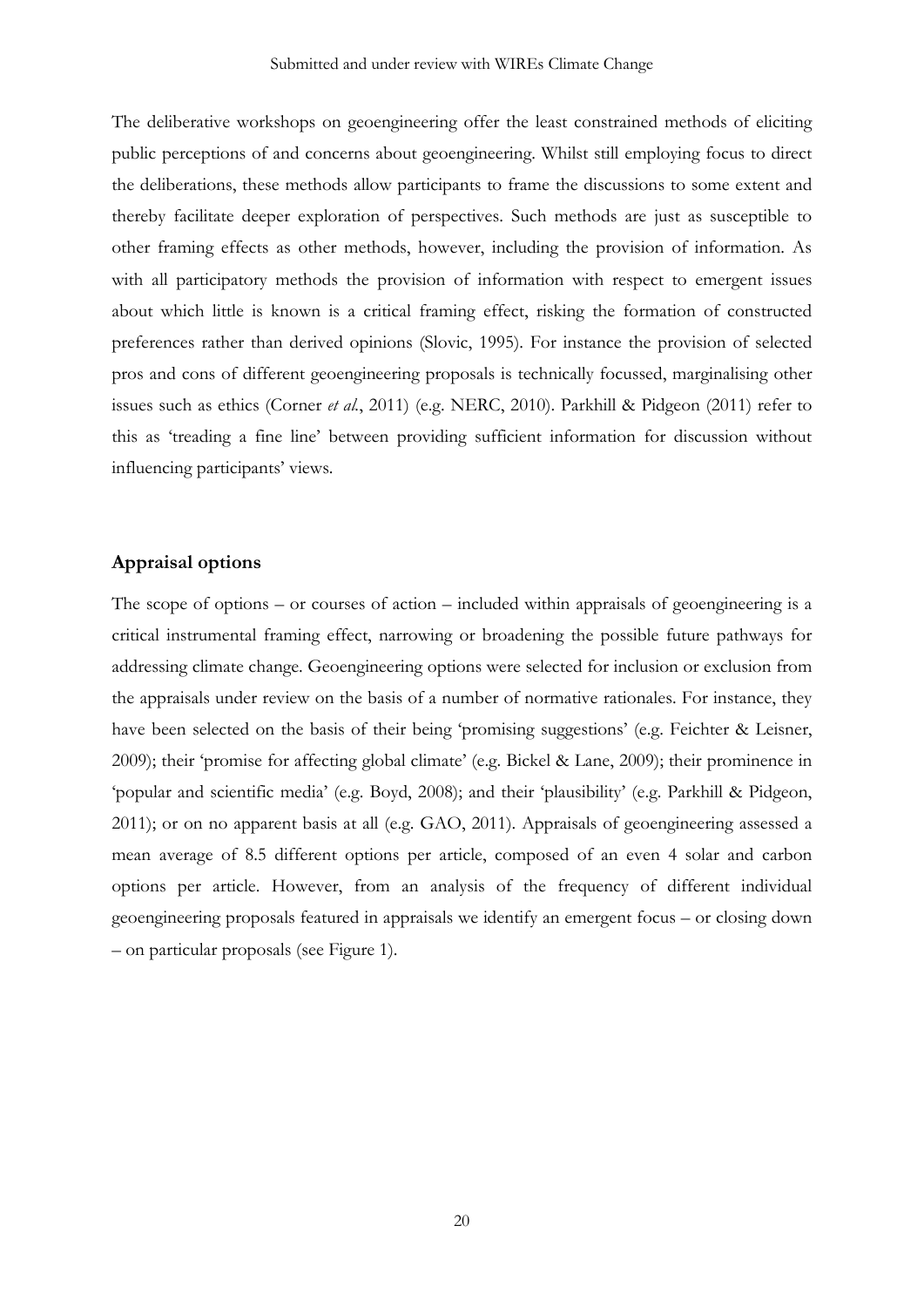

Submitted and under review with WIREs Climate Change

**Figure 1 – Frequency of different geoengineering proposals featured in the appraisals reviewed.**  Note: 'other' geoengineering proposals are those featured only once. Supplementary appraisals (i.e. the participatory appraisals undertaken by the Royal Society (2009) and GAO (2011) in addition to their primary expert-analytic appraisals) are counted here as separate appraisals.

The frequency of different geoengineering proposals featured in appraisals shows an emergent tiered distribution, with certain proposals clearly receiving more attention than others. Three of arguably the most controversial geoengineering proposals occupy positions in the top four most frequently appraised proposals: stratospheric aerosols, space reflectors and iron fertilisation. Stratospheric aerosols are by far the most frequently appraised proposal, appearing in 22 of the appraisals and on average 5 times more frequently than other proposals.

The appraisals appear to close down upon certain geoengineering proposals and not others, while many fail to open up the decision context to include legitimate alternative options. Alternative courses of action are commonly and narrowly represented by other geoengineering proposals, ignoring the necessary and wider portfolio of climate change strategy options – mitigation and adaptation – and facilitating contextual isolation. This creates an artificial 'yes / no' choice between geoengineering proposals. The few exceptions to this open up the decision context by appraising geoengineering alongside single (e.g. carbon capture and storage [Royal Society, 2009]) or multiple (Bellamy & Hulme, 2011) courses of mitigation action.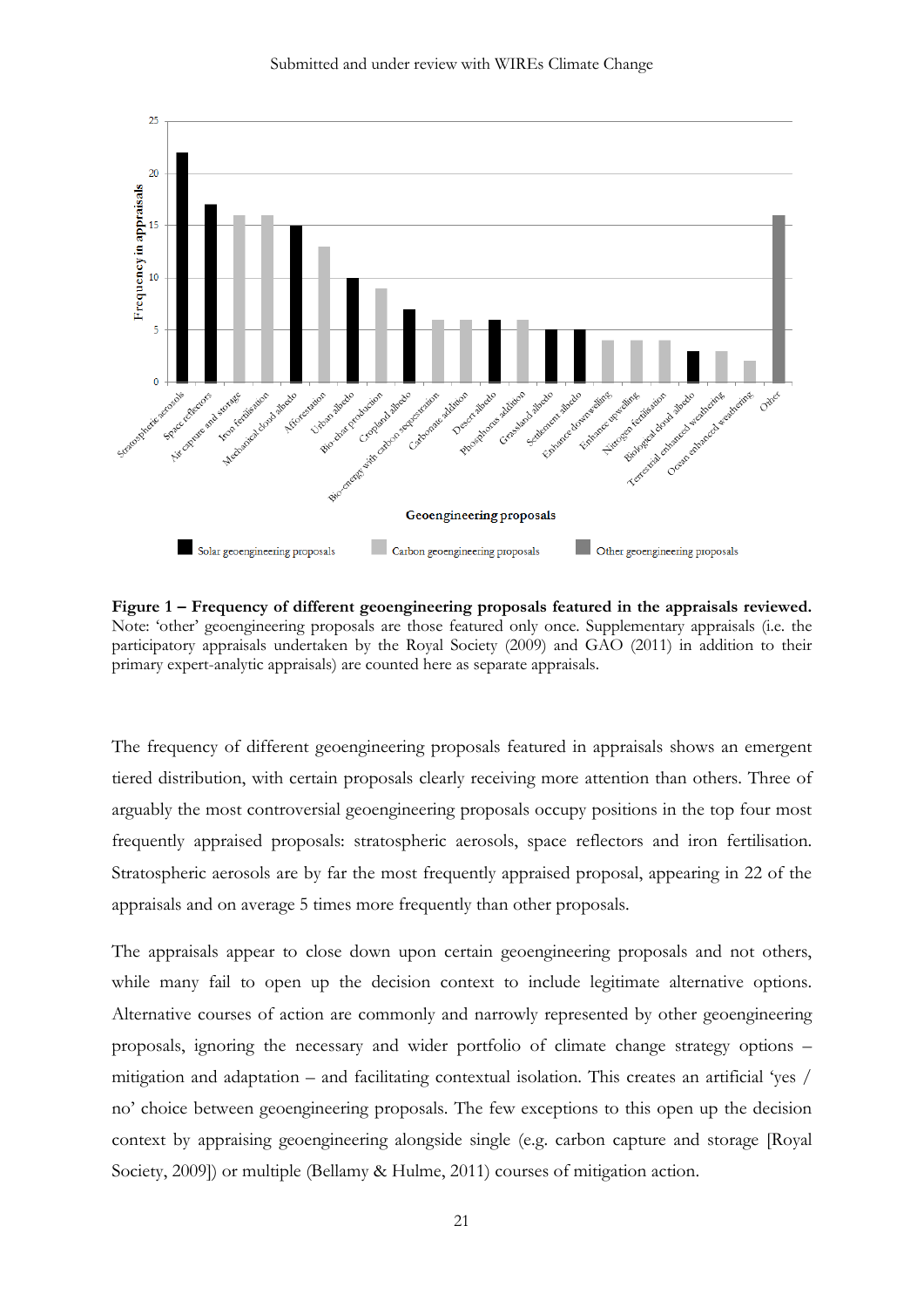# **Reflexivity**

The extent to which appraisals of geoengineering acknowledge the myriad of instrumental framing conditions bearing upon their outputs is a decisive framing condition in itself. The 'reflexivity' – or degree of transparent acknowledgement – with which those conditioning knowledges are conveyed directly impacts on the legitimacy of any conclusions or recommendations drawn from them. Levels of reflexivity – in terms of opening up the inputs and outputs of appraisals – were identified as low for the majority of those geoengineering appraisals under review (see Figure 2). Substantial variability between different appraisals' outputs, but relating to the same geoengineering issues, was found and can be attributed to the hidden uncertainties and subjectivities bound within the instrumental framing conditions. For instance, where iron fertilisation is viewed as relatively effective by Boyd (2008), it is viewed as relatively ineffective by the Royal Society (2009). Moreover, where the Royal Society (2009) reports the mean performance scores with small error bars given by a number of experts, the full range and diversity of scores as well as their reasoning underpinning those means is hidden and unaccounted for.



#### Appraisal outputs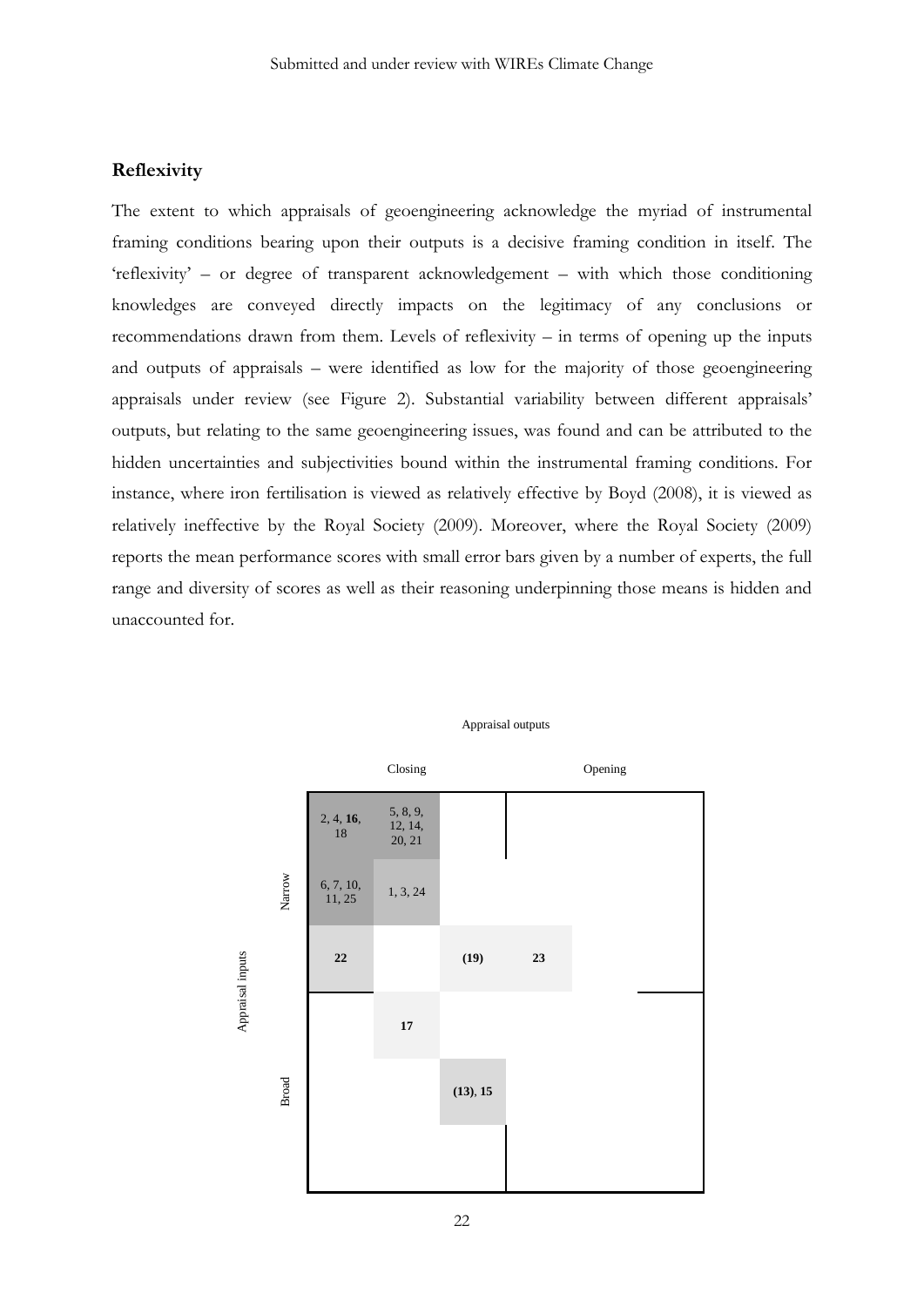**Figure 2 – Breadth of inputs and openness of outputs in geoengineering appraisals (after Stirling**  et al. **2007).** Note: numbers are in ascending chronological order and relate to appraisals in Table 2. Appraisal positions in the grid are necessarily interpretative, and not definitive but indicative. Appraisal breadth was assessed as either low or high in a  $2 \times 2$  matrix in relation to the scope with which appraisals accounted for the character of the decision context and the diversity of legitimate knowledges; then positioned relative to one another within a  $3 \times 3$  sub-matrix. Appraisal openness was assessed as either low or high in a  $2 \times 2$  matrix in relation to the reflexivity with which instrumental framing conditions are conveyed and outputs made; then positioned relative to one another within a  $3 \times 3$  sub-matrix.

Ultimately, these low levels of reflexivity amount to many appraisals making unitary and prescriptive decision recommendations, closing down on particular course(s) of action. Each of the geoengineering appraisals under review recommends further research. However, some go further and produce definitive recommendations as to which geoengineering proposals are best in different respects or deserve particular attention or funding. Of those appraisals, recommendations were advanced on the basis of the technical factors of efficacy, feasibility, economics, safety or the social factor of preference. Stratospheric aerosols, space reflectors, mechanical cloud albedo (Lenton & Vaughan, 2009) or iron fertilisation (Boyd, 2008) are heralded as the most effective. Bio-energy with carbon sequestration is heralded as the least risky and most desirable for limiting sea-level rise (Moore *et al.*, 2010). Stratospheric aerosols, afforestation (Fox & Chapman, 2011) or air capture (GAO, 2011) or all geoengineering options except space reflectors (NAS, 1992) are heralded as the most feasible. Mechanical cloud albedo and stratospheric aerosols are heralded as the most cost effective (Boyd, 2008; Bickel & Lane, 2009). Air capture and storage is heralded as the safest (Boyd, 2008). Afforestation and bio-char production are heralded as preferred by the public (NERC, 2010). Each of these recommended decision options seem preferable given the respective instrumental framing conditions upon which they are built.

# **DISCUSSION AND RECOMMENDATIONS**

#### **Contextual isolation**

Different contextual frames were identified in the appraisals under review, hinting at the diversity of supposed normative rationales for considering the use of geoengineering. Such framings can have a profound impact on appraisal inputs and outputs, as demonstrated by the likely influence of the climate 'emergency' frame on participants used during the NERC (2010) Experiment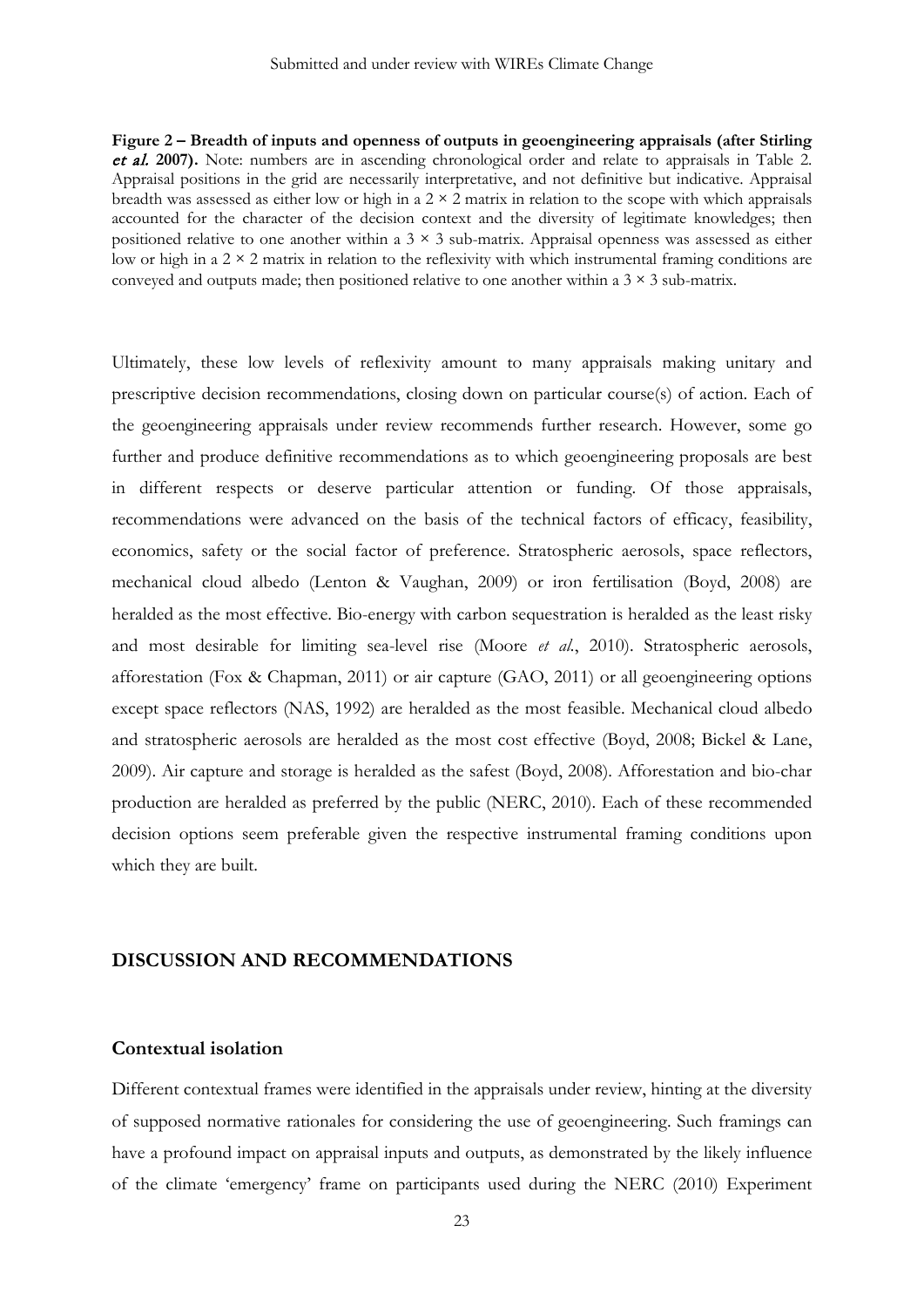Earth? public dialogue (Corner *et al.*, 2011). A narrow emphasis on this climate 'emergency' frame as well as the 'insufficient mitigation' frame was found amongst the appraisals under review. These frames suggest implicitly that conventional measures for mediating climate change are not enough and that geoengineering is required. This may therefore artificially enhance the perceived acceptability of geoengineering proposals. Correspondingly, issues of reflexivity arise with respect to these framings: why use these context frames and not others? What are the normative rationales underpinning the use of those frames and what might their framing effects be? Recognising the many different ways in which geoengineering can be contextually framed and the effects these can have will strengthen the transparency and legitimacy of appraisal conduct and output.

Whilst the appraisals emphasise certain context frames above others, isolating them from the diversity of the supposed normative rationales for or against the use of geoengineering, so too do they isolate geoengineering from the wider decision context in which it resides: moderating climate change. By narrowly appraising geoengineering proposals only against one another, legitimate alternatives are ignored and contextual isolation is facilitated. To avoid this false 'yes / no' choice between geoengineering proposals the necessary and wider portfolio of climate change strategy options – spanning mitigation, geoengineering, and adaptation options – should be addressed. Opening up and appraising the full range of courses of action available to decision makers broadens the inputs to appraisal and better acknowledges the complexity of the issue.

# **Handling uncertainty**

The propriety of different methods in appraisal can be ascertained by examining the decision context characterising a given issue. The upstream nature of geoengineering proposals, together with the large Earth system uncertainties and high stakes of climate change itself – and of its intentional manipulation on top of that – places geoengineering firmly within the realms of 'postnormal' science (Funtowicz & Ravetz, 1992; 1993). It is important in decision contexts such as these to include within appraisals axiological factors (value judgements) from an 'extended peer community' or all those with a stake in the issue and not simply experts. While there is no doubt that participatory forms of appraisal are equally susceptible as technical-analytic ones to instrumental framing effects and the closing down of wider policy discourses (Chilvers, 2008; Stirling, 2008), participation by definition brings other voices, perspectives, knowledge and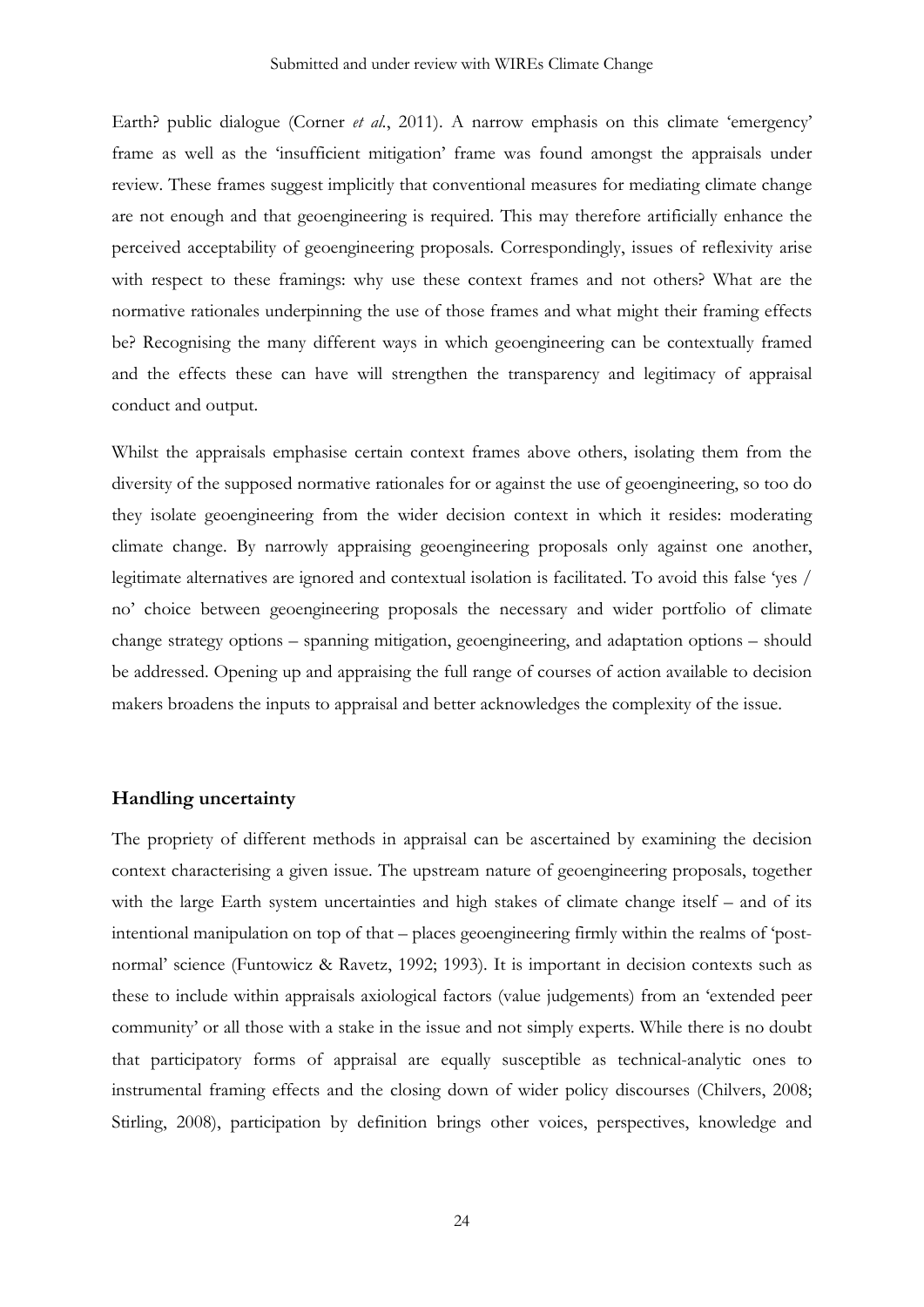visions of the future into the process which challenges existing assumptions and interests, whether that be related to normative or substantive reasons (Fiorino, 1990).

However, the overwhelming majority of the appraisals under review were identified as expertanalytic in nature. This is not to say that such expert-analytic methods are not welcome or needed; on the contrary such methods are an essential and necessary contribution to the appraisal of technical issues. Rather this observation recognises the need for a balancing of appraisal methods, to include more participatory-deliberative appraisals of geoengineering. Only by including such methods can we begin to fully account for the great systems uncertainties and high stakes that characterise the post-normal state in which the upstream science of geoengineering resides (Funtowicz & Ravetz, 1992; 1993).

Appraisals of geoengineering more widely reflect methodological responses to the incertitude of decision making. Stirling *et al.* (2007) outline four characteristics of incertitude relating to knowledge about probabilities and outcomes. Unproblematic knowledge of both probabilities and outcomes characterises a 'risk' issue and expert-analytic methods such as risk assessment and BCA are considered appropriate methods of decision support. With respect to geoengineering, however, knowledge about either probabilities or outcomes or both is often problematic and highly uncertain. This characterises geoengineering as an 'uncertainty' issue, an 'ambiguity' issue, or an 'ignorance' issue respectively, each where expert-analytic methods are deeply insufficient when used in isolation (Hayek, 1978). Accordingly, a host of different methods of appraisal for decision support are considered more appropriate. Under uncertainty decision heuristics or sensitivity analyses might be considered. Under ambiguity foresight scenario workshops or multicriteria mapping might be considered. Under ignorance broader aims such as institutional learning and adaptive management might be considered (Stirling *et al.* 2007).

## **Lock-in and diversity**

As the above analysis has shown, low levels of reflexivity as identified in the appraisals of geoengineering under review contribute to the production of unitary and prescriptive decision recommendations. This closure around particular sets of hidden values or assumptions – be it around climate models, scenario baselines, selective information consideration, subjectivities of risk, valuations, criteria for inclusion or exclusion, presentation of findings, information provision, choice of focus, recruitment of participants, choice and characterisation of options, or a host of other framing effects not necessarily covered in this review – produces variably limited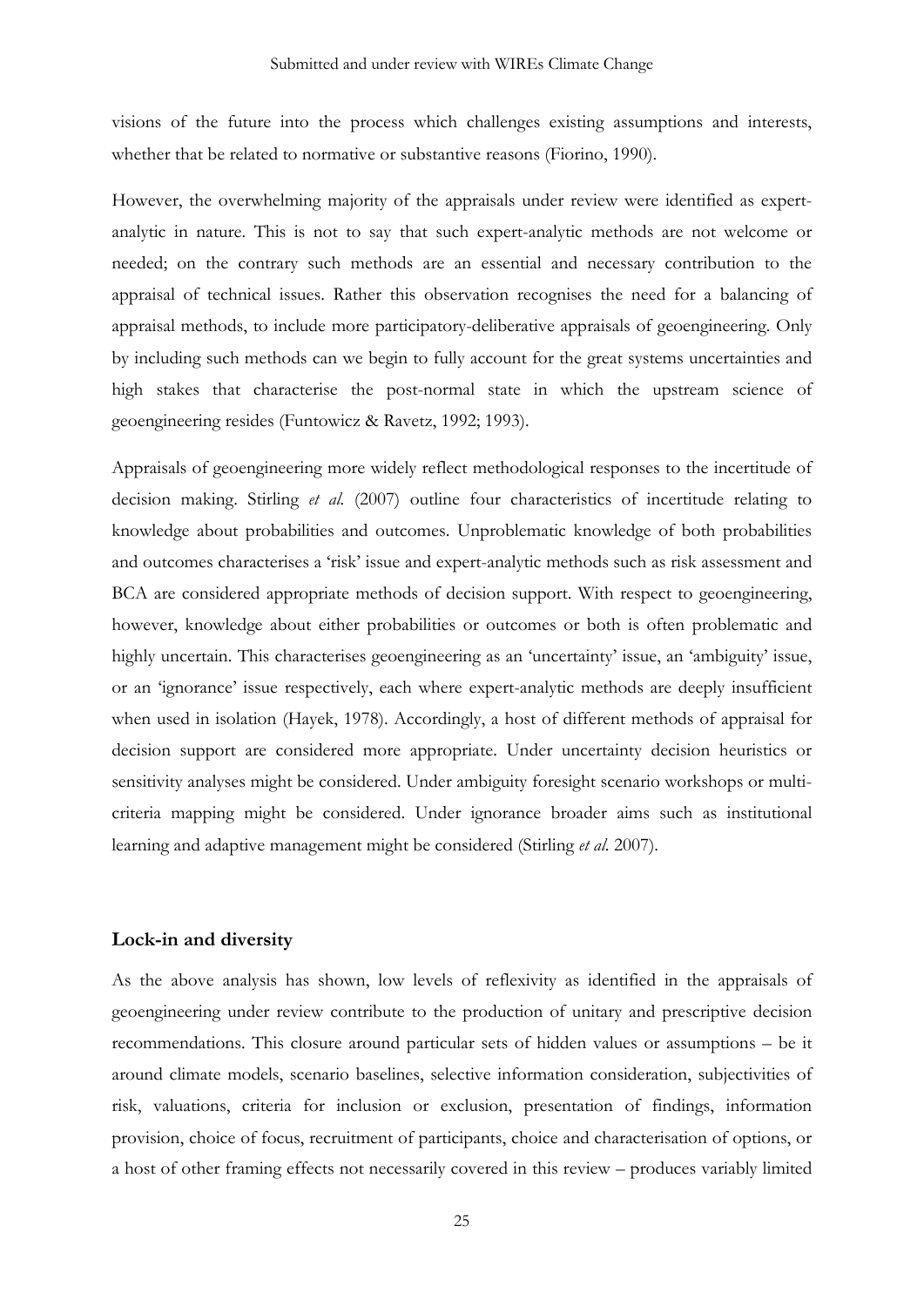ranges of decision options which seem preferable given those framing effects that are privileged (Stirling, 2008). Accounting for and acknowledging these framing effects through reflexive declaration will enhance transparency and ultimately the rigor of accountability in relation to any decisions made from recommendations therein (Stirling *et al.*, 2007).

The scope of options addressed in appraisals of geoengineering already demonstrates closure around specific proposals, and in particular stratospheric aerosol injection. Whatever the supposed rationales for consistently including stratospheric aerosols in appraisals more often than any other geoengineering proposal – be it because of its normative reasons of plausibility or promise, or seemingly substantive reasons of efficacy or economics, or any other reason – we have demonstrated that these assertions are at this stage simply too uncertain and sensitive to instrumental framing effects to justify closure around a quintessentially upstream idea. Furthermore this premature closure could contribute to stratospheric aerosols becoming a salient or even synonymous icon of geoengineering, whereby support or opposition to geoengineering in general is judged by one proposal. Indeed some already use the term geoengineering synonymously with stratospheric aerosols (e.g. Barrett, 2008).

The outputs of many geoengineering appraisals can be considered examples of different types of 'decision justification', whereby appraisals can exert inadvertent, tacit or deliberate influences of power on decision making through their various framings and prescriptive policy advice (Collingridge, 1982; Habermas, 1984; Stirling, 2008). This could contribute to a premature closing down of governance commitments on geoengineering, or even more widely on responses to climate change. In contrast, to open up choices to decision makers is to widen the scope of appraisal inputs and outputs and ultimately inform governance with enhanced rigor, transparency and accountability. Plural and conditional policy advice instead accounts for alternative decision options and the different frames under which each might appear favourable or unfavourable.

Geoengineering proposals currently exist as a diverse range of ideas open to different actors in science, policy and society as a plurality of possible imagined futures. As an upstream suite of technology proposals, however, they are particularly sensitive to these instrumental framing effects and could easily be quickly and prematurely closed down, locking us in to certain technological trajectories but not others (David, 1985; Arthur, 1989). Ultimately, potentially unsung divergent values and interests in such a lock-in could cause controversy (Stirling, 2008). Appraisals should therefore broaden the inputs into and open up the outputs from appraisals of geoengineering, placing them in the lower right hand quadrant of Figure 4. A number of appraisal methodologies already exist which actively seek to address instrumental framing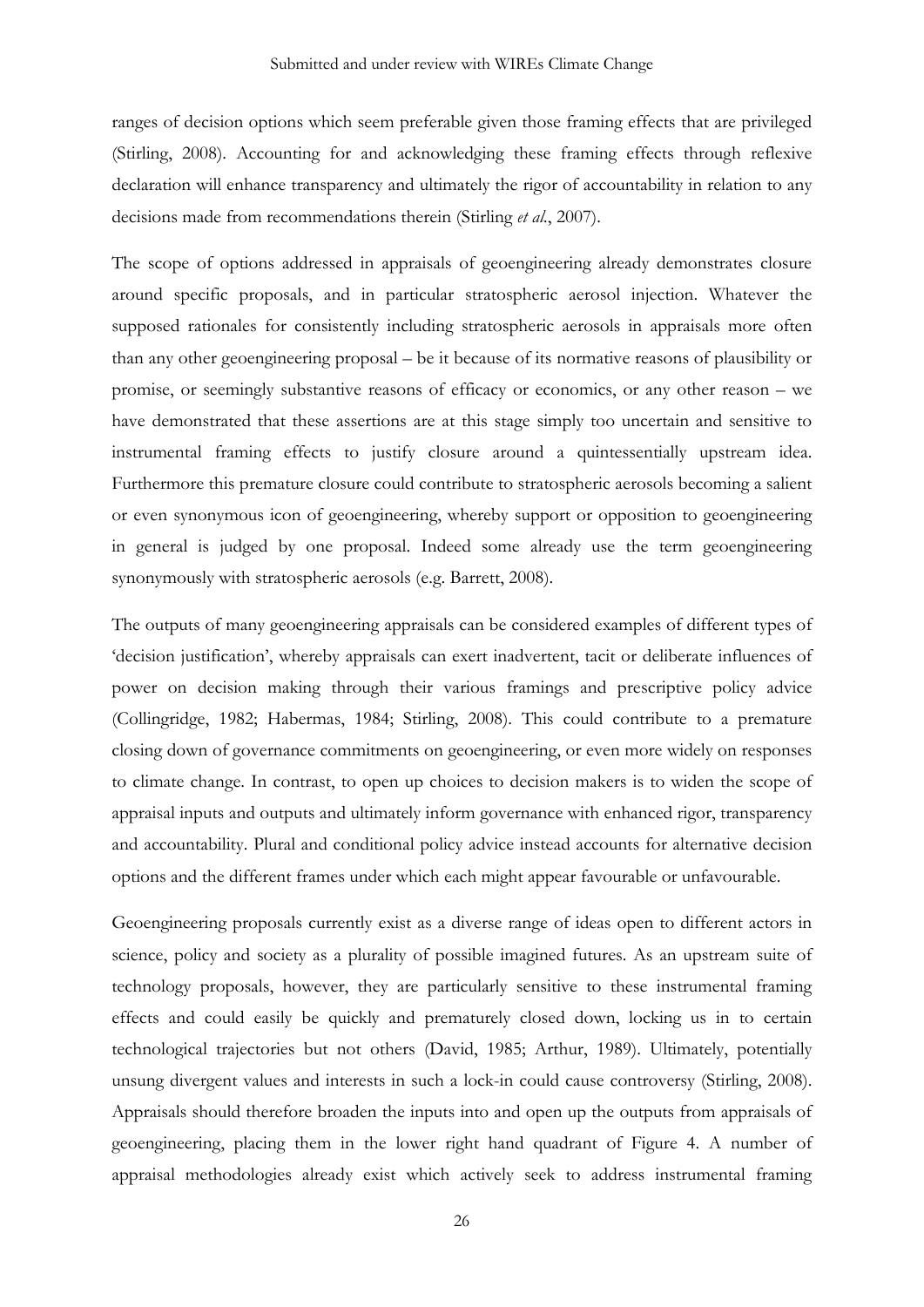conditions in such a way, including expert-analytic methods such as Multi-Criteria Mapping (Stirling & Mayer, 2001); participatory-deliberative methods such as scenario workshops (Ogilvie, 2002), Q-method (McKeown & Thomas, 1988) and Stakeholder Decision Analysis (Burgess, 2000); and the analytic-deliberative hybrid Deliberative Mapping (Burgess *et al.*, 2007).

# **Geoengineering governance**

Ultimately, the issues addressed in appraisals of geoengineering pose unique challenges for the governance of geoengineering research and development. Indeed the diversity of issues is considered to rule out any single mode of governing geoengineering (Humphreys, 2011). As an 'upstream' suite of technology proposals geoengineering more broadly exemplifies the 'technology control dilemma', in that predictive governance arrangements made prior to any actual developments will unavoidably fail to account for unanticipated evolutions (Collingridge, 1980; Royal Society, 2009). Indeed, this dilemma has beset previously emergent technologies such as nuclear energy and genetically modified (GM) crops. In these cases narrowly framed expert considerations of performance and risk ignored deeper public concerns about the values, visions and vested interests driving scientific and technological development (Wilsdon & Willis, 2004). Recent research comparing public dialogues on geoengineering and many other areas of emerging science and technology shows these concerns over the purposes of science, trust, inclusion, speed and direction of innovation, and equity to be highly durable and in need of reflection (Macnaghten & Chilvers, 2012).

Accounting for these public concerns and the values, visions and vested interests that drive science, however, can contribute to an enhanced societal capacity for foresight, and ultimately anticipatory rather than predictive governance (Guston & Sarewitz, 2002). The test-case for this anticipatory governance has been the emerging science and technologies of nanotechnology (Macnaghten *et al.* 2005), the 'control of matter at dimensions of roughly 1 to 100 nanometres, where unique phenomena enable novel applications' (NNI, 2007). In recognising the coproduction of socio-technical knowledges (Jasanoff, 2004), as well as the normative, substantive and instrumental arguments in favour of public participation in appraisal, experiments with the anticipatory governance of nanotechnology using forward-looking and inclusive participatory methods of expert and public engagement alike have yielded promising results (Guston, 2008).

The sentiments of anticipatory governance were captured to some extent in proposed governing principles for geoengineering: the Oxford Principles (Rayner *et al.*, 2009). The principles call for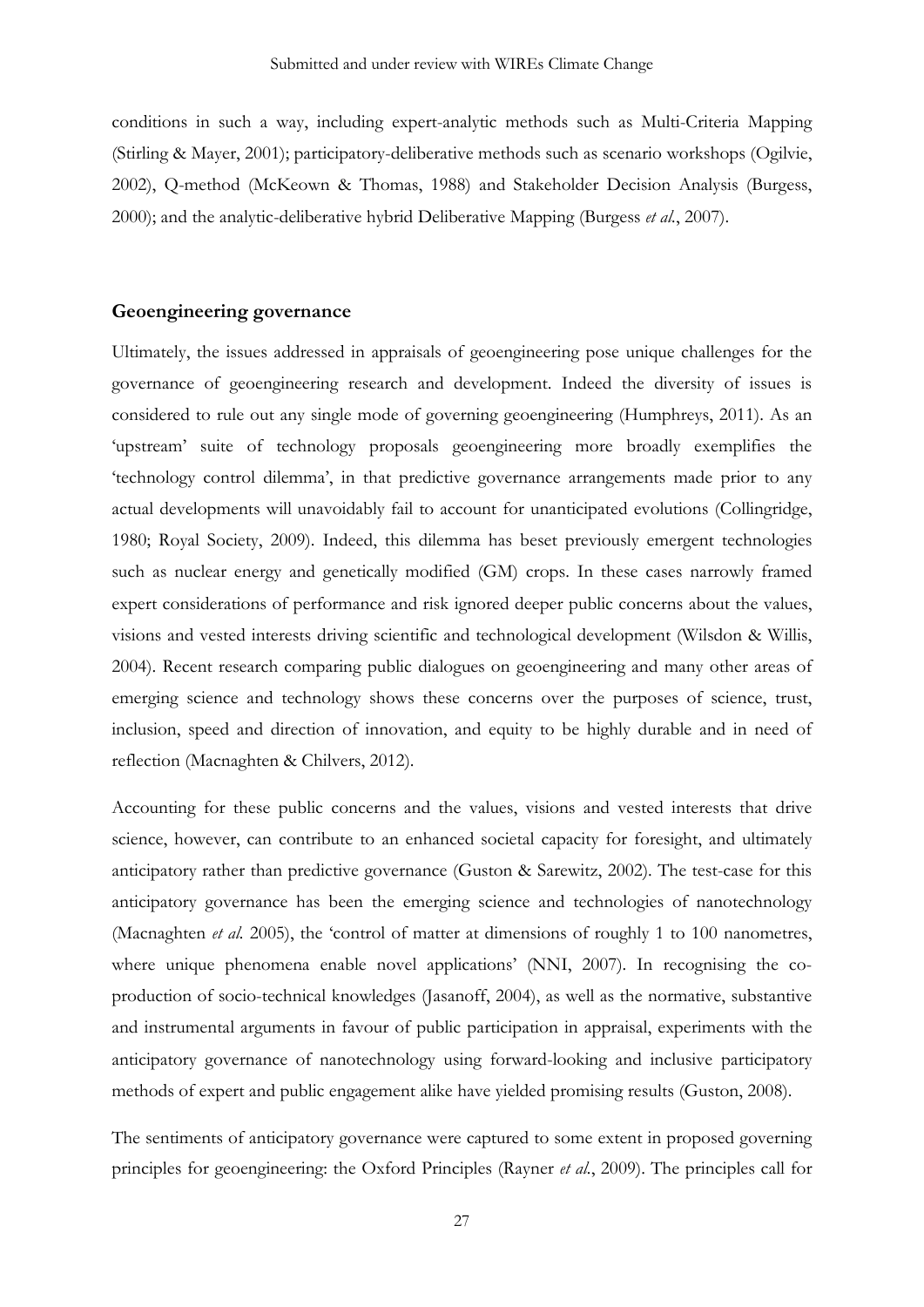i) geoengineering to be regulated as a public good, ii) public participation in geoengineering decision making, iii) disclosure of geoengineering research and open publication of results, iv) independent assessment of impacts, and v) governance before deployment. Welcomed with caveats by the UK Government's House of Commons Science and Technology Committee (HoC, 2010), ambiguities with respect to the nature of the public participation and the flexibility of governance regimes have since been redressed by the Asilomar Conference Recommendations on Principles for Research into Climate Engineering Techniques 2010 (ASOC, 2010).

# **CONCLUSIONS**

In this review we have critically examined appraisals of geoengineering with a view to understanding framing effects and promoting greater reflexivity in appraisal conduct. Appraisals of geoengineering can be seen to be closing down around particular sets of values and assumptions with respect to the instrumental framing effects of contexts, methods and criteria and options. Each of these framing effects can exercise differing and considerable powers on the outputs of appraisal, artificially promoting seemingly preferable decision option given those framing effects that are privileged. We recommend a greater awareness and acknowledgement of the power these framing effects can bear upon appraisals of geoengineering. Such reflexive accountability and responsibility will invariably enhance the transparency and rigor of appraisal outputs and ultimately contribute to more robust decision making.

Ultimately this review raises issues for the governance of geoengineering. The post-normal scientific context that characterises decision making on geoengineering demands the inclusion of axiological factors and therefore public participation. This is in addition to the other powerful normative, substantive and instrumental reasons for public participation (Fiorino, 1990). The narrowly framed considerations of performance and risk offered by traditional technocratic expert-analytic methods of appraisal (and some participatory ones as well) and the predictive governance that they support cannot therefore account for unanticipated evolutions in geoengineering (Collingridge, 1980; Royal Society, 2009). This technology control dilemma can be mitigated through the use of reflexive anticipatory governance in accounting for values, visions and vested interests driving the issue, before it is too late to influence developmental trajectories.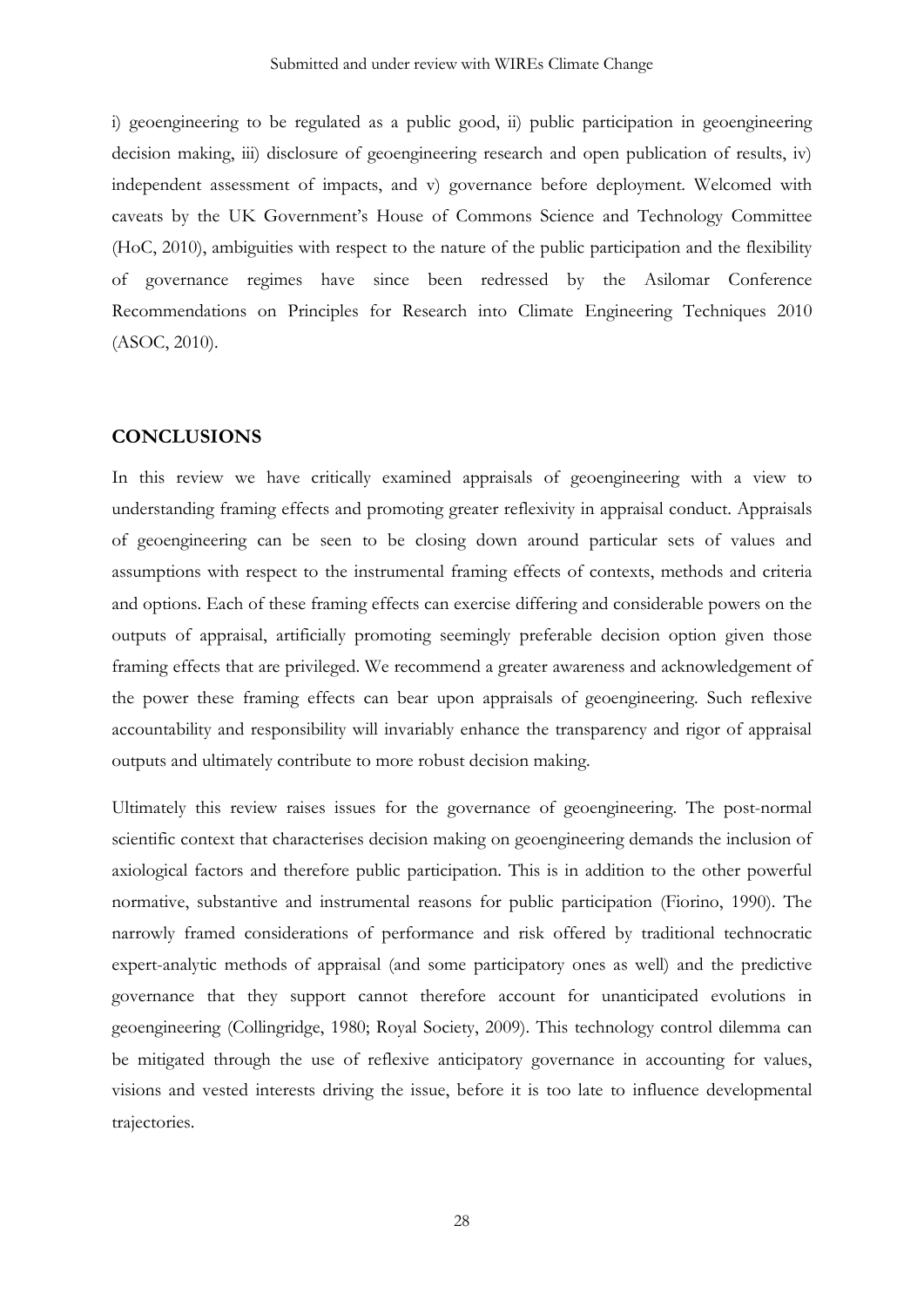\_\_\_\_\_\_\_\_\_\_\_\_\_\_\_\_\_\_\_\_\_\_\_\_\_\_\_\_\_\_\_\_\_\_\_\_\_\_\_\_\_\_\_\_\_\_\_\_\_\_\_\_\_\_\_\_\_\_\_\_\_\_\_\_\_\_\_\_\_\_\_\_\_\_\_

# **REFERENCES**

Anderson, E. (1993): Value in ethics and economics. *Harvard University Press: Harvard*.

Arrhenius, S. (1908): Worlds in the making: the evolution of the universe. *Harper & Brothers: New York*.

Arthur, W. (1989): Competing technologies, increasing returns, and lock-in by historical events. *Economic Journal*, **99**, 116 – 131.

Asilomar Scientific Organising Committee (2010): The Asilomar conference recommendations on principles for research into climate engineering techniques. *Climate Institute: Washington DC*.

Barrett, S. (2008): The incredible economics of geoengineering. *Environmental and Resource Economics*, **39**, 45 – 54.

Bellamy, R. and Hulme, M. (2011): Beyond the tipping point: understanding perceptions of abrupt climate change and their implications. *Weather, Climate and Society*, **3**, 48 – 60.

Betz, G. and Cacean, S. (2011): The moral controversy about climate engineering – an argument map; version 2011-02-24. Available at http://digbib.ubka.unikarlsruhe.de/volltexte/1000022371

Bickel, J. and Lane, L. (2009): An analysis of climate engineering as a response to climate change. *Copenhagen Consensus Center: Frederiksberg*.

Bipartisan Policy Centre Task Force on Climate Remediation Research (2011): Geoengineering: a national strategic plan for research on the potential effectiveness, feasibility, and consequences of climate remediation technologies. Available at

http://www.bipartisanpolicy.org/library/report/task-force-climate-remediation-research

Bodansky, D. (1996): May we engineer the climate? *Climatic Change*, **33**, 309 – 321.

Boyd, P. (2008): Ranking geo-engineering schemes. *Nature Geoscience*, **1**, 722 – 724.

Burgess, J. (2000): Situating knowledges, sharing values and reaching collective decisions: the cultural turn in environmental decision making. In: Cook, I., Crouch, D., Naylor, S. and Ryan, J. (Eds.). Cultural turns / geographical turns: perspectives on cultural geography. *Prentice Hall: Harlow*.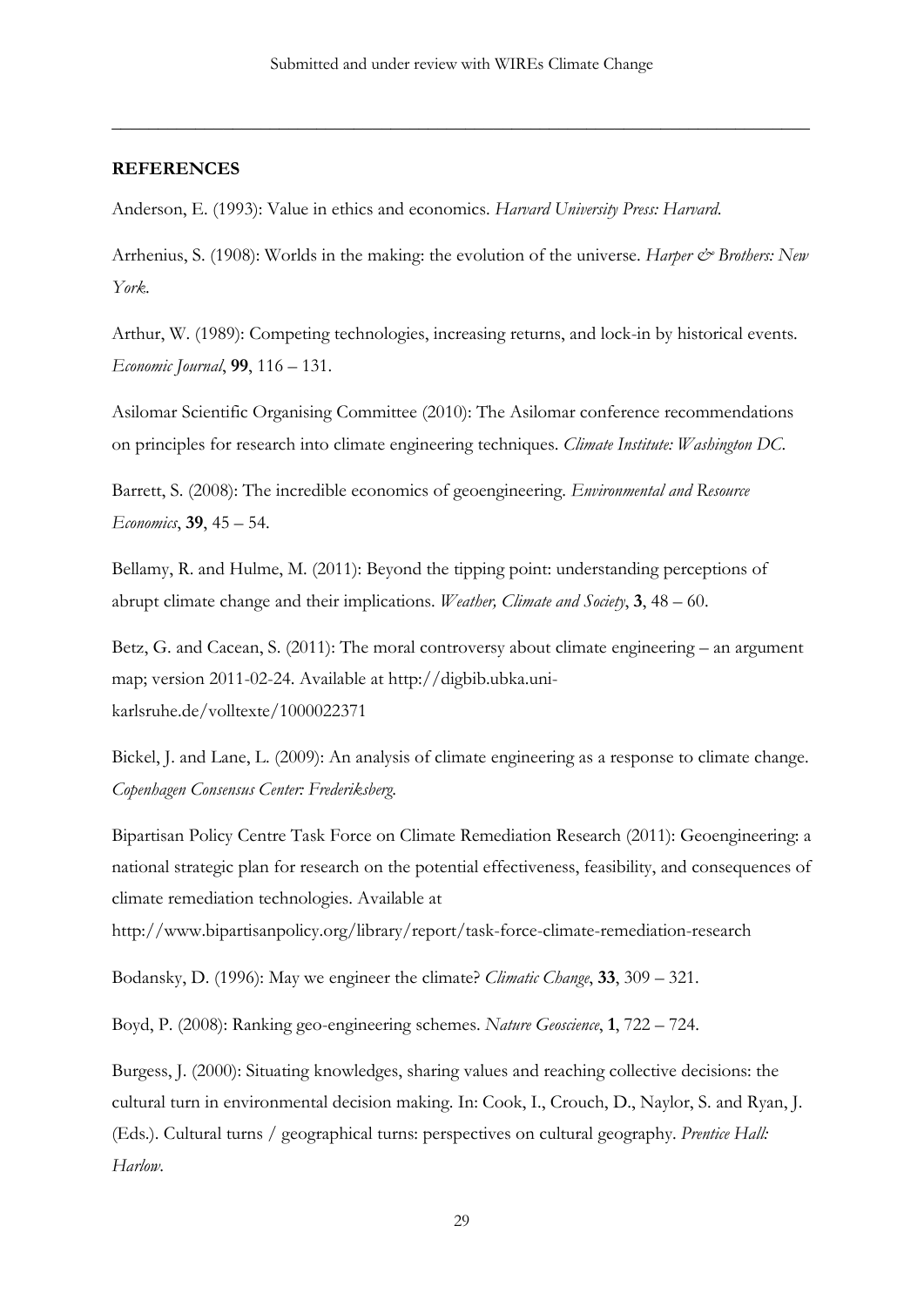Burgess, J., Stirling, A., Clark, J., Davies, G., Eames, M., Staley, K., and Williamson, S. (2007): Deliberative mapping: a novel analytic-deliberative methodology to support contested sciencepolicy decisions. *Public Understanding of Science*, **16**, 299 – 322.

Chilvers, J. (2008): Deliberating competence: theoretical and practitioner perspectives on effective participatory appraisal practice. *Science, Technology and Human Values,* 33(2), 155 – 85.

Collingridge, D. (1980): The social control of technology. *Francis Pinter: New York*.

Collingridge, D. (1982): Critical decision making: a new theory of social choice. *Pinter: London*.

Corner, A., Parkhill, K. and Pidgeon, N. (2011, working paper): 'Experiment Earth?' Reflections on a public dialogue on geoengineering.

Corner, A. and Pidgeon, N. (2010): Geoengineering the climate: the social and ethical implications. *Environment*, **52**, 24 – 37.

Crabbe, M. (2009): Modelling effects of geoengineering options in response to climate change and global warming: implications for coral reefs. *Computational Biology and Chemistry*, **33**, 415 – 420.

Crutzen, P. (2006): Albedo enhancement by stratospheric sulphur injections: a contribution to resolve a policy dilemma? *Climatic Change*, **77**, 211 – 219.

David, P. (1985): Clio and the economics of QWERTY. *American Economic Review*, **75**, 332 – 337.

Dobes, L. and Bennett, J. (2010): Multi-criteria analysis: ignorance or negligence? Australasian Transport Research Forum Proceedings, 1 – 9.

Feichter, J. and Leisner, T. (2009): Climate engineering: a critical review of approaches to modify the global energy balance. *The European Physical Journal Special Topics*, **176**, 81 – 92.

Fiorino, D. (1990): Citizen participation and environmental risk: a survey of institutional mechanisms. *Science, Technology and Human Values*, **15**, 226 – 243.

Fleming, J. (2010): Fixing the sky: the checkered history of weather and climate control. *Columbia University Press: New York*.

Flyvjberg, B., Bruzelius, N. and Rothengatter, W. (2003): Megaprojects and risk: an anatomy of ambition. *Cambridge University Press: Cambridge*.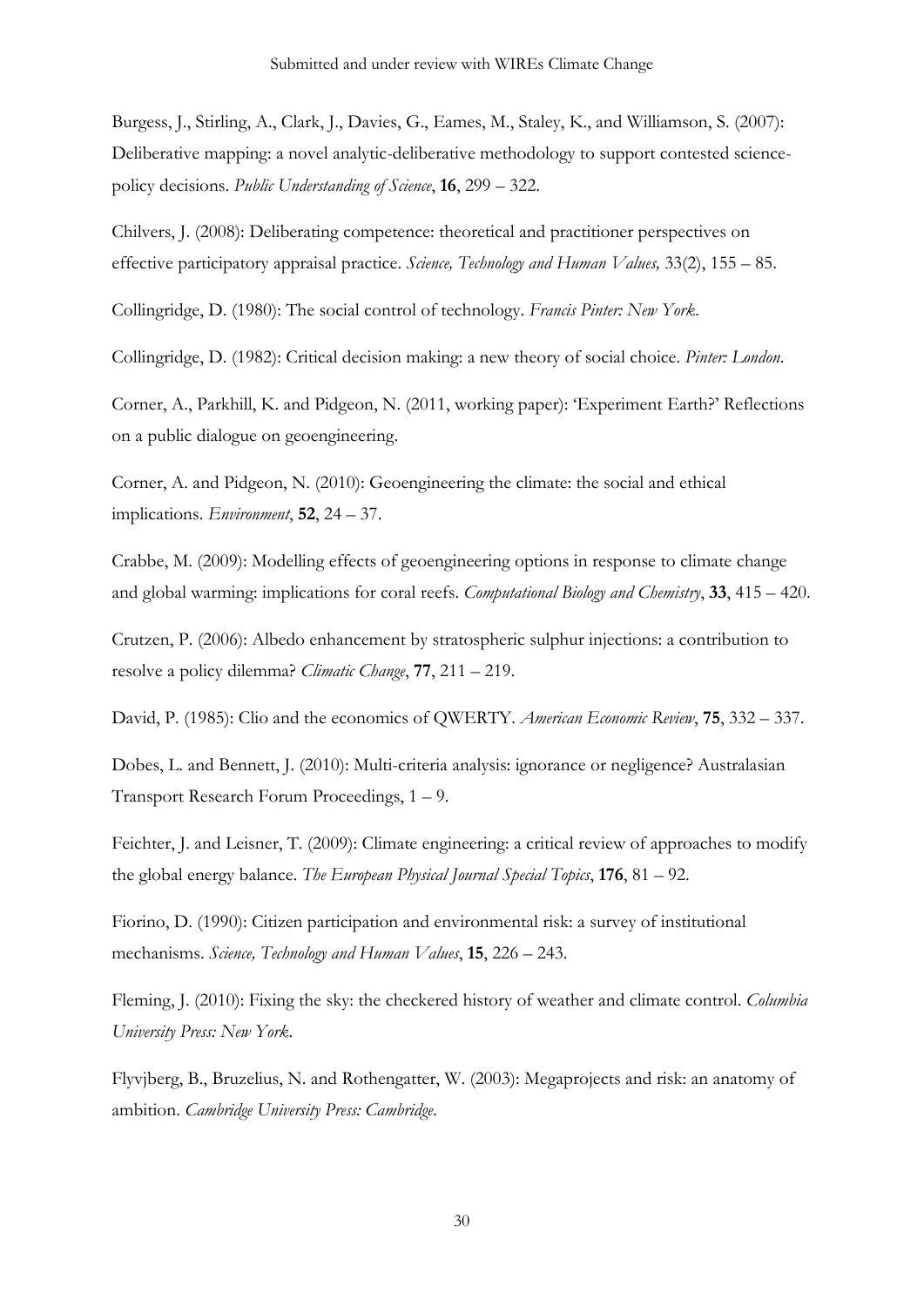Fox, T. and Chapman, L. (2011): Engineering geo-engineering. *Meteorological Applications*, **18**, 1 – 8.

Funtowicz, S. and Ravetz, J. (1992): Three types of risk assessment and the emergence of postnormal science. In: Krimsky, S. and Golding, D. (Eds.). Social theories of risk, 251 – 273. *Greenwood Press: New York*.

Gardiner, S. (2010): Is 'arming the future' with geoengineering really the lesser evil? Some doubts about the ethics of intentionally manipulating the climate system. In: Gardiner, S., Caney, S., Jamieson, D. and Shue, H. (Eds.). Climate ethics. *Oxford University Press: Oxford*.

Goes, M., Tuana, N., and Keller, K. (2011): The economics (or lack thereof) of aerosol engineering. *Climatic Change*, **109**, 719 – 744.

Guston, D. (2008): Innovation policy: not just a jumbo shrimp. *Nature*, **454**, 940 – 941.

Guston, D. and Sarewitz, D. (2002): Real-time technology assessment. *Technology in Society*, **24**, 93 – 109.

von Hayek, F. (1978): New studies in philosophy, politics, economics and the history of ideas. *Chicago University Press: Chicago*.

Habermas, J. (1984): The theory of communicative action. *Heinemann: London*.

[Hoffert,](http://www.sciencemag.org/search?author1=Martin+I.+Hoffert&sortspec=date&submit=Submit) M., [Caldeira,](http://www.sciencemag.org/search?author1=Ken+Caldeira&sortspec=date&submit=Submit) K., [Benford,](http://www.sciencemag.org/search?author1=Gregory+Benford&sortspec=date&submit=Submit) G., [Criswell,](http://www.sciencemag.org/search?author1=David+R.+Criswell&sortspec=date&submit=Submit) D., [Green,](http://www.sciencemag.org/search?author1=Christopher+Green&sortspec=date&submit=Submit) C., [Herzog,](http://www.sciencemag.org/search?author1=Howard+Herzog&sortspec=date&submit=Submit) H., [Jain,](http://www.sciencemag.org/search?author1=Atul+K.+Jain&sortspec=date&submit=Submit) A., [Kheshgi,](http://www.sciencemag.org/search?author1=Haroon+S.+Kheshgi&sortspec=date&submit=Submit) H., [Lackner,](http://www.sciencemag.org/search?author1=Klaus+S.+Lackner&sortspec=date&submit=Submit) K., [Lewis,](http://www.sciencemag.org/search?author1=John+S.+Lewis&sortspec=date&submit=Submit) J., [Lightfoot,](http://www.sciencemag.org/search?author1=H.+Douglas+Lightfoot&sortspec=date&submit=Submit) H., [Manheimer,](http://www.sciencemag.org/search?author1=Wallace+Manheimer&sortspec=date&submit=Submit) W., [Mankins,](http://www.sciencemag.org/search?author1=John+C.+Mankins&sortspec=date&submit=Submit) J., [Mauel,](http://www.sciencemag.org/search?author1=Michael+E.+Mauel&sortspec=date&submit=Submit) M., [Perkins,](http://www.sciencemag.org/search?author1=L.+John+Perkins&sortspec=date&submit=Submit) L., [Schlesinger,](http://www.sciencemag.org/search?author1=Michael+E.+Schlesinger&sortspec=date&submit=Submit) M., [Volk,](http://www.sciencemag.org/search?author1=Tyler+Volk&sortspec=date&submit=Submit) T. and [Wigley,](http://www.sciencemag.org/search?author1=Tom+M.+L.+Wigley&sortspec=date&submit=Submit) T. (2002): Advanced technology paths to global climate stability: energy for a greenhouse planet. *Science*, **298**, 981 – 987.

House of Commons Innovation, Universities, Science and Skills Committee (2009): Engineering: turning ideas into reality: Government response to the Committee's fourth report. Available at http://www.publications.parliament.uk/pa/cm200809/cmselect/cmdius/759/759.pdf

House of Commons Science and Technology Committee (2010): The regulation of geoengineering. *The Stationary Office: London*.

Humphreys, D. (2011): Smoke and mirrors: some reflections on the science and politics of geoengineering. *Journal of Environment and Development*, **20**, 99 – 120.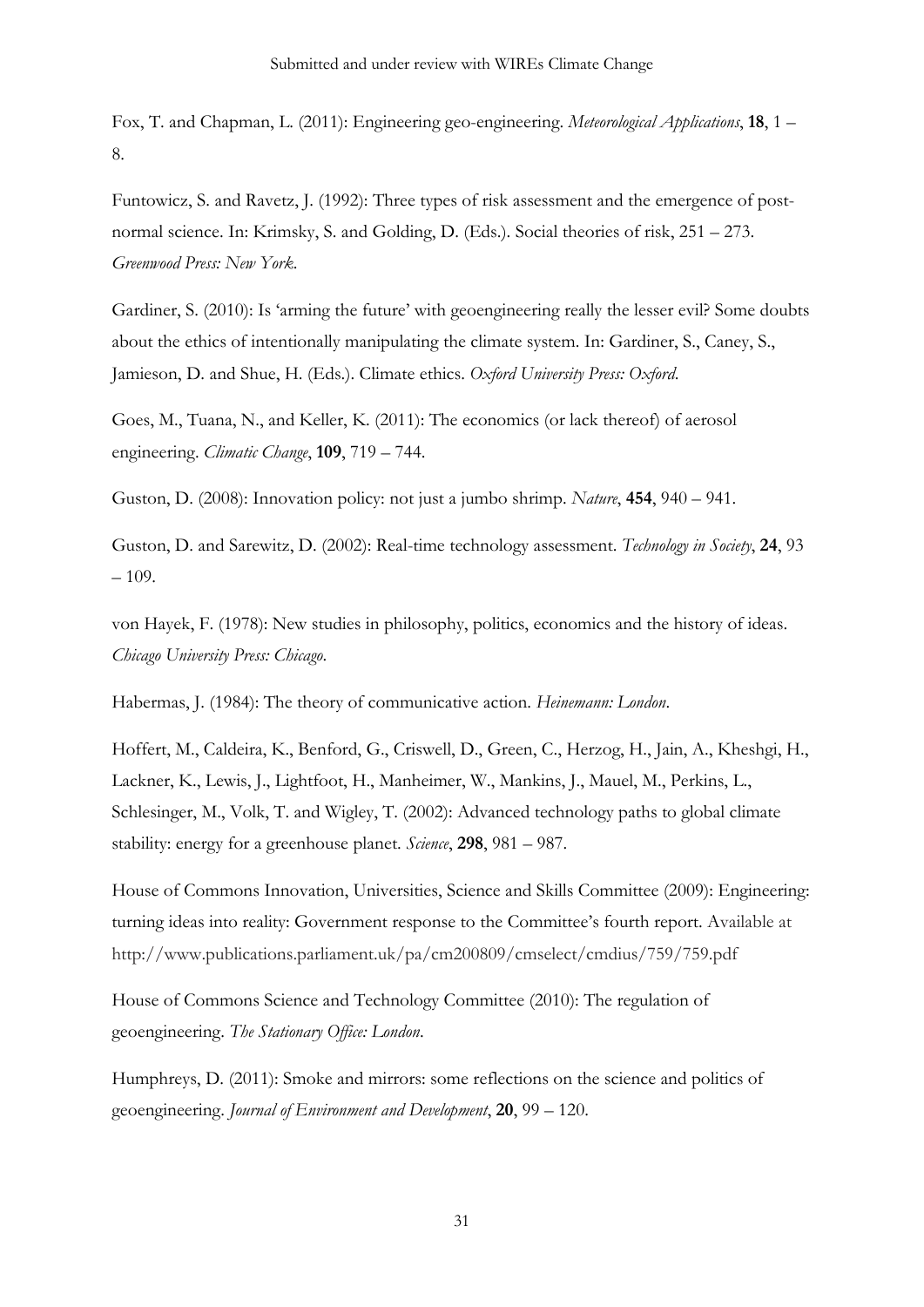Irvine, P. and Ridgwell, A. (2009): 'Geoengineering' – taking control of our planet's climate. *Science Progress*, **92**, 139 – 162.

Irvine, P., Ridgwell, A. and Lunt, D. (2011): Climatic effects of surface albedo geoengineering. *Journal of Geophysical Research*, **116**, 1 – 20.

Izrael, Y., Ryaboshapko, A. and Petrov, N. (2009): Comparative analysis of geo-engineering approaches to climate stabilization. *Russian Meteorology and Hydrology*, **34**, 335 – 347.

Jasanoff, S. (1990): The fifth branch: science advisors as policy makers. *Harvard University Press: Cambridge*.

Jasanoff, S. (2004): States of knowledge: the co-production of science and social order. *Routledge: New York*.

Jones, A., Haywood, J. and Boucher, O. (2011): A comparison of the climate impacts of geoengineering by stratospheric SO<sub>2</sub> injection and by brightening of marine stratocumulus cloud. *Atmospheric Science Letters*, **12**, 176 – 183.

Jones, D. (2010): A WEIRD view of human nature skews psychologists' studies. *Science*, **328**, 1627.

Keeling, C. (1960): The concentration and isotopic abundances of carbon dioxide in the atmosphere. *Tellus*, **12**, 200 – 203.

Keith, D. (2000): Geoengineering the climate: history and prospect. *Annual Review of Environment and Resources*, **25**, 245 – 284.

Keith, D. and Dowlatabadi, H. (1992): A serious look at geoengineering. *Eos, Transactions, American Geophysical Union*, **73**, 289, 292 – 293.

Lenton, T. and Vaughan, N. (2009): The radiative forcing potential of different climate geoengineering options. *Atmospheric Chemistry and Physics Discussions*, **9**, 2559 – 2608.

Levi, B. (2008): Will desperate climates call for desperate geoengineering measures? *Physics Today*, **61**, 26 – 28.

MacCracken, M. (2006): Geoengineering: worthy of cautious evaluation? *Climatic Change*, **77**, 235 – 243.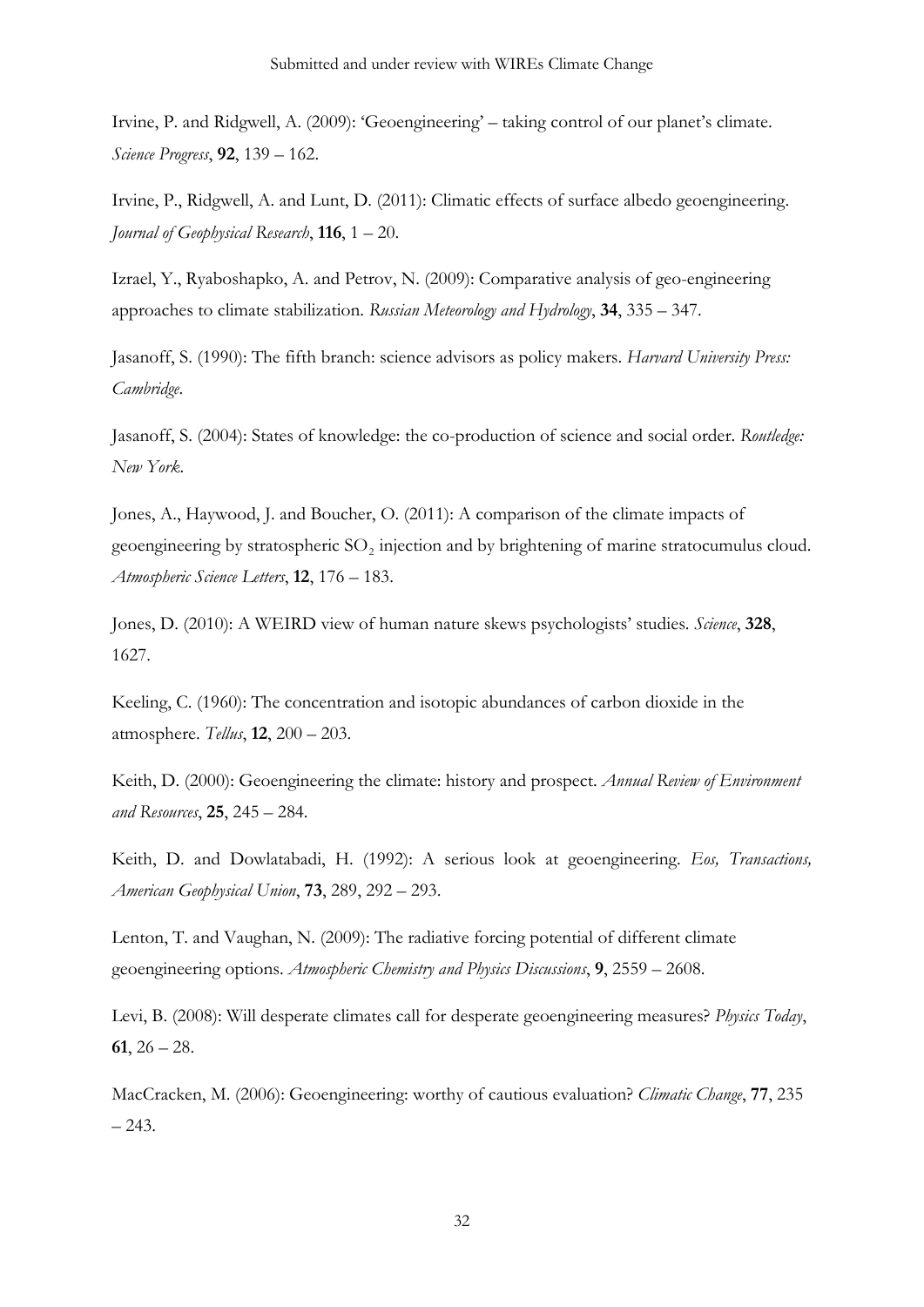MacCracken, M. (2009): Impact intervention: regional geo-engineering as a complimentary step to aggressive mitigation. *IOP Conference Series: Earth and Environmental Science*, **6**.

Macnaghten, P., Kearnes, M. and Wynne, B. (2005): Nanotechnology, governance and public deliberation: what role for the social sciences?' *Science Communication*, 27, (2): 268-291

Macnaghten, P. and Chilvers, J. (2012) 'Governing Risky Technologies', in Lane, S., Klauser, F & Kearnes, M. *Critical Risk Research: Practices, Politics and Ethics*, Wiley-Blackwell.

Marchetti, C. (1977): On geoengineering and the CO<sub>2</sub> problem. *Climatic Change*, **1**, 59 – 68.

McCormick, R. and Ludwig, J. (1967): Climate modification by atmospheric aerosols. *Science*, **156**, 1358 – 1359.

McKeown, B. and Thomas, D. (1988): Q methodology. *Sage: Newbury Park, CA*.

Mercer, A., Keith, D. and Sharp, J. (2011): Public understanding of solar radiation management. *Environmental Research Letters*, **6**, 1 – 9.

Merrill, T. (1997): Golden rules for transboundary air pollution. *Duke Law Journal*, **46**, 932 – 934, 958 – 967.

Moore, J., Jevrejeva, S. and Grinsted, A. (2010): Efficacy of geoengineering to limit 21<sup>st</sup> century sea-level rise. *Proceedings of the National Academy of Sciences of the United States of America*, **107**, 15699 – 15703.

National Academy of Sciences Panel on Policy Implications of Greenhouse Warming (1992): Policy implications of greenhouse warming: mitigation, adaptation, and the science base. *National Academy of Sciences Press: Washington DC*.

National Nanotechnology Initiative (2007): What is nanotechnology? Available at http://www.nano.gov/html/facts/whatisnano.html

Natural Environment Research Council (2010): Experiment Earth? Report on a public dialogue on geoengineering. Available at http://www.nerc.ac.uk/about/consult/geoengineering.asp

Ogilvie, J. (2002): Creating better futures: scenario planning as a tool for a better tomorrow. *EH Business: Oxford*.

Parkhill, K. and Pidgeon, N. (2011, working paper): Public engagement on geoengineering research: preliminary report on the SPICE deliberative workshops.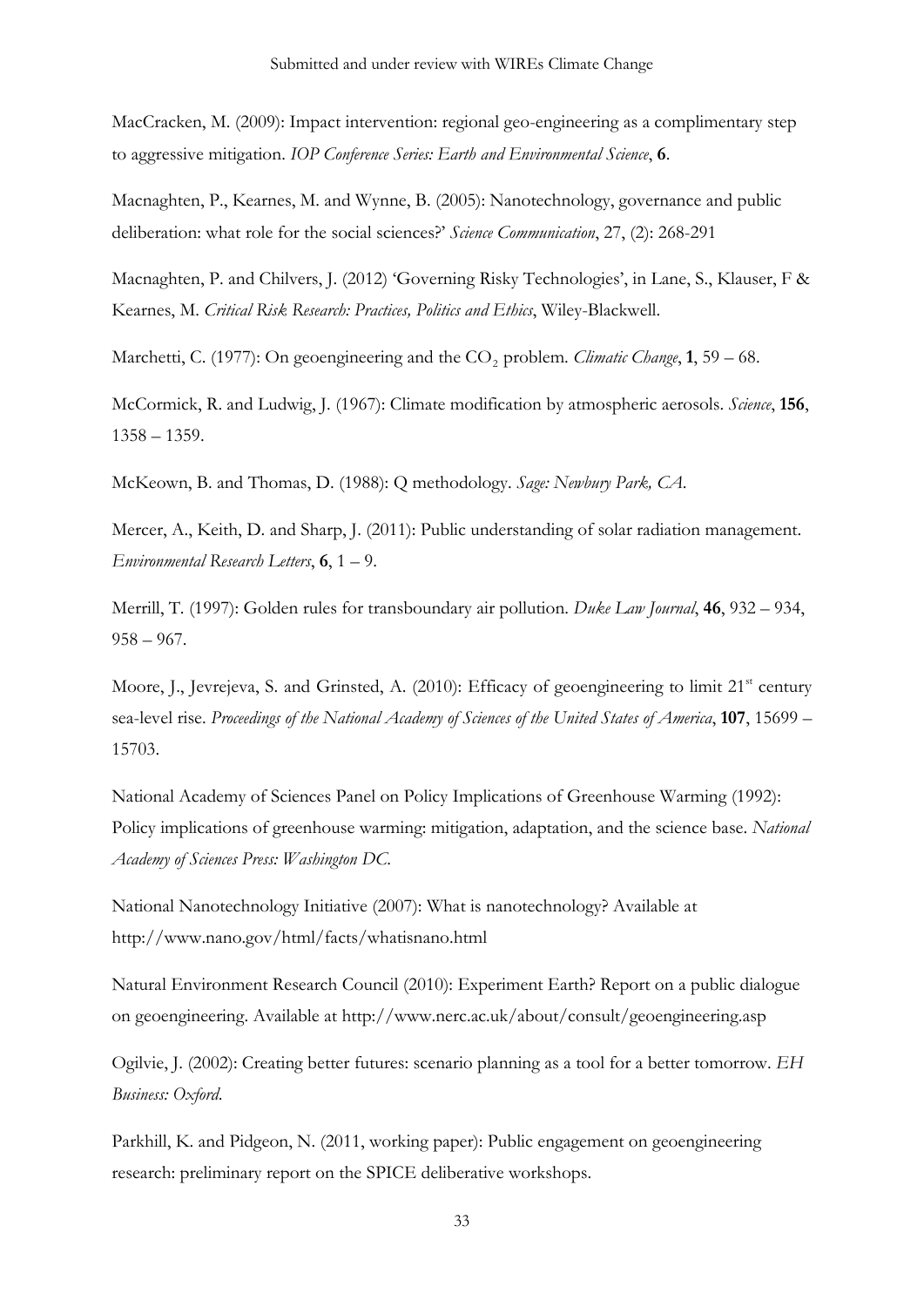Pielke Jr., R. (2007): The honest broker: making sense of science in policy and politics. *Cambridge University Press: Cambridge.*

Pielke Jr., R. (2010): The climate fix: what scientists and politicians won't tell you about global warming. *Basic Books: New York*.

Pielke Jr., R., Prins, G., Rayner, S. and Sarewitz, D. (2007): Lifting the taboo on adaptation. *Nature*, **445**, 597 – 598.

President's Science Advisory Committee (1965): Restoring the quality of our environment: report of the Environmental Pollution Panel. *The White House: Washington DC*.

Randall, D., Wood, R., Bony, S., Colman, R., Fichefet, T., Fyfe, J., Kattsov, V., Pitman, A., Shukla, J., Srinivasan, J., Stouffer, R., Sumi, A. and Taylor, K. (2007): Climate models and their evaluation. In: Solomon, S., Qin, D., Manning, M., Chen, Z., Marquis, M., Averyt, K., Tignor, M. and Miller, H. (Eds.). Climate change 2007: the physical science basis. Contribution of Working Group I to the Fourth Assessment Report of the Intergovernmental Panel on Climate Change. *Cambridge University Press: Cambridge, UK and New York, USA*.

Rayner, S. (2011): Climate change and geoengineering governance. NTS Insight. *RSIS Centre for Non-Traditional Security (NTS) Studies: Singapore*.

Rayner, S., Redgwell C., Savulescu, J., Pidgeon, N. and Kruger, T. (2009): Memorandum on draft principles for the conduct of geoengineering research. House of Commons Science and Technology Committee enquiry into The Regulation of Geoengineering.

Robock, A. (2008): 20 reasons why geoengineering may be a bad idea. *Bulletin of the Atomic Scientists*, **64**, 14 – 18.

Royal Society (2009): Geoengineering the climate: science, governance and uncertainty. *The Royal Society: London*.

Rusin, N. and Flit, L. (1960): Man versus climate. *Peace: Moscow*.

Russell, L., Rasch, P., Mace, G., Jackson, R., Shepherd, J., Liss, P., Leinen, M., Schimel, D., Vaughan, N., Janetos, A., Boyd, P., Norby, R., Caldeira, K., Merikanto, J., Artaxo, P., Melillo, J., and Granger Morgan, M. (2012, working paper): Ecosystem impacts of geoengineering: a review for developing a science plan.

Sarewitz, D. (2011): The voice of science: let's agree to disagree. *Nature*, **478**, 7.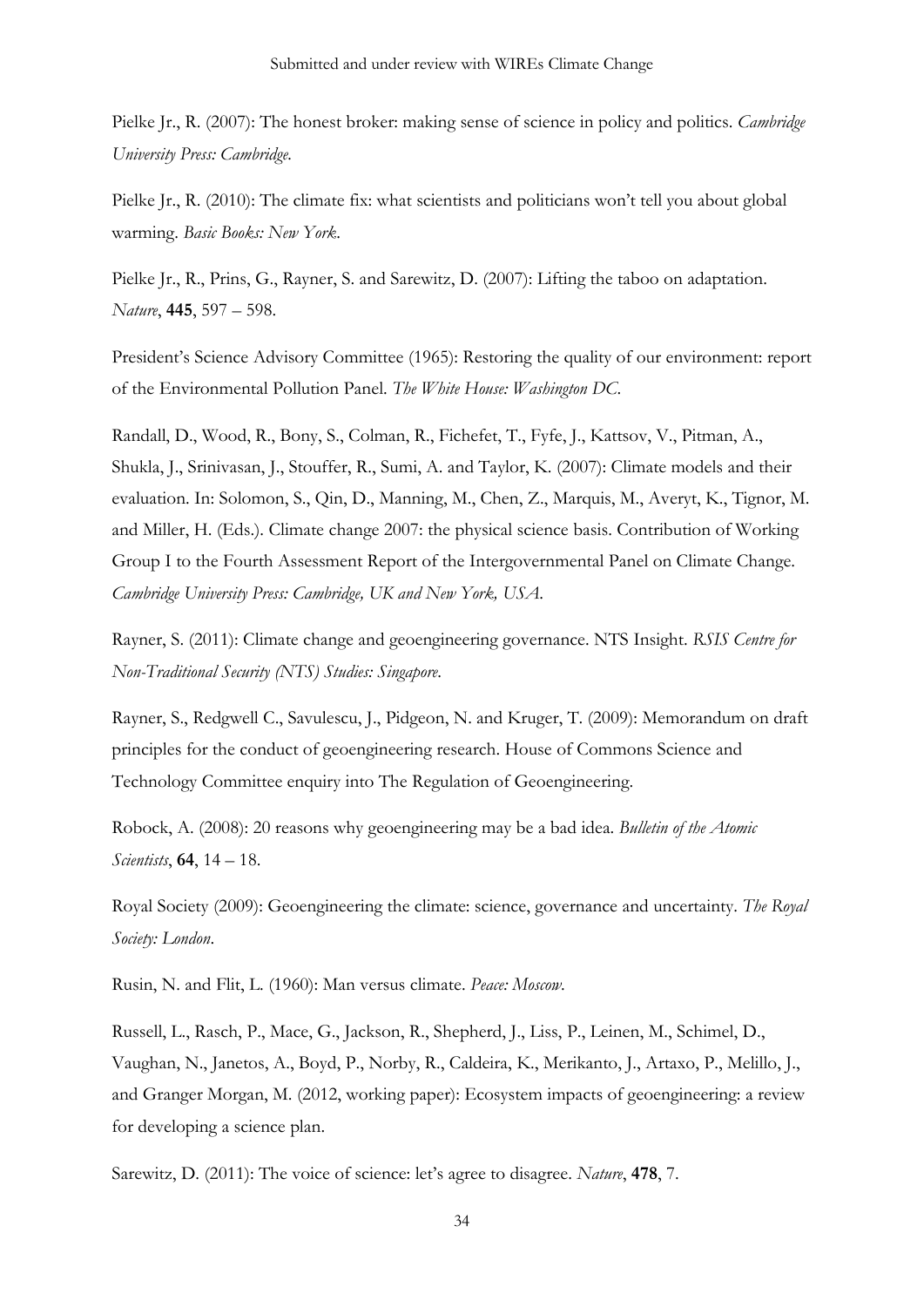Schneider, S. (2001): Earth systems engineering and management. *Nature*, **409**, 417 – 421.

Slovic, P. (1995): The construction of preference. *American Psychologist*, **50**, 364 – 371.

Solar Radiation Management Governance Initiative (2011): Solar radiation management: the governance of research. Available at http://www.srmgi.org/downloads/

Spence, A., Venables, D., Pidgeon, N., Poortinga, W. and Demski, C. (2010): Public perceptions of climate change and energy futures in Britain: summary findings of a survey conducted in January – March 2010. Technical report (Understanding Risk Working Paper 10-01). *School of Psychology, Cardiff University*.

Stirling, A. (2008): 'Opening up' and 'closing down': power, participation, and pluralism in the social appraisal of technology. *Science, Technology and Human Values*, **33**, 262 – 294.

Stirling, A., Leach, M., Mehta, L., Scoones, I., Smith, A., Stagl, S. and Thompson, J. (2007): Empowering designs: towards more progressive appraisal of sustainability. STEPS working paper 3, *STEPS Centre: Brighton*.

Stirling, A. and Mayer, S. (2001): A novel approach to the appraisal of technological risk: a multicriteria mapping study of a genetically modified crop. *Environment and Planning C*, **19**, 529 – 555.

Teller, E., Hyde, R., Ishikawa, M., Nuckolls, J. and Wood, L. (2003): Active stabilization of climate: inexpensive, low risk, near-term options for preventing global warming and ice ages via technologically varied solar radiative forcing. *Lawrence Livermore National Library*.

Umweltbundesamt (2011): Geoengineering: effective climate protection or megalomania? *Umweltbundesamt: Dessau-Roßlau*.

United Nations (1976): Convention on the Prohibition of Military or Any Other Hostile Use of Environmental Modification Techniques. Available at http://www.undocuments.net/enmod.htm

United States Government Accountability Office (2011): Climate engineering: technical status, future directions and potential responses. *Government Accountability Office: Washington DC*. Available at http://www.gao.gov/products/GAO-11-71

van Vuuren, D., Edmonds, J., Kainuma, M., Riahi, K., Thomson, A., Hibbard, K., Hurtt, G., Kram, T., Krey, V., Lamarque, J-F., Masui, T., Meinshausen, M., Nakicenovic, N., Smith, S. and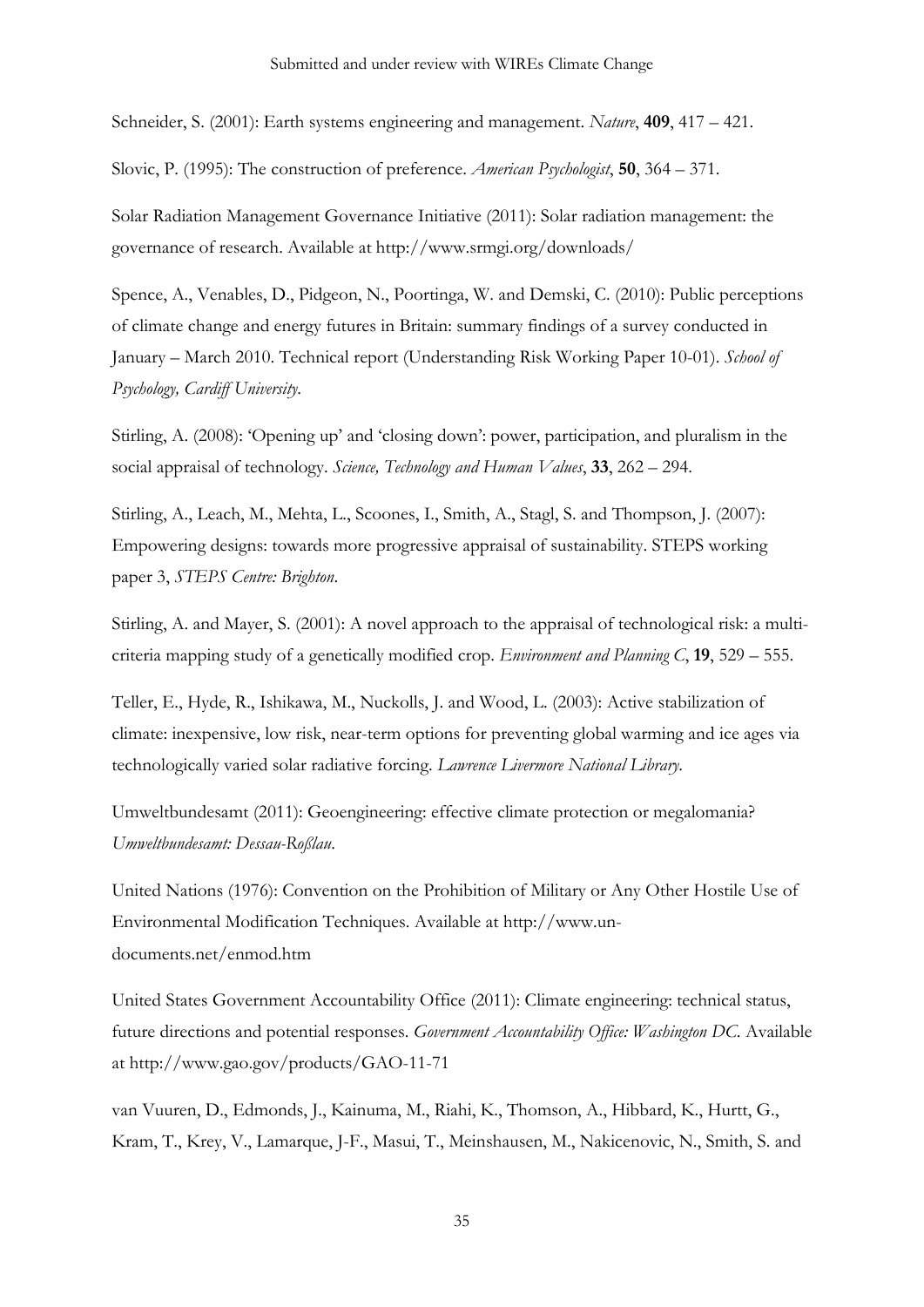Rose, S. (2011): The representative concentration pathways: an overview. *Climatic Change*, **109**, 5 – 31.

Vaughan, N. and Lenton, T. (2011): A review of climate geoengineering proposals. *Climatic Change*, **109**, 791 – 825.

Virgoe, J. (2009): International governance of a possible geoengineering intervention to combat climate change. *Climatic Change*, **95**, 103 – 119.

Willoughby, H., Jorgensen, D., Black, R. and Rosenthal, S. (1985): Project Stormfury: a scientific chronicle, 1962 – 1983. *Bulletin of the American Meteorological Society*, **66** , 505 – 514.

Wilsdon, J. and Willis, R. (2004): See-through science: why public engagement needs to move upstream. *Demos: London*.

Wynne, B. (1992). Risk and social learning: Reification to engagement. In . S. Krimsky and D. Golding (Eds) *Social Theories of Risk* . New York: Greenwood Press**,** pp 275-297.

Wynne, B. (2005) Risk as globalising 'democratic' discourse: framing subjects and citizens. In M. Leach, I. Scoones & B. Wynne (Eds) *Science and Citizens: Globalization and the Challenge of Engagement*. London: Zed Books, pp. 66–82.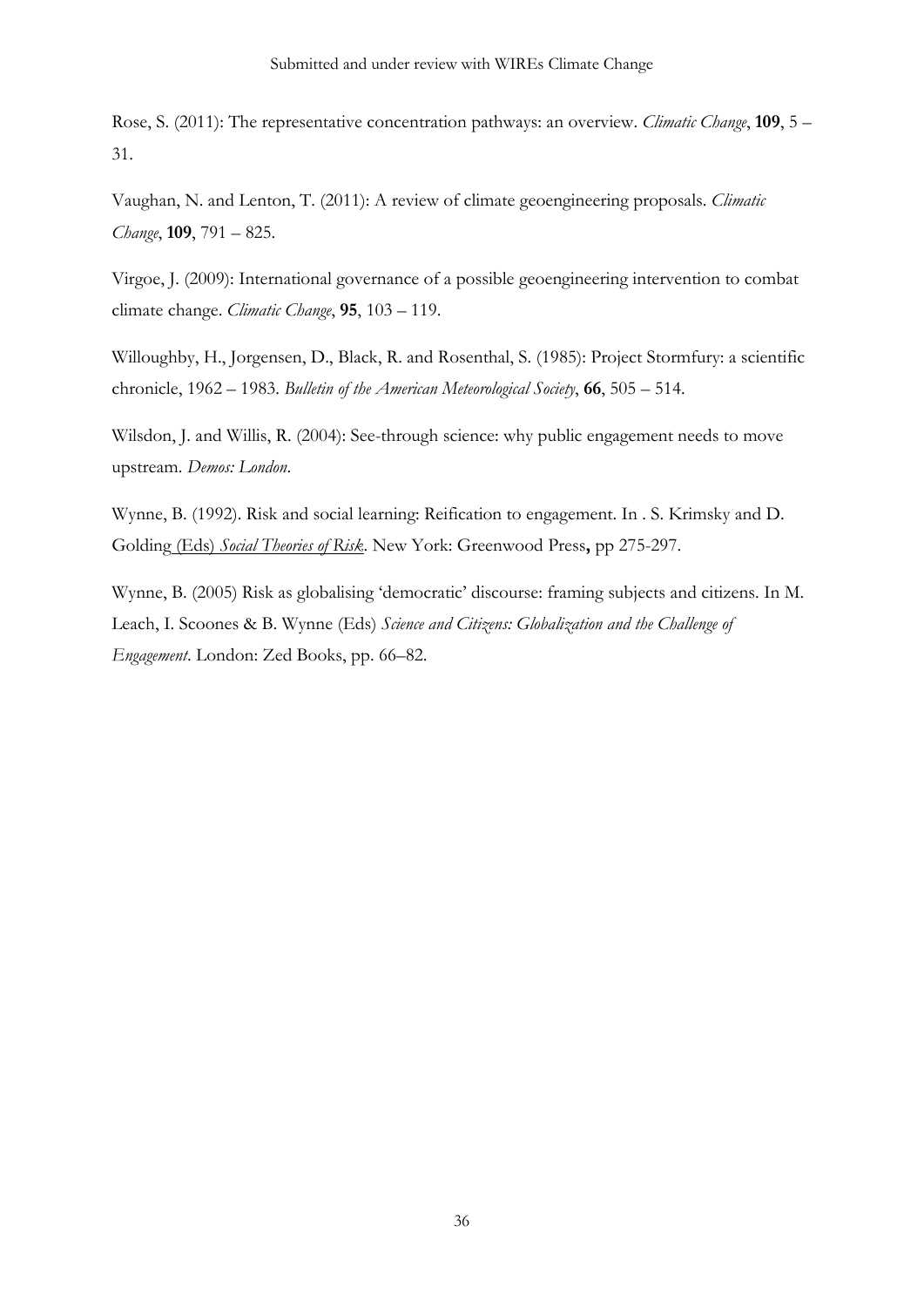Tyndall Working Paper series

2000 - 2012

for Climate Change Research

**Tyndall**<sup>°</sup>Centre

*The Tyndall Centre working paper series presents results from research which are mature enough to be submitted to a refereed journal, to a sponsor, to a major conference or to the editor of a book. The intention is to enhance the early public availability of research undertaken by the Tyndall family of researchers, students and visitors. They can be downloaded from the Tyndall Website at:*

*[http://www.tyndall.ac.uk/publications/working\\_papers/working\\_papers.shtml](http://www.tyndall.ac.uk/publications/working_papers/working_papers.shtml)*

*The accuracy of working papers and the conclusions reached are the responsibility of the author(s) alone and not the Tyndall Centre.*

# **Papers available in this series are:**

• Bellamy, R.; Chilvers, J.; Vaughan, N E.; Lenton, T M.; (2012) **Appraising Geoengineering** Tyndall Working Paper 153;

• Nordhagen, S.; Calverley, D.; Foulds, C.; • Kebede, A., Nicholls R. J., Hanson S. Thom, L.; Wang, X.; (2012) **Credibility in**  and Mokrech, M.(2010) **Impacts of climate change research: a reflexive view** Tyndall Working Paper 152;

• Milman, A.; Bunclark, L.; Conway, D. and Adger, W N (2012) **Adaptive Capacity of Transboundary Basins in the Mediterranean, the Middle East and the Sahel** Tyndall Working Paper 151;

• Upham, P.; Kuttapan, V., and Tomeic, J. (2012) **Sustainable livelihoods and cultivation of Jatropha curcas for biodiesel in India: reflections on alternative agronomic models** Tyndall Working Paper 150;

• Shen, W.(2011) **Understanding the dominance of unilateral CDMs in China: Its origins and implications for governing carbon markete** Tyndall Working Paper 149;

• Mercure, JF.(2011) **Global electricity technology substitution model with induced technological change** Tyndall Working Paper 148;

• Gough, C., and Upham, P.(2010) **Biomass energy with carbon capture and storage (BECCS): a review** Tyndall Working Paper 147;

**Climate Change and Sea-Level Rise: A Preliminary Case Study of Mombasa, Kenya.** Tyndall Working Paper 146;

• Dendler, L.(2010) **Sustainability Meta Labelling: A Discussion of Potential Implementation Issues.** Tyndall Working Paper 145;

• McLachlan, C.(2010) **Tidal stream energy in the UK: Stakeholder perceptions study.** Tyndall Working Paper 144;

• Upham, P., and Julia Tomei (2010) **Critical Stakeholder Perceptions of Carbon and Sustainability Reporting in the UK Renewable Transport Fuel Obligation.** Tyndall Centre Working Paper 143;

• Hargreaves, T. (2010) **The Visible Energy Trial: Insights from Qualitative Interviews.** Tyndall Working Paper 141;

• Newsham, A., and D. Thomas. (2009) **Agricultural adaptation, local**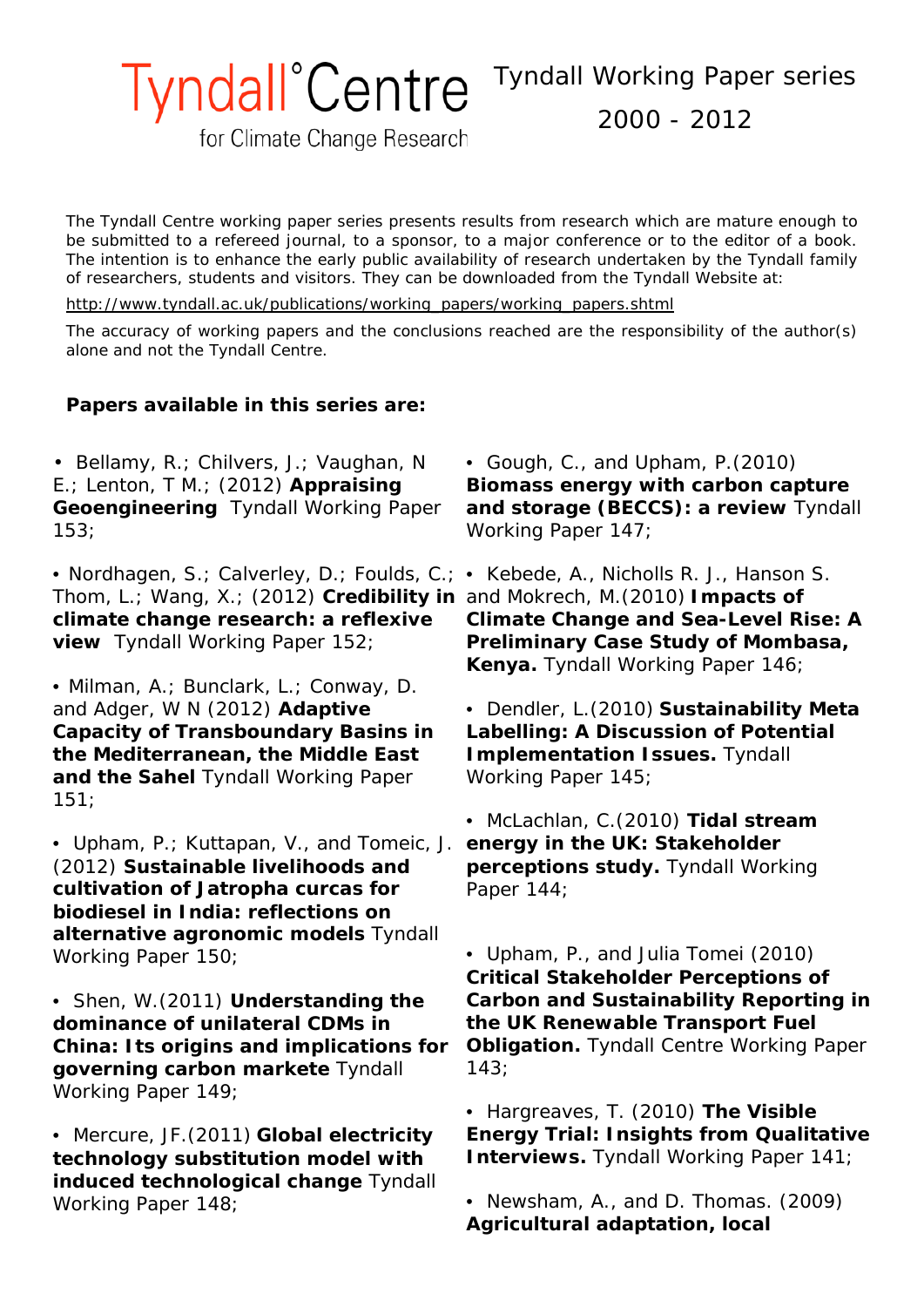**knowledge and livelihoods diversification in North-Central Namibia.** Tyndall Working Paper 140;

• Starkey, R.. (2009) **Assessing common(s) arguments for an equal per capita allocation.** Tyndall Working Paper 139;

• Bulkeley, H., and H. Schroeder. (2009) **Governing Climate Change Post-2012: The Role of Global Cities – Melbourne.** Tyndall Working Paper 138;

• Seyfang, G., I. Lorenzoni, and M. Nye., (2009) **Personal Carbon Trading: a critical examination of proposals for the UK.** Tyndall Working Paper 136**.**

• HTompkins E. L, Boyd E., Nicholson-Cole S, Weatherhead EK, Arnell N. W., Adger W. N., (2009) **An Inventory of Adaptation to climate change in the UK: challenges and findings**: Tyndall Working Paper 135;

• Haxeltine A., Seyfang G., (2009) **Transitions for the People: Theory and**  126; **Practice of 'Transition' and 'Resilience' in the UK's Transition Movement:** Tyndall Working Paper 134;

• Tomei J., Upham P., (2009) **Argentinean soy based biodiesel: an introduction to production and impacts:** Tyndall Working Paper 133;

• Whitmarsh L, O'Neill S, Seyfang G., Lorenzoni I., (2008) **Carbon Capability: what does it mean, how prevalent is it, and how can we promote it?**: Tyndall Working Paper 132;

• Huang Y., Barker T., (2009) **Does Geography Matter for the Clean Development Mechanism?** : Tyndall Working Paper 131;

**The Clean Development Mechanism and Sustainable Development: A Panel Data Analysis**: Tyndall Working Paper 130;

• Dawson R., Hall J, Barr S, Batty M., Bristow A, Carney S, Dagoumas, A., Evans S., Ford A, Harwatt H., Kohler J., Tight M, (2009) **A blueprint for the integrated assessment of climate change in cities**: Tyndall Working Paper 129;

• Carney S, Whitmarsh L, Nicholson-Cole S, Shackley S., (2009) **A Dynamic Typology of Stakeholder Engagement within Climate Change Research**: Tyndall Working paper 128;

• Goulden M, Conway D, Persechino A., (2008) **Adaptation to climate change in international river basins in Africa: a review:** Tyndall Working paper 127;

• Bows A., Anderson K., (2008) **A bottom-up analysis of including aviation within the EU's Emissions Trading Scheme:** Tyndall Working Paper

• Al-Saleh Y., Upham P., Malik K., (2008) **Renewable Energy Scenarios for the Kingdom of Saudi Arabia:** Tyndall Working Paper 125

• Scrieciu S., Barker T., Smith V., (2008) **World economic dynamics and technological change: projecting interactions between economic output and CO2 emissions :**Tyndall Working Paper 124

• Bulkeley H, Schroeder H., (2008) **Governing Climate Change Post-2012: The Role of Global Cities - London:** Tyndall Working Paper 123 • Schroeder H., Bulkeley H, (2008) **Governing Climate Change Post-2012: The Role of Global Cities, Case-Study: Los Angeles**: Tyndall Working Paper 122

• Huang Y., Barker T., (2009)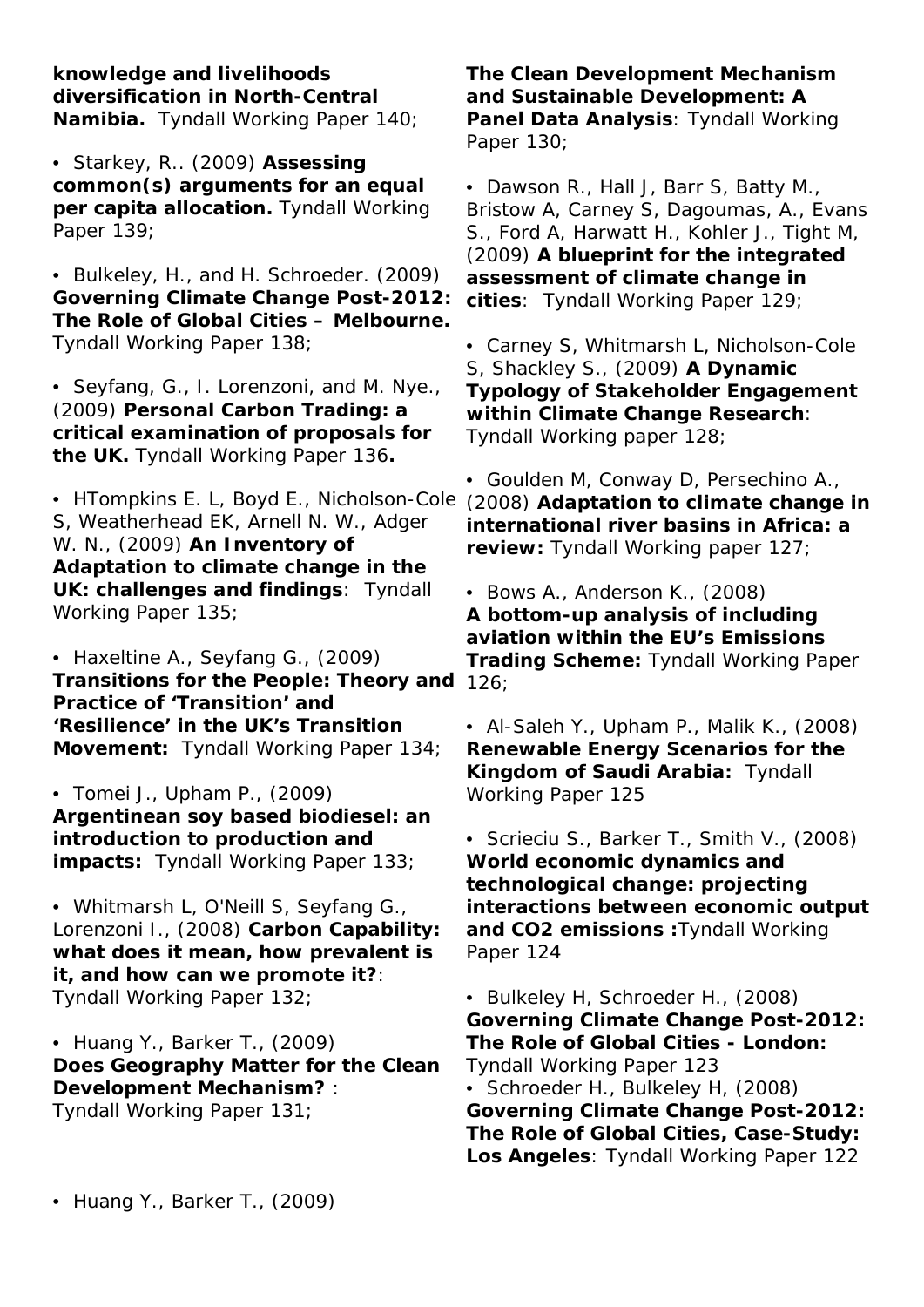• Wang T., Watson J, (2008) **Carbon Emissions Scenarios for China to 2100**: Tyndall Working Paper 121

• Bergman, N., Whitmarsh L, Kohler J., (2008) **Transition to sustainable development in the UK housing sector: from case study to model implementation:** Tyndall Working Paper 120

• Conway D, Persechino A., Ardoin-Bardin S., Hamandawana H., Dickson M, Dieulin C, Mahe G, (2008) **RAINFALL AND WATER RESOURCES VARIABILITY IN SUB-SAHARAN AFRICA DURING THE 20TH CENTURY:** Tyndall Centre Working Paper 119

• Starkey R., (2008) **Allocating emissions rights: Are equal shares, fair shares? :** Tyndall Working Paper 118

• Barker T., (2008) **The Economics of Avoiding Dangerous Climate Change**: Tyndall Centre Working Paper 117

• Estrada M, Corbera E., Brown K, (2008) **How do regulated and voluntary carbon-offset schemes compare?**: Tyndall Centre Working Paper 116

• Estrada Porrua M, Corbera E., Brown K, (2007) **REDUCING GREENHOUSE GAS EMISSIONS FROM DEFORESTATION IN DEVELOPING COUNTRIES: REVISITING THE ASSUMPTIONS**: Tyndall Centre Working Paper 115

• Boyd E., Hultman N E., Roberts T., Corbera E., Ebeling J., Liverman D, Brown K, Tippmann R., Cole J., Mann P, Kaiser M., Robbins M, (2007) **The Clean Development Mechanism: An assessment of current practice and future approaches for policy**: Tyndall Centre Working Paper 114

• Hanson, S., Nicholls, R., Balson, P., Brown, I., French, J.R., Spencer, T., Sutherland, W.J. (2007) **Capturing coastal morphological** 

**change within regional integrated assessment: an outcome-driven fuzzy logic approach**: Tyndall Working Paper No. 113

• Okereke, C., Bulkeley, H. (2007) **Conceptualizing climate change governance beyond the international regime: A review of four theoretical approaches**: Tyndall Working Paper No. 112

• Doulton, H., Brown, K. (2007) **'Ten years to prevent catastrophe'? Discourses of climate change and international development in the UK press**: Tyndall Working Paper No. 111

• Dawson, R.J., et al (2007) **Integrated analysis of risks of coastal flooding and cliff erosion under scenarios of long term change**: Tyndall Working Paper No. 110

• Okereke, C., (2007) **A review of UK FTSE 100 climate strategy and a framework for more in-depth analysis in the context of a post-2012 climate regime**: Tyndall Centre Working Paper 109

• Gardiner S., Hanson S., Nicholls R., Zhang Z., Jude S., Jones A.P., et al (2007) **The Habitats Directive, Coastal Habitats and Climate Change – Case Studies from the South Coast of the UK**: Tyndall Centre Working Paper 108

• Schipper E. Lisa, (2007) **Climate Change Adaptation and Development: Exploring the Linkages**: Tyndall Centre Working Paper 107

• Okereke C., Mann P, Osbahr H, (2007) **Assessment of key negotiating issues at Nairobi climate COP/MOP and what it means for the future of the climate regime**: Tyndall Centre Working Paper No. 106

• Walkden M, Dickson M, (2006) **The response of soft rock shore profiles to**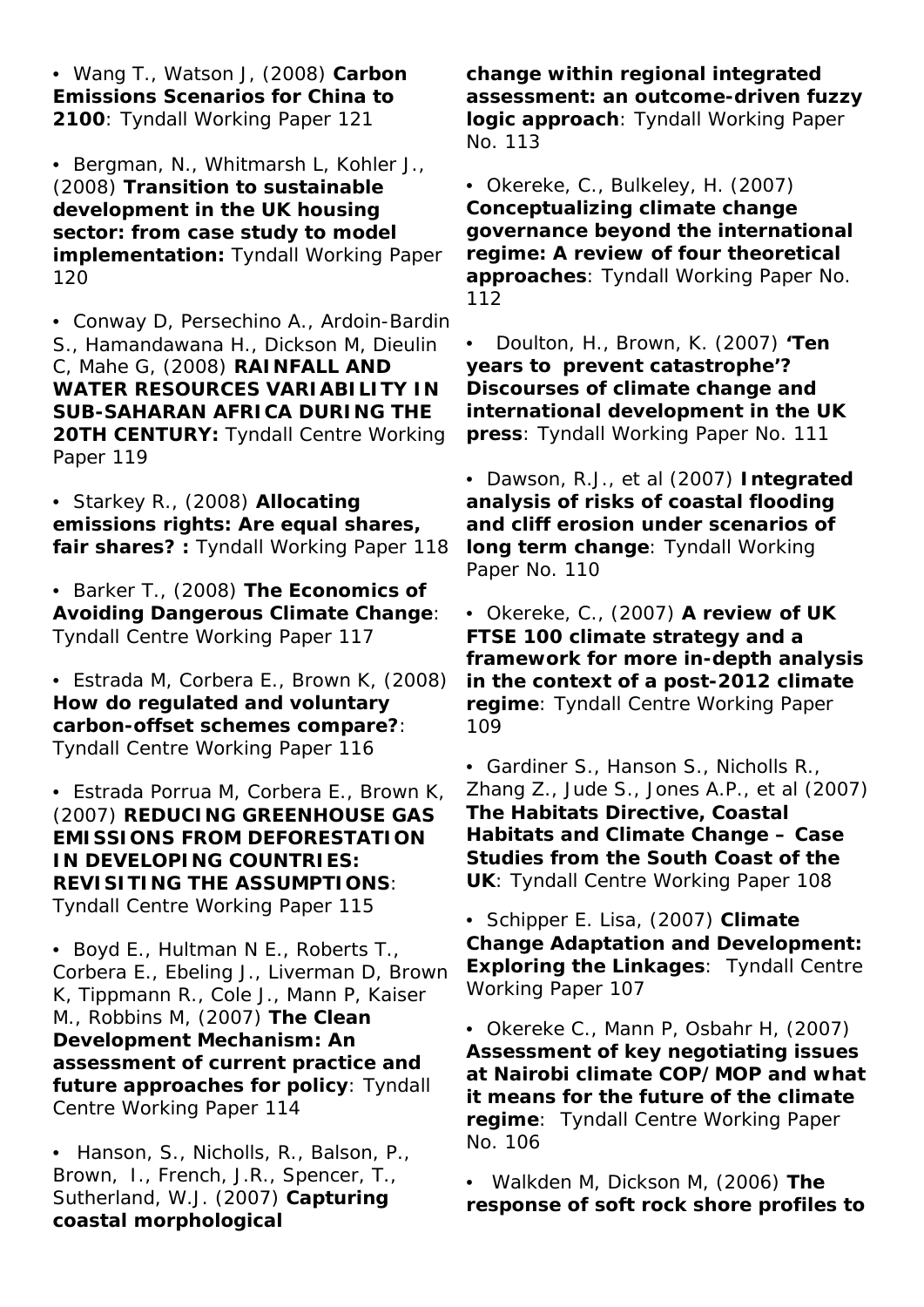**increased sea-level rise.** : Tyndall Centre Working Paper 105

• Dawson R., Hall J, Barr S, Batty M., Bristow A, Carney S, Evans E.P., Kohler J., Tight M, Walsh C, Ford A, (2007) **A blueprint for the integrated assessment of climate change in cities.** : Tyndall Centre Working Paper 104

• Dickson M., Walkden M., Hall J., (2007) **Modelling the impacts of climate change on an eroding coast over the 21st Century**: Tyndall Centre Working Paper 103

• Klein R.J.T, Erickson S.E.H, Næss L.O, Hammill A., Tanner T.M., Robledo, C., O'Brien K.L.,(2007) **Portfolio screening to support the mainstreaming of adaptation to climatic change into development assistance**: Tyndall Centre Working Paper 102

• Agnolucci P., (2007) **Is it going to happen? Regulatory Change and Renewable Electricity**: Tyndall Centre Working Paper 101

• Kirk K., (2007) **Potential for storage of carbon dioxide in the rocks beneath the East Irish Sea**: Tyndall Centre Working Paper 100

**abrupt climate change: an initial assessment**: Tyndall Centre Working Paper 99

• Lowe T.,(2006) **Is this climate porn? How does climate change communication affect our perceptions and behaviour?**, Tyndall Centre Working Paper 98

• Walkden M, Stansby P,(2006) **The effect of dredging off Great Yarmouth on the wave conditions and erosion of the North Norfolk coast**. Tyndall Centre Working Paper 97

• Anthoff, D., Nicholls R., Tol R S J, Vafeidis, A., (2006) **Global and regional exposure to large rises in sea-level: a sensitivity analysis**. This work was prepared for the Stern Review on the Economics of Climate Change: Tyndall Centre Working Paper 96

• Few R., Brown K, Tompkins E. L, (2006) **Public participation and climate change adaptation**, Tyndall Centre Working Paper 95

• Corbera E., Kosoy N, Martinez Tuna M, (2006) **Marketing ecosystem services through protected areas and rural communities in Meso-America: Implications for economic efficiency, equity and political legitimacy**, Tyndall Centre Working Paper 94

• Schipper E. Lisa, (2006) **Climate Risk, Perceptions and Development in El Salvado**r, Tyndall Centre Working Paper 93

• Tompkins E. L, Amundsen H, (2005) **Perceptions of the effectiveness of the United Nations Framework Convention on Climate Change in prompting behavioural change,** Tyndall Centre Working Paper 92

• Arnell N.W., (2006) **Global impacts of**  Tol R S J, Adger W. N., Lorenzoni I., • Warren R., Hope C, Mastrandrea M, (2006) **Spotlighting the impacts functions in integrated assessments. Research Report Prepared for the Stern Review on the Economics of Climate Change**, Tyndall Centre Working Paper 91

> • Warren R., Arnell A, Nicholls R., Levy P E, Price J, (2006) **Understanding the regional impacts of climate change: Research Report Prepared for the Stern Review on the Economics of Climate Change,** Tyndall Centre Working Paper 90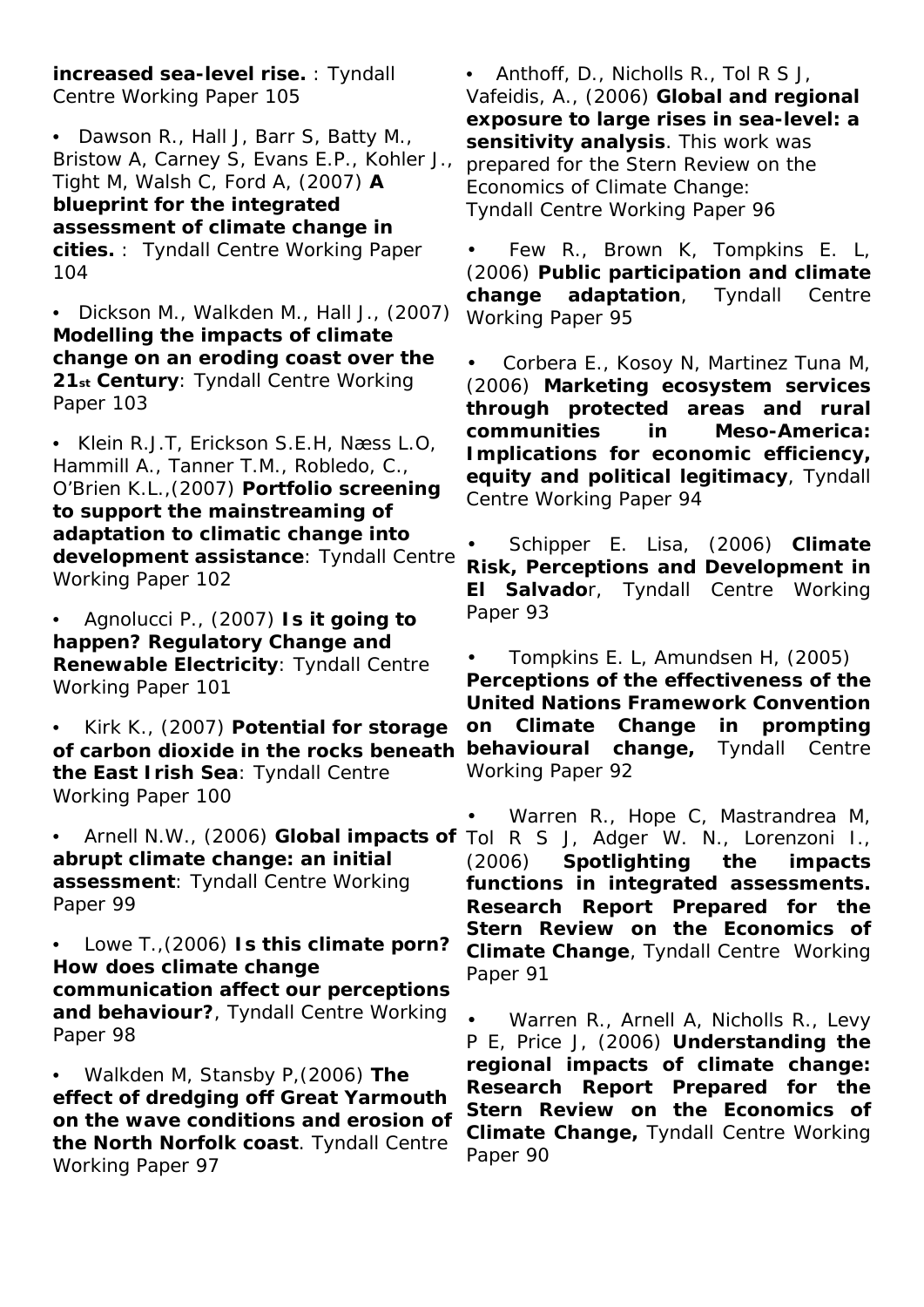• Barker T., Qureshi M, Kohler J., • Wittneben, B., Haxeltine, A., Kjellen, (2006) **The Costs of Greenhouse Gas**  B., Köhler, J., Turnpenny, J., and Warren, **Mitigation with Induced Technological**  R., (2005) **A framework for assessing Change: A Meta-Analysis of Estimates the political economy of post-2012 in the Literature**, Tyndall Centre Working **global climate regime**, Tyndall Centre Paper 89

**wave modelling**, Tyndall Centre Working Working Paper 79 Paper 88

Sandbanks for coastal protection: obligation **implications of sea-level rise. Part 2:**  Working Paper 78 **current and morphological modelling**, Tyndall Centre Working Paper 87

**East Anglia**, Tyndall Centre Working Working Paper 77 Paper 86

**the UK – Southern North Sea case**  Centre Working Paper 76 **study:** Tyndall Centre Working Paper 85

Anderson K., Bows A., Upham P., (2005) **policy,** Tyndall Centre Working Paper 84 Tyndall Centre Working Paper 75

Tyndall Centre Working Paper 83

• Bentham M, (2006) **An assessment political uncertainty in the Danish of carbon sequestration potential in renewable energy market**, Tyndall • Agnolucci,. P (2005) **The role of** 

(2006) **Growth scenarios for EU & UK methods for representing uncertainty aviation: contradictions with climate in projections of future climate**, • Fu, G., Hall, J. W. and Lawry, J. (2005) **Beyond probability: new** 

Williamson M., Lenton T., Shepherd • J., Edwards N, (2006) **An efficient**  (2005) **How do the costs of adaptation numerical terrestrial scheme (ENTS) affect optimal mitigation when there**  for fast earth system modelling, is uncertainty, irreversibility and • Ingham, I., Ma, J., and Ulph, A. M. **learning?**, Tyndall Centre Working Paper 74

• Bows, A., and Anderson, K. (2005) **An analysis of a post-Kyoto climate**  • Walkden, M. (2005) **Coastal policy model**, Tyndall Centre Working Paper 82 simulator scoping study, Tyndall Centre Working Paper 73

• Sorrell, S., (2005) **The economics of**  • Lowe, T., Brown, K., Suraje Dessai, **energy service contracts**, Tyndall S., Doria, M., Haynes, K. and Vincent., K Centre Working Paper 81 (2005) **Does tomorrow ever come? Disaster narrative and public** 

Working Paper 80

• Kuang C, Stansby P, (2006) • Ingham, I., Ma, J., and Ulph, A. M. **Sandbanks for coastal protection:**  (2005) **Can adaptation and mitigation** 

• Kuang C, Stansby P, (2006) **and competition in the non-fossil fuel**  • Agnolucci,. P (2005) **Opportunism**  market, Tyndall Centre

• Stansby P, Kuang C, Laurence D, **Avoiding dangerous climate change by**  Launder B, (2006) **Sandbanks for inducing technological progress: coastal protection: implications of scenarios using a large-scale sea-level rise. Part 1: application to econometric model**, Tyndall Centre • Barker, T., Pan, H., Köhler, J., Warren., R and Winne, S. (2005)

**implications of sea-level rise. Part 3: be complements?**, Tyndall Centre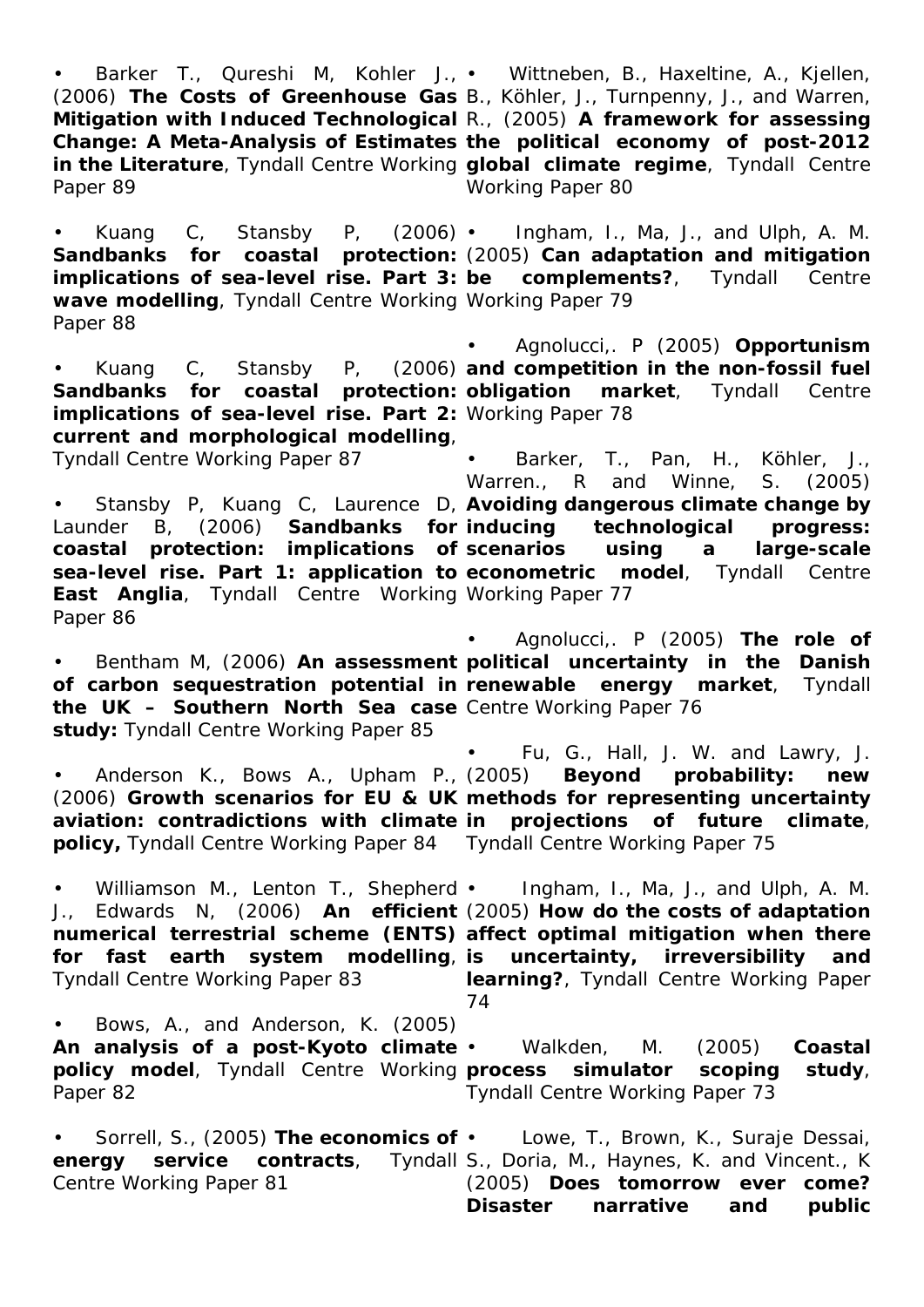**perceptions of climate change**, Tyndall • Few, R., Ahern, M., Matthies, F. and Centre Working Paper 72 • Boyd, E. Gutierrez, M. and Chang, Tyndall Centre Working Paper 63 M. (2005) **Adapting small-scale CDM sinks projects to low-income**  • Barker, T. (2004) **Economic theory communities**, Tyndall Centre Working **and the transition to sustainability: a**  Paper 71 • Abu-Sharkh, S., Li, R., Markvart, T., Paper 62 Ross, N., Wilson, P., Yao, R., Steemers, K., Kohler, J. and Arnold, R. (2005) **Can**  • Brooks, N. (2004) **Drought in the Migrogrids Make a Major Contribution African Sahel: long term perspectives to UK Energy Supply?**, Tyndall Centre **and future prospects**, Tyndall Centre Working Paper 70 • Tompkins, E. L. and Hurlston, L. A. • Few, R., Brown, K. and Tompkins, (2005) **Natural hazards and climate**  E.L. (2004) **Scaling adaptation: climate**  change: what knowledge **transferable?**, Tyndall Centre Working **management in the UK**, Tyndall Centre Paper 69 • Bleda, M. and Shackley, S. (2005) • Anderson, D and Winne, S. (2004) **The formation of belief in climate Modelling Innovation and Threshold change in business organisations: a Effects dynamic simulation model**, Tyndall **In Climate Change Mitigation**, Tyndall Centre Working Paper 68 • Turnpenny, J., Haxeltine, A. and • Bray, D and Shackley, S. O'Riordan, T., (2005) **Developing**  (2004) **The Social Simulation of The regional and local scenarios for Public Perceptions of Weather Events climate change mitigation and adaptation: Part 2: Scenario creation**, **Development of Belief in**  Tyndall Centre Working Paper 67 • Turnpenny, J., Haxeltine, A., Lorenzoni, I., O'Riordan, T., and Jones, M., • Shackley, S., Reiche, A. and (2005) **Mapping actors involved in climate change policy networks in the Perceptions of Underground Coal UK**, Tyndall Centre Working Paper 66 Adger, W. N., Brown, K. and Tompkins, E. L. (2004) **Why do**  • Vincent, K. (2004) **Creating an resource managers make links to index of social vulnerability to climate stakeholders at other scales?**, Tyndall **change for Africa**, Tyndall Centre Centre Working Paper 65 • Peters, M.D. and Powell, J.C. (2004) **Fuel Cells for a Sustainable Future II**, • Mitchell, T.D. Carter, T.R., Jones, Tyndall Centre Working Paper 64 Kovats, S. (2004) **Floods, health and climate change: a strategic review**, **comparison of approaches**, Tyndall Centre Working Working Paper 61 **change response and coastal**  Working Paper 60 Centre Working Paper 59 **and their Effect upon the Anthropogenic Climate Change**, Tyndall Centre Working Paper 58 (2004) **The Public Gasification (UCG): A Pilot Study**, Tyndall Centre Working Paper 57 Working Paper 56 .P.D, Hulme, M. and New, M. (2004) **A comprehensive set of high-resolution** 

**grids of monthly climate for Europe**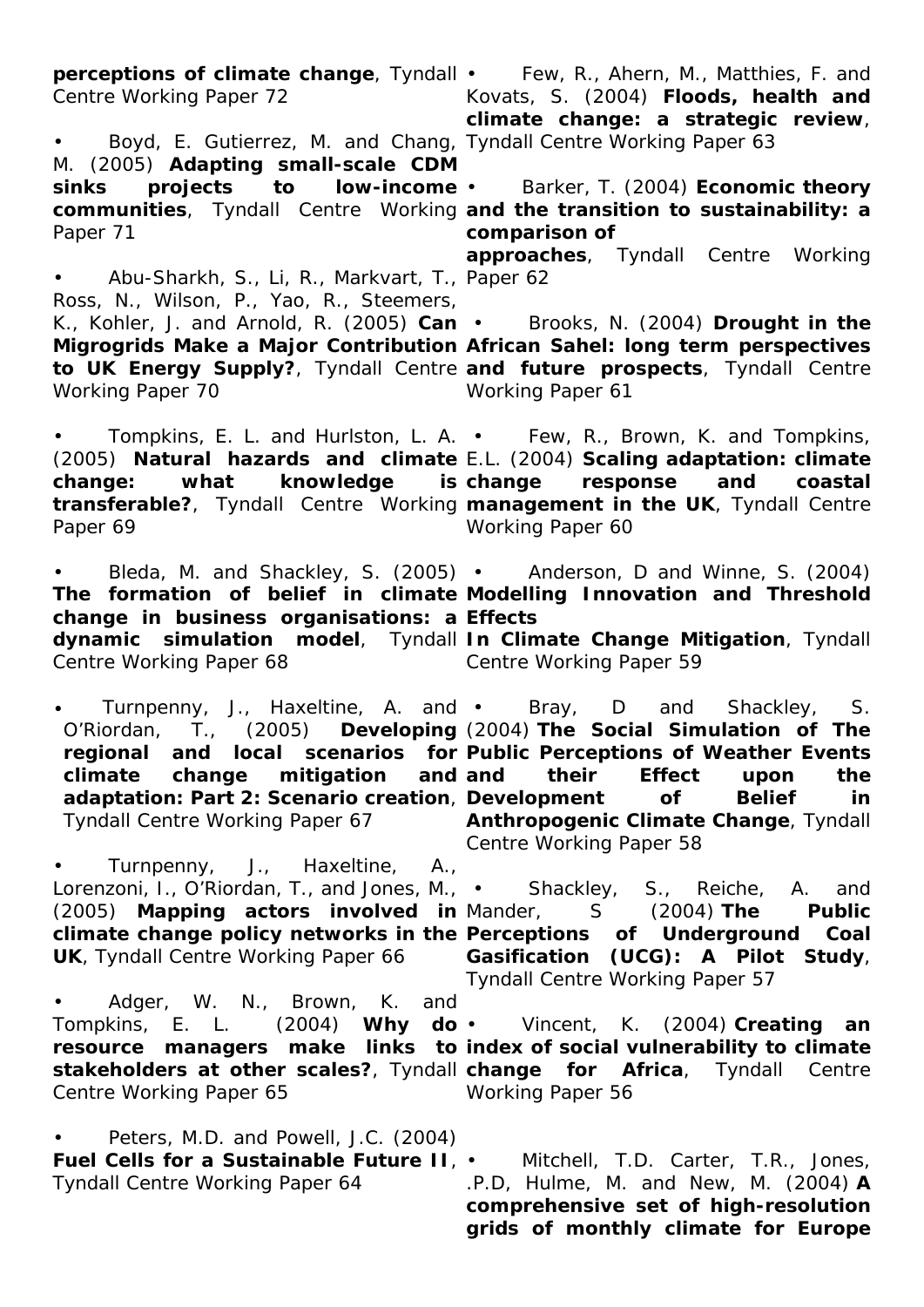and the globe: the observed record Futures to 2050, Tyndall Centre Working **(1901-2000) and 16 scenarios (2001-** Paper 46 **2100)**, Tyndall Centre Working Paper 55 • Turnpenny, J., Carney, S., **Geological carbon sequestration:**  Haxeltine, A., and O'Riordan, T. (2004) **critical legal issues**, Tyndall Centre **Developing regional and scenarios for climate change mitigation and adaptation Part 1: A framing of the East of England** Tyndall • Shackley, S., McLachlan, C. and Centre Working Paper 54 • Agnolucci, P. and Ekins, P. (2004) **Storage**, Tyndall Centre Working Paper 44 **The Announcement Effect And Environmental Taxation** Tyndall Centre • Anderson, D. and Winne, S. (2003) Working Paper 53 • Agnolucci, P. (2004) **Ex Post Change**, Tyndall Centre Working Paper 43 **Evaluations of CO2 –Based Taxes: A Survey** Tyndall Centre Working Paper 52 • Agnolucci, P., Barker, T. and Ekins, **African Case Study**, Tyndall Centre P. (2004) **Hysteresis and Energy**  Working Paper 42 **Demand: the Announcement Effects and the effects of the UK Climate**  • Watson, J. (2003), **UK Electricity Change Levy** Tyndall Centre Working **Scenarios for 2050**, Tyndall Centre Paper 51 • Powell, J.C., Peters, M.D., Ruddell, • Klein, R.J.T., Lisa Schipper, E. and A. and Halliday, J. (2004) **Fuel Cells for a**  Dessai, S. (2003), **Integrating Sustainable Future?** Tyndall Centre **mitigation and adaptation into climate**  Working Paper 50 • Awerbuch, S. (2004) **Restructuring**  Working Paper 40 **our electricity networks to promote decarbonisation**, Tyndall Centre Working Paper 49 • Pan, H. (2004) **The evolution of**  Centre Working Paper 39 **economic structure under technological development**, Tyndall • Brooks, N. (2003). **Vulnerability,**  Centre Working Paper 48 • Berkhout, F., Hertin, J. and Gann, Paper 38 D. M., (2004) **Learning to adapt: Organisational adaptation to climate**  • Ingham, A. and Ulph, A. (2003) **change impacts**, Tyndall Centre Working **Uncertainty, Irreversibility,**  Paper 47 • Watson, J., Tetteh, A., Dutton, G., Bristow, A., Kelly, C., Page, M. and • Kröger, K. Fergusson, M. and Pridmore, A., (2004) **UK Hydrogen**  Skinner, I. (2003). **Critical Issues in** • Purdy, R and Macrory, R. (2004) **Iocal** Working Paper 45 Gough, C. (2004) **The Public Perceptions of Carbon Capture and Innovation and Threshold Effects in Technology Responses to Climate**  • Kim, J. (2003) **Sustainable Development and the CDM: A South**  Working Paper 41 **and development policy: three research questions**, Tyndall Centre • Tompkins, E. and Adger, W.N. (2003). **Defining response capacity to enhance climate change policy**, Tyndall **risk and adaptation: a conceptual framework**, Tyndall Centre Working **Precaution and the Social Cost of Carbon**, Tyndall Centre Working Paper 37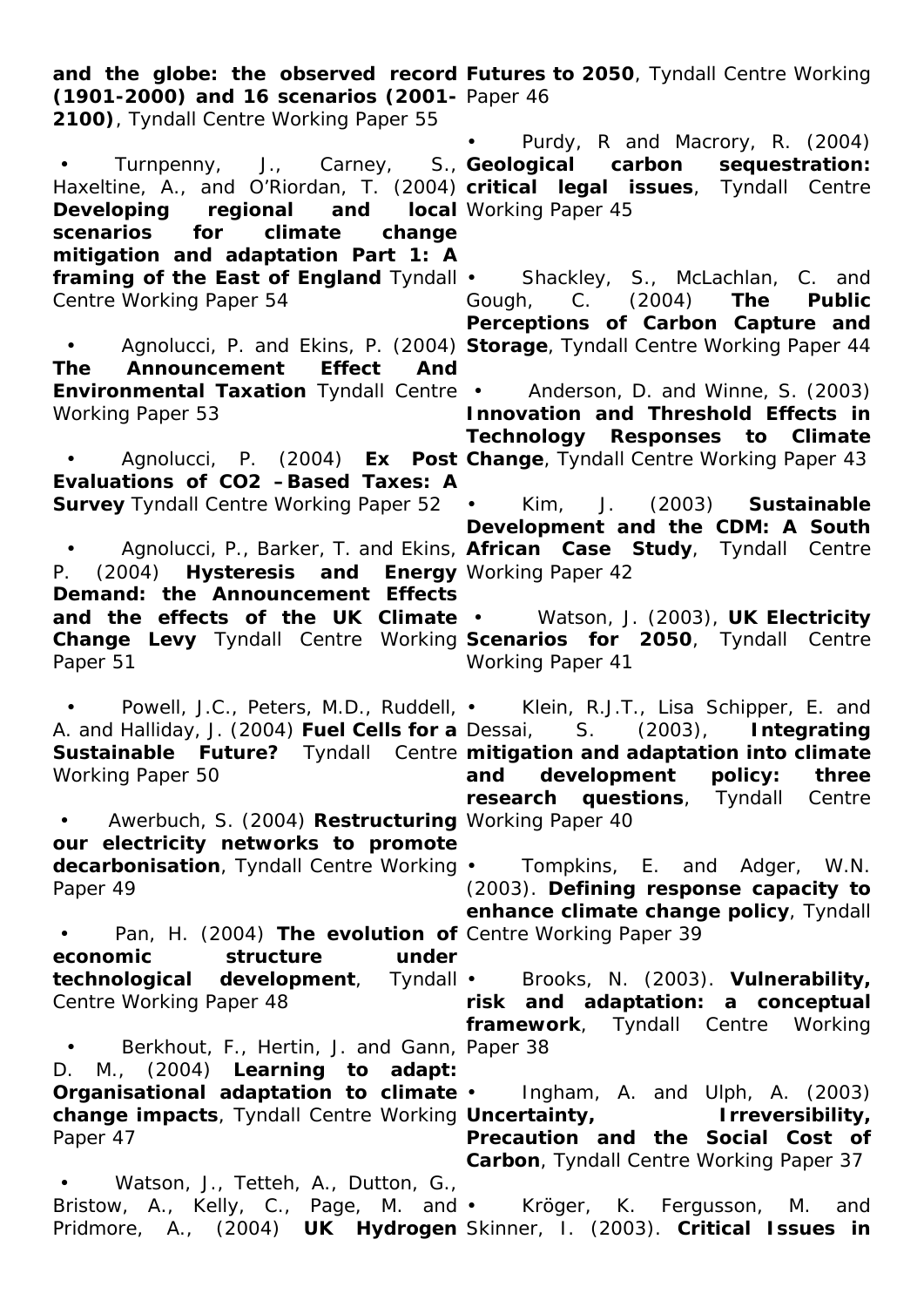**Decarbonising Transport: The Role of**  (2003). **Defining and experiencing Technologies**, Tyndall Centre Working **dangerous climate change**, Tyndall Paper 36 Centre Working Paper 28

• Tompkins E. L and Hurlston, L. • Tompkins, E.L. and Adger, W.N. (2003). **Report to the Cayman Islands'**  (2003). **Building resilience to climate Government. Adaptation lessons**  learned from responding to tropical management of natural resources, **cyclones by the Cayman Islands'**  Tyndall Centre Working Paper 27 **Government, 1988 – 2002**, Tyndall Centre Working Paper 35

• Dessai, S., Hulme, M (2003). **Does climate-related natural disasters and climate policy need probabilities?**, **implications for adaptation to climate**  Tyndall Centre Working Paper 34

• Pridmore, A., Bristow, A.L., May, A. • Xueguang Wu, Mutale, J., Jenkins, D. and Tight, M.R. (2003). **Climate Change, Impacts, Future Scenarios investigation of Network Splitting for and the Role of Transport**, Tyndall **Fault Level Reduction**, Tyndall Centre Centre Working Paper 33

• Xueguang Wu, Jenkins, N. and Strbac, G. (2003). **Integrating Integrating Renewables and CHP into Renewables and CHP into the UK the UK Transmission Network**, Tyndall **Electricity System: Investigation of**  Centre Working Paper 24 **the impact of network faults on the stability of large offshore wind farms**, • Paavola, J. and Adger, W.N. (2002). Tyndall Centre Working Paper 32

• Turnpenny, J., Haxeltine A. and **process (Aurion Project)**, Tyndall Working Paper 22 Centre Working Paper 31

**change through adaptive** 

• Brooks, N. and Adger W.N. (2003).

**Country level risk measures of change**, Tyndall Centre Working Paper 26

Strbac, G. (2003). **An** Working Paper 25

• Xueguang Wu, Jenkins, N. and G. (2002). **Impact of** 

**Justice and adaptation to climate change**, Tyndall Centre Working Paper 23

O'Riordan, T. (2003). **A scoping study of**  • Watson, W.J., Hertin, J., Randall, T., **UK user needs for managing climate**  Gough, C. (2002). **Renewable Energy futures. Part 1 of the pilot-phase and Combined Heat and Power interactive integrated assessment Resources in the UK**, Tyndall Centre

• Hulme, M. (2003). **Abrupt climate and CHP Deployment in the UK to change: can society cope?**, Tyndall **2020**, Tyndall Centre Working Paper 21 Centre Working Paper 30 • Watson, W. J. (2002). **Renewables** 

• Brown, K. and Corbera, E. (2003). **A organisational use of scenarios: Case Multi-Criteria Assessment Framework study - evaluating UK energy policy for Carbon-Mitigation Projects: options**, Tyndall Centre Working Paper 20 **Putting "development" in the centre of decision-making**, Tyndall Centre • Working Paper 29 • Turnpenny, J. (2002). **Reviewing**  • Pridmore, A. and Bristow, A., (2002). **The role of hydrogen in powering road transport**, Tyndall

• Dessai, S., Adger, W.N., Hulme, M., Centre Working Paper 19Köhler, J.H., Turnpenny, J. and Warren, R.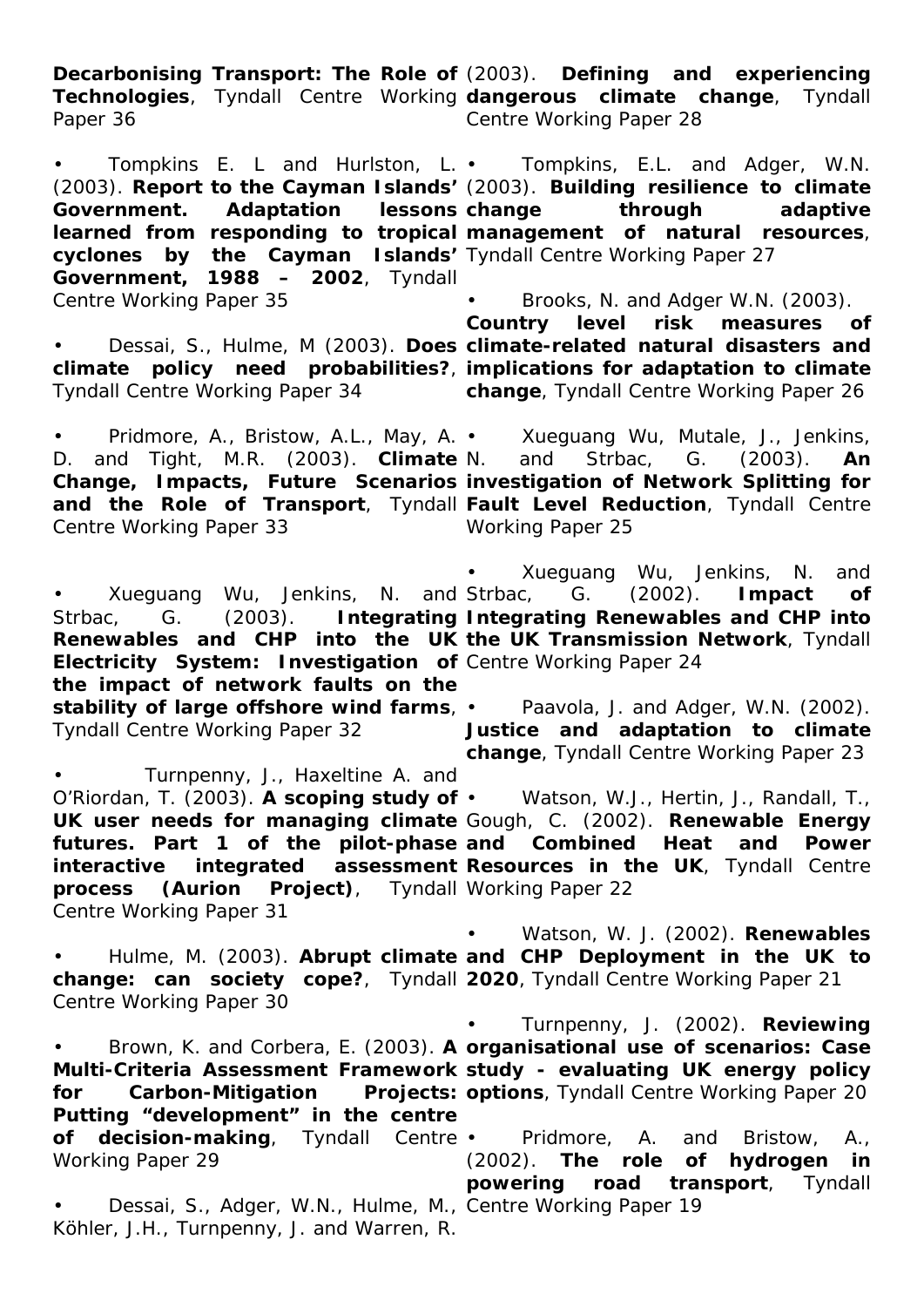• Watson, J. (2002). **The development of large technical**  10 **systems: implications for hydrogen**, Tyndall Centre Working Paper 18 • Dutton, G., (2002). **Hydrogen**  Tyndall Centre Working Paper 9 **Energy Technology**, Tyndall Centre Working Paper 17 • Adger, W.N., Huq, S., Brown, K., Working Paper 8 Conway, D. and Hulme, M. (2002). • **Adaptation to climate change: Setting Climate Change, Tyndall Centre Working the Agenda for Development Policy**  Paper 7 **and Research**, Tyndall Centre Working Paper 16 • Köhler, J.H., (2002). **Long run and evaluation of suitable scenario technical change in an energy-development methods for the**  environment-economy (E3) model for estimation of future probabilities of **an IA system: A model of Kondratiev extreme weather events, Tyndall waves**, Tyndall Centre Working Paper 15 Centre Working Paper 6 • Shackley, S. and Gough, C., (2002). • Barnett, J. (2001). **The issue of The Use of Integrated Assessment: An 'Adverse Effects and the Impacts of Institutional Analysis Perspective**, **Response Measures' in the UNFCCC**, Tyndall Centre Working Paper 14 • Dewick, P., Green K., Miozzo, M., • Barker, T. and Ekins, P. (2001). (2002). **Technological Industry Structure and the the US Economy?**, Tyndall Centre **Environment**, Tyndall Centre Working Working Paper 4 Paper 13 • Dessai, S., (2001). **The climate**  A. J. (2001). **Socio-economic futures in regime from The Hague to Marrakech: climate change impact assessment:**  Saving or sinking the Kyoto Protocol?, using scenarios as 'learning Tyndall Centre Working Paper 12 • Barker, T. (2001). **Representing the Integrated Assessment of Climate**  • Hulme, M. (2001). **Integrated Change, Adaptation and Mitigation**, **Assessment Models**, Tyndall Centre Tyndall Centre Working Paper 11 • Gough, C., Taylor, I. and Shackley, • Mitchell, T. and Hulme, M. (2000). **A** S. (2001). **Burying Carbon under the Country-by-Country Analysis of Past Sea: An Initial Exploration of Public and Future Warming Rates, Tyndall Opinions**, Tyndall Centre Working Paper Barnett, J. and Adger, W. N. (2001). **Climate Dangers and Atoll Countries**, • Adger, W. N. (2001). **Social Capital and Climate Change**, Tyndall Centre • Barnett, J. (2001). **Security and**  • Goodess, C.M., Hulme, M. and Osborn, T. (2001). **The identification**  Tyndall Centre Working Paper 5 Change, How High are the Costs of Kyoto for • Berkhout, F, Hertin, J. and Jordan, **machines'**, Tyndall Centre Working Paper 3 Working Paper 2 Centre Working Paper 1